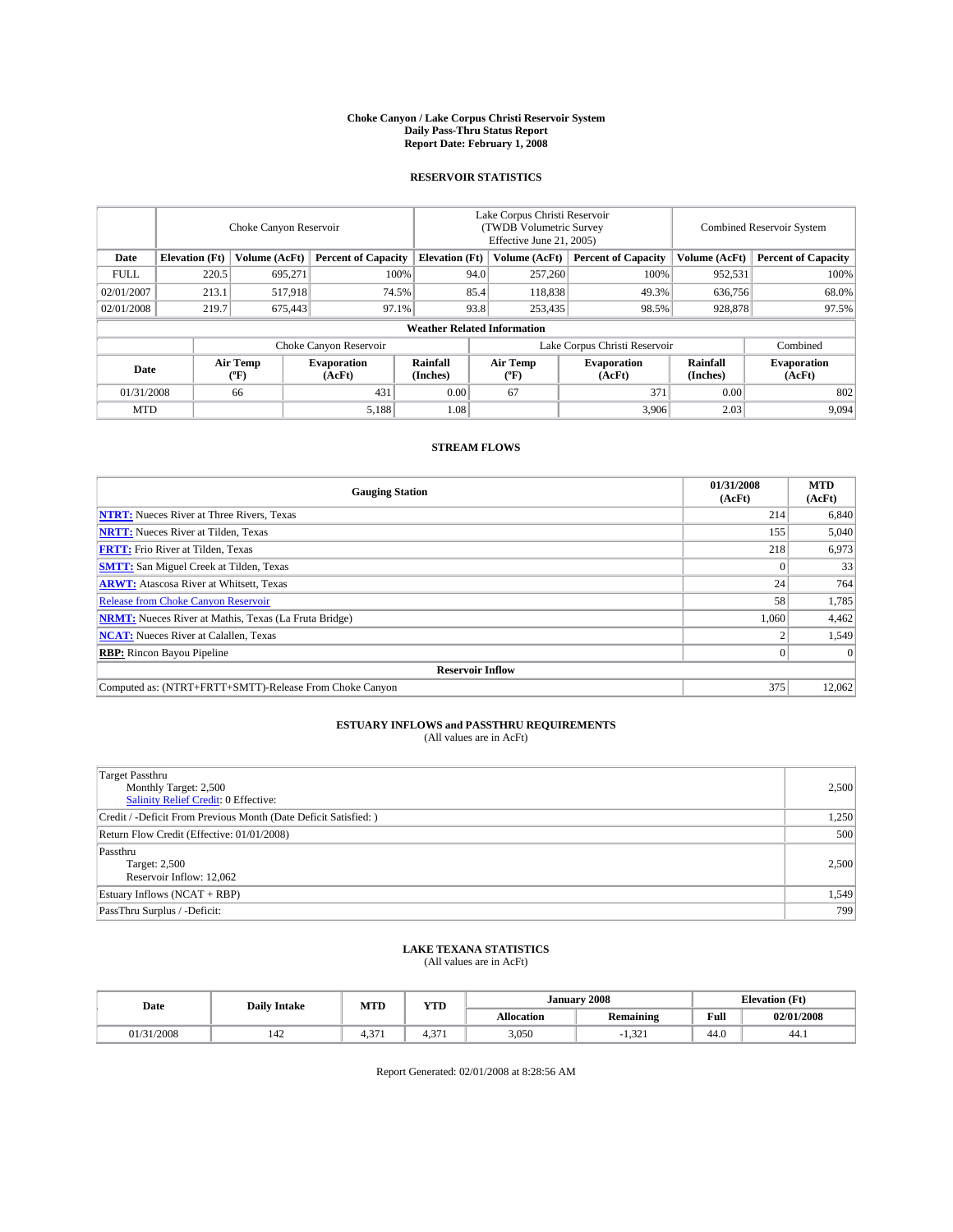#### **Choke Canyon / Lake Corpus Christi Reservoir System Daily Pass-Thru Status Report Report Date: February 2, 2008**

### **RESERVOIR STATISTICS**

|             | Choke Canyon Reservoir             |                  |                              |                       | Lake Corpus Christi Reservoir<br>(TWDB Volumetric Survey<br>Effective June 21, 2005) |                  |                              |                      | <b>Combined Reservoir System</b> |  |  |
|-------------|------------------------------------|------------------|------------------------------|-----------------------|--------------------------------------------------------------------------------------|------------------|------------------------------|----------------------|----------------------------------|--|--|
| Date        | <b>Elevation</b> (Ft)              | Volume (AcFt)    | <b>Percent of Capacity</b>   | <b>Elevation</b> (Ft) |                                                                                      | Volume (AcFt)    | <b>Percent of Capacity</b>   | Volume (AcFt)        | <b>Percent of Capacity</b>       |  |  |
| <b>FULL</b> | 220.5                              | 695.271          |                              | 100%                  | 94.0                                                                                 | 257,260          | 100%                         | 952,531              | 100%                             |  |  |
| 02/02/2007  | 213.1                              | 517,700          |                              | 74.5%                 | 85.5                                                                                 | 120,266          | 49.9%                        | 637.966              | 68.1%                            |  |  |
| 02/02/2008  | 219.7                              | 674,934          | 97.1%                        |                       | 93.8                                                                                 | 253,617          | 98.6%                        | 928,551              | 97.5%                            |  |  |
|             | <b>Weather Related Information</b> |                  |                              |                       |                                                                                      |                  |                              |                      |                                  |  |  |
|             |                                    |                  | Choke Canyon Reservoir       |                       | Lake Corpus Christi Reservoir                                                        |                  |                              |                      | Combined                         |  |  |
| Date        |                                    | Air Temp<br>(°F) | <b>Evaporation</b><br>(AcFt) | Rainfall<br>(Inches)  |                                                                                      | Air Temp<br>("F) | <b>Evaporation</b><br>(AcFt) | Rainfall<br>(Inches) | <b>Evaporation</b><br>(AcFt)     |  |  |
| 02/01/2008  |                                    | 66               | 223                          | 0.00                  |                                                                                      | 64               | 180                          | 0.00                 | 403                              |  |  |
| <b>MTD</b>  |                                    |                  | 223                          | 0.00                  |                                                                                      |                  | 180                          | 0.00                 | 403                              |  |  |

### **STREAM FLOWS**

| <b>Gauging Station</b>                                       | 02/01/2008<br>(AcFt) | <b>MTD</b><br>(AcFt) |  |  |  |  |  |
|--------------------------------------------------------------|----------------------|----------------------|--|--|--|--|--|
| <b>NTRT:</b> Nueces River at Three Rivers, Texas             | 210                  | 210                  |  |  |  |  |  |
| <b>NRTT:</b> Nueces River at Tilden, Texas                   | 149                  | 149                  |  |  |  |  |  |
| <b>FRTT:</b> Frio River at Tilden, Texas                     | 220                  | 220                  |  |  |  |  |  |
| <b>SMTT:</b> San Miguel Creek at Tilden, Texas               |                      | $\overline{0}$       |  |  |  |  |  |
| <b>ARWT:</b> Atascosa River at Whitsett, Texas               | 24                   | 24                   |  |  |  |  |  |
| <b>Release from Choke Canyon Reservoir</b>                   | 58                   | 58                   |  |  |  |  |  |
| <b>NRMT:</b> Nueces River at Mathis, Texas (La Fruta Bridge) | 121                  | 121                  |  |  |  |  |  |
| <b>NCAT:</b> Nueces River at Calallen, Texas                 | 617                  | 617                  |  |  |  |  |  |
| <b>RBP:</b> Rincon Bayou Pipeline                            |                      | $\Omega$             |  |  |  |  |  |
| <b>Reservoir Inflow</b>                                      |                      |                      |  |  |  |  |  |
| Computed as: (NTRT+FRTT+SMTT)-Release From Choke Canyon      | 373                  | 373                  |  |  |  |  |  |

## **ESTUARY INFLOWS and PASSTHRU REQUIREMENTS**<br>(All values are in AcFt)

| Target Passthru<br>Monthly Target: 2,500<br><b>Salinity Relief Credit: 0 Effective:</b> | 2,500          |
|-----------------------------------------------------------------------------------------|----------------|
| Credit / -Deficit From Previous Month (Date Deficit Satisfied: )                        | 799            |
| Return Flow Credit (Effective: 02/01/2008)                                              | 500            |
| Passthru<br>Target: 2,500<br>Reservoir Inflow: 373                                      | 373            |
| Estuary Inflows (NCAT + RBP)                                                            | 617            |
| PassThru Surplus / -Deficit:                                                            | $\overline{0}$ |

## **LAKE TEXANA STATISTICS** (All values are in AcFt)

| Date       | <b>Daily Intake</b> | <b>MTD</b> | <b>YTD</b>                  |                   | February 2008    | <b>Elevation</b> (Ft) |            |
|------------|---------------------|------------|-----------------------------|-------------------|------------------|-----------------------|------------|
|            |                     |            |                             | <b>Allocation</b> | <b>Remaining</b> | Full                  | 02/02/2008 |
| 02/01/2008 |                     | 141        | .51 <sup>2</sup><br>1.J I 4 | 3.040             | 2,899            | 44.0                  | 44.0       |

Report Generated: 02/02/2008 at 8:27:36 AM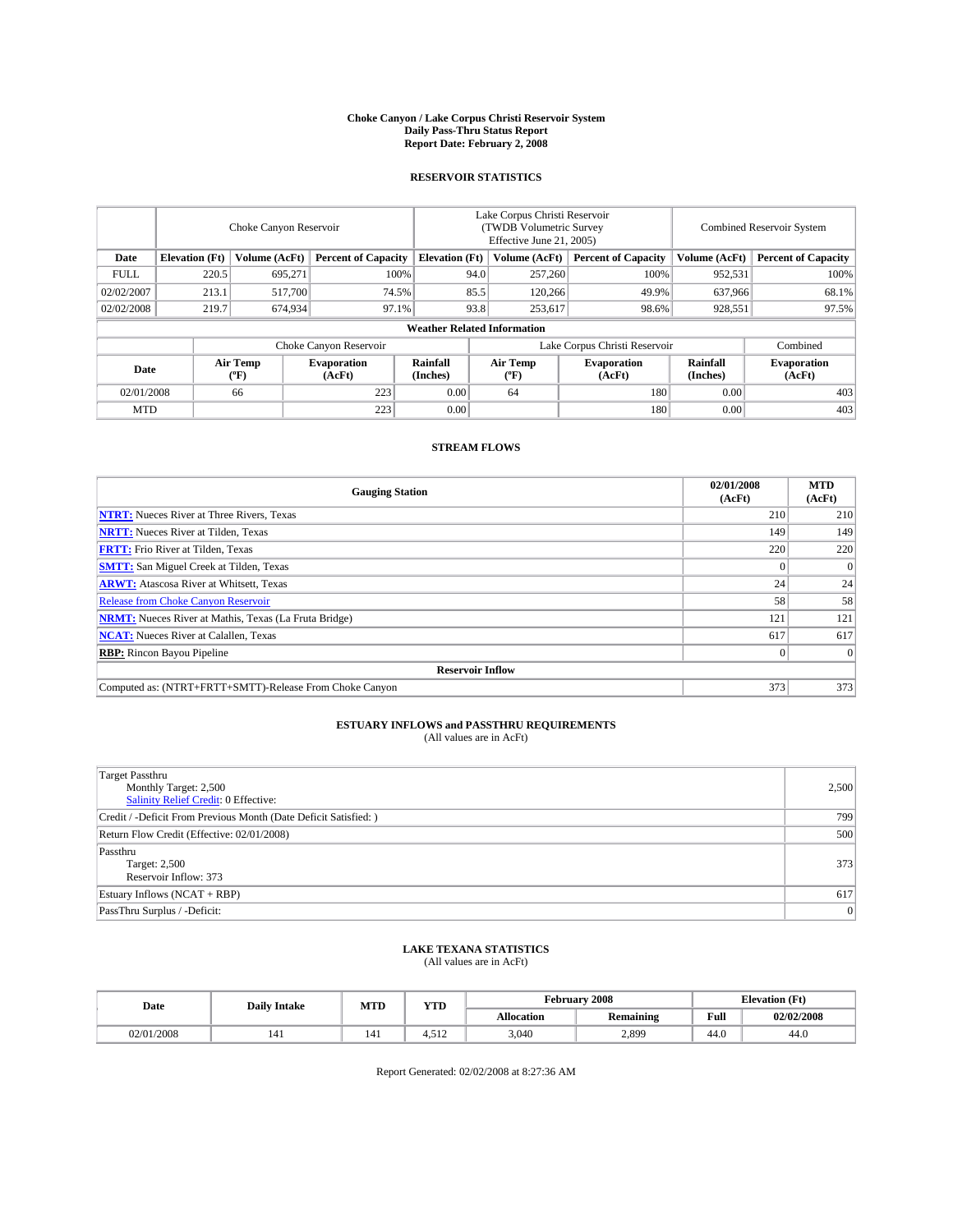#### **Choke Canyon / Lake Corpus Christi Reservoir System Daily Pass-Thru Status Report Report Date: February 3, 2008**

### **RESERVOIR STATISTICS**

|             | Choke Canyon Reservoir             |                  |                              |                       | Lake Corpus Christi Reservoir<br>(TWDB Volumetric Survey<br>Effective June 21, 2005) |                                           |                               |                      | <b>Combined Reservoir System</b> |  |  |
|-------------|------------------------------------|------------------|------------------------------|-----------------------|--------------------------------------------------------------------------------------|-------------------------------------------|-------------------------------|----------------------|----------------------------------|--|--|
| Date        | <b>Elevation</b> (Ft)              | Volume (AcFt)    | <b>Percent of Capacity</b>   | <b>Elevation</b> (Ft) |                                                                                      | Volume (AcFt)                             | <b>Percent of Capacity</b>    | Volume (AcFt)        | <b>Percent of Capacity</b>       |  |  |
| <b>FULL</b> | 220.5                              | 695,271          | 100%                         |                       | 94.0                                                                                 | 257,260                                   | 100%                          | 952,531              | 100%                             |  |  |
| 02/03/2007  | 213.1                              | 517.482          | 74.4%                        |                       | 85.5                                                                                 | 119,875                                   | 49.7%                         | 637,357              | 68.1%                            |  |  |
| 02/03/2008  | 219.7                              | 674,934          | 97.1%                        |                       | 93.8                                                                                 | 253,435                                   | 98.5%                         | 928,369              | 97.5%                            |  |  |
|             | <b>Weather Related Information</b> |                  |                              |                       |                                                                                      |                                           |                               |                      |                                  |  |  |
|             |                                    |                  | Choke Canyon Reservoir       |                       |                                                                                      |                                           | Lake Corpus Christi Reservoir |                      | Combined                         |  |  |
| Date        |                                    | Air Temp<br>(°F) | <b>Evaporation</b><br>(AcFt) | Rainfall<br>(Inches)  |                                                                                      | Air Temp<br>$({}^{\mathrm{o}}\mathrm{F})$ | <b>Evaporation</b><br>(AcFt)  | Rainfall<br>(Inches) | <b>Evaporation</b><br>(AcFt)     |  |  |
| 02/02/2008  |                                    | 79               | 208                          | 0.00                  |                                                                                      | 75                                        | 116                           | 0.00                 | 324                              |  |  |
| <b>MTD</b>  |                                    |                  | 431                          | 0.00                  |                                                                                      |                                           | 296                           | 0.00                 | 727                              |  |  |

### **STREAM FLOWS**

| <b>Gauging Station</b>                                       | 02/02/2008<br>(AcFt) | <b>MTD</b><br>(AcFt) |
|--------------------------------------------------------------|----------------------|----------------------|
| <b>NTRT:</b> Nueces River at Three Rivers, Texas             | 206                  | 417                  |
| <b>NRTT:</b> Nueces River at Tilden, Texas                   | 147                  | 296                  |
| <b>FRTT:</b> Frio River at Tilden, Texas                     | 218                  | 439                  |
| <b>SMTT:</b> San Miguel Creek at Tilden, Texas               |                      | $\overline{0}$       |
| <b>ARWT:</b> Atascosa River at Whitsett, Texas               | 26                   | 50                   |
| <b>Release from Choke Canyon Reservoir</b>                   | 58                   | 115                  |
| <b>NRMT:</b> Nueces River at Mathis, Texas (La Fruta Bridge) | 71                   | 193                  |
| <b>NCAT:</b> Nueces River at Calallen, Texas                 | 341                  | 959                  |
| <b>RBP:</b> Rincon Bayou Pipeline                            |                      | $\overline{0}$       |
| <b>Reservoir Inflow</b>                                      |                      |                      |
| Computed as: (NTRT+FRTT+SMTT)-Release From Choke Canyon      | 367                  | 740                  |

# **ESTUARY INFLOWS and PASSTHRU REQUIREMENTS**<br>(All values are in AcFt)

| Target Passthru<br>Monthly Target: 2,500<br><b>Salinity Relief Credit: 0 Effective:</b> | 2,500          |
|-----------------------------------------------------------------------------------------|----------------|
| Credit / -Deficit From Previous Month (Date Deficit Satisfied: )                        | 799            |
| Return Flow Credit (Effective: 02/01/2008)                                              | 500            |
| Passthru<br>Target: 2,500<br>Reservoir Inflow: 740                                      | 740            |
| Estuary Inflows (NCAT + RBP)                                                            | 959            |
| PassThru Surplus / -Deficit:                                                            | $\overline{0}$ |

## **LAKE TEXANA STATISTICS** (All values are in AcFt)

| Date       | <b>Daily Intake</b> | <b>MTD</b> | <b>YTD</b> |                   | February 2008    | <b>Elevation</b> (Ft) |            |  |
|------------|---------------------|------------|------------|-------------------|------------------|-----------------------|------------|--|
|            |                     |            |            | <b>Allocation</b> | <b>Remaining</b> | Full                  | 02/03/2008 |  |
| 02/02/2008 | 14L                 | 283        | 4.654      | 3.040             | 275<br>، ب ريب   | 44.0                  | 44.0       |  |

Report Generated: 02/03/2008 at 8:26:33 AM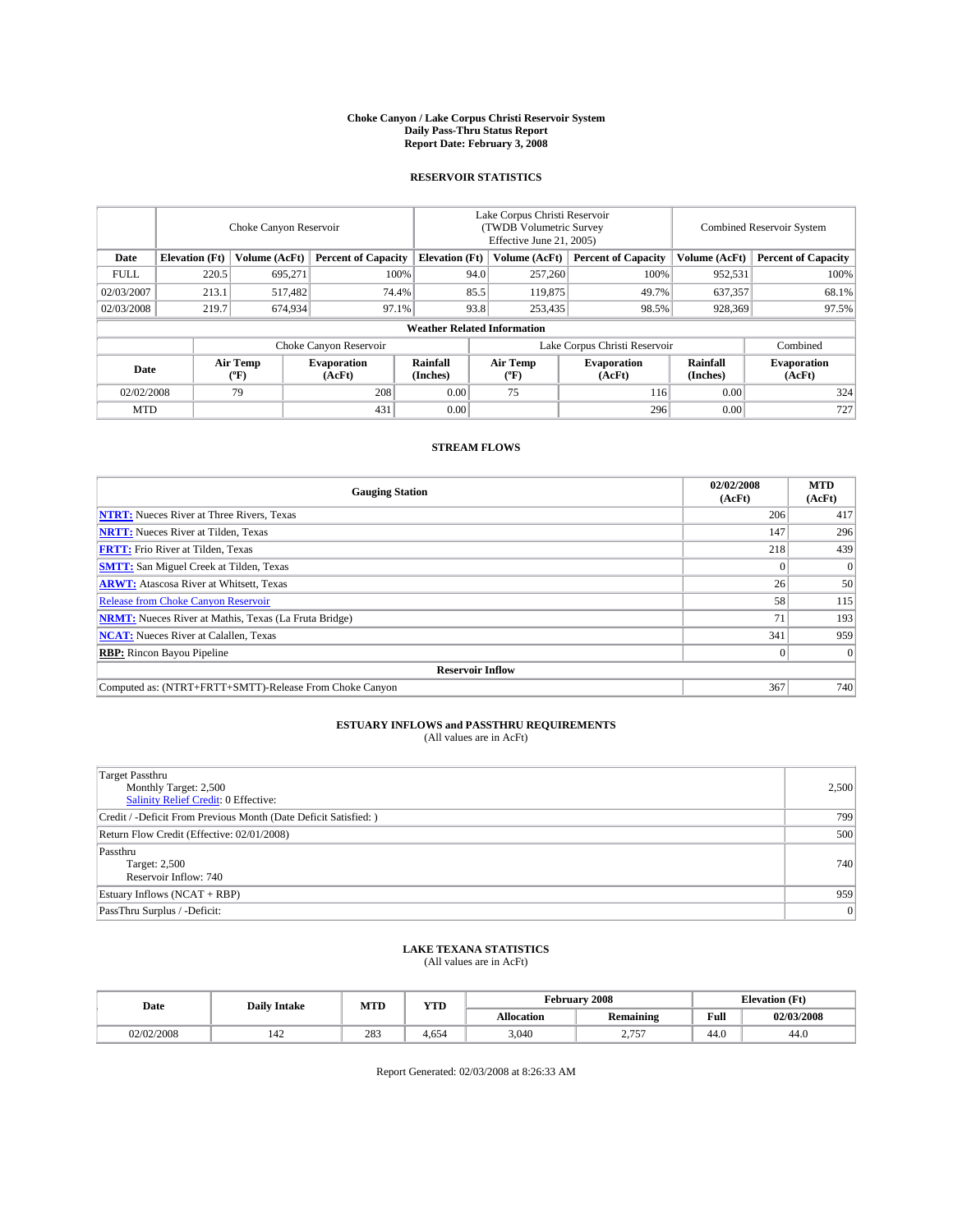#### **Choke Canyon / Lake Corpus Christi Reservoir System Daily Pass-Thru Status Report Report Date: February 4, 2008**

### **RESERVOIR STATISTICS**

|                        | Choke Canyon Reservoir             |                  |                              |                       | Lake Corpus Christi Reservoir<br>(TWDB Volumetric Survey<br>Effective June 21, 2005) |                                           |                              |                      | <b>Combined Reservoir System</b> |  |  |
|------------------------|------------------------------------|------------------|------------------------------|-----------------------|--------------------------------------------------------------------------------------|-------------------------------------------|------------------------------|----------------------|----------------------------------|--|--|
| Date                   | <b>Elevation</b> (Ft)              | Volume (AcFt)    | <b>Percent of Capacity</b>   | <b>Elevation</b> (Ft) |                                                                                      | Volume (AcFt)                             | <b>Percent of Capacity</b>   | Volume (AcFt)        | <b>Percent of Capacity</b>       |  |  |
| <b>FULL</b>            | 220.5                              | 695,271          | 100%                         |                       | 94.0                                                                                 | 257,260                                   | 100%                         | 952,531              | 100%                             |  |  |
| 02/04/2007             | 213.1                              | 517,264          | 74.4%                        |                       | 85.5                                                                                 | 119,745                                   | 49.6%                        | 637,009              | 68.0%                            |  |  |
| 02/04/2008             | 219.7                              | 675.189          | 97.1%                        |                       | 93.8                                                                                 | 252,890                                   | 98.3%                        | 928,079              | 97.4%                            |  |  |
|                        | <b>Weather Related Information</b> |                  |                              |                       |                                                                                      |                                           |                              |                      |                                  |  |  |
| Choke Canyon Reservoir |                                    |                  |                              |                       | Lake Corpus Christi Reservoir                                                        |                                           |                              |                      | Combined                         |  |  |
| Date                   |                                    | Air Temp<br>(°F) | <b>Evaporation</b><br>(AcFt) | Rainfall<br>(Inches)  |                                                                                      | Air Temp<br>$({}^{\mathrm{o}}\mathrm{F})$ | <b>Evaporation</b><br>(AcFt) | Rainfall<br>(Inches) | <b>Evaporation</b><br>(AcFt)     |  |  |
| 02/03/2008             |                                    | 84               | 223                          | 0.00                  |                                                                                      | 85                                        | 159                          | 0.00                 | 382                              |  |  |
| <b>MTD</b>             |                                    |                  | 654                          | 0.00                  |                                                                                      |                                           | 455                          | 0.00                 | 1,109                            |  |  |

### **STREAM FLOWS**

| <b>Gauging Station</b>                                       | 02/03/2008<br>(AcFt) | <b>MTD</b><br>(AcFt) |
|--------------------------------------------------------------|----------------------|----------------------|
| <b>NTRT:</b> Nueces River at Three Rivers, Texas             | 204                  | 621                  |
| <b>NRTT:</b> Nueces River at Tilden, Texas                   | 145                  | 441                  |
| <b>FRTT:</b> Frio River at Tilden, Texas                     | 218                  | 657                  |
| <b>SMTT:</b> San Miguel Creek at Tilden, Texas               |                      | $\Omega$             |
| <b>ARWT:</b> Atascosa River at Whitsett, Texas               | 24 <sub>1</sub>      | 73                   |
| <b>Release from Choke Canyon Reservoir</b>                   | 58                   | 173                  |
| <b>NRMT:</b> Nueces River at Mathis, Texas (La Fruta Bridge) | 69                   | 262                  |
| <b>NCAT:</b> Nueces River at Calallen, Texas                 | 73                   | 1,032                |
| <b>RBP:</b> Rincon Bayou Pipeline                            |                      | $\Omega$             |
| <b>Reservoir Inflow</b>                                      |                      |                      |
| Computed as: (NTRT+FRTT+SMTT)-Release From Choke Canyon      | 365                  | 1.106                |

## **ESTUARY INFLOWS and PASSTHRU REQUIREMENTS**<br>(All values are in AcFt)

| <b>Target Passthru</b><br>Monthly Target: 2,500<br>Salinity Relief Credit: 0 Effective: | 2,500          |
|-----------------------------------------------------------------------------------------|----------------|
| Credit / -Deficit From Previous Month (Date Deficit Satisfied: )                        | 799            |
| Return Flow Credit (Effective: 02/01/2008)                                              | 500            |
| Passthru<br>Target: 2,500<br>Reservoir Inflow: 1,106                                    | 1,106          |
| Estuary Inflows (NCAT + RBP)                                                            | 1,032          |
| PassThru Surplus / -Deficit:                                                            | $\overline{0}$ |

## **LAKE TEXANA STATISTICS** (All values are in AcFt)

| Date       | <b>Daily Intake</b> | <b>MTD</b> | YTD  |                   | February 2008    | <b>Elevation</b> (Ft) |            |
|------------|---------------------|------------|------|-------------------|------------------|-----------------------|------------|
|            |                     |            |      | <b>Allocation</b> | <b>Remaining</b> | Full                  | 02/04/2008 |
| 02/03/2008 | 144                 | 425        | .796 | 3,040             | 2,615            | 44.0                  | 44.0       |

Report Generated: 02/04/2008 at 9:49:14 AM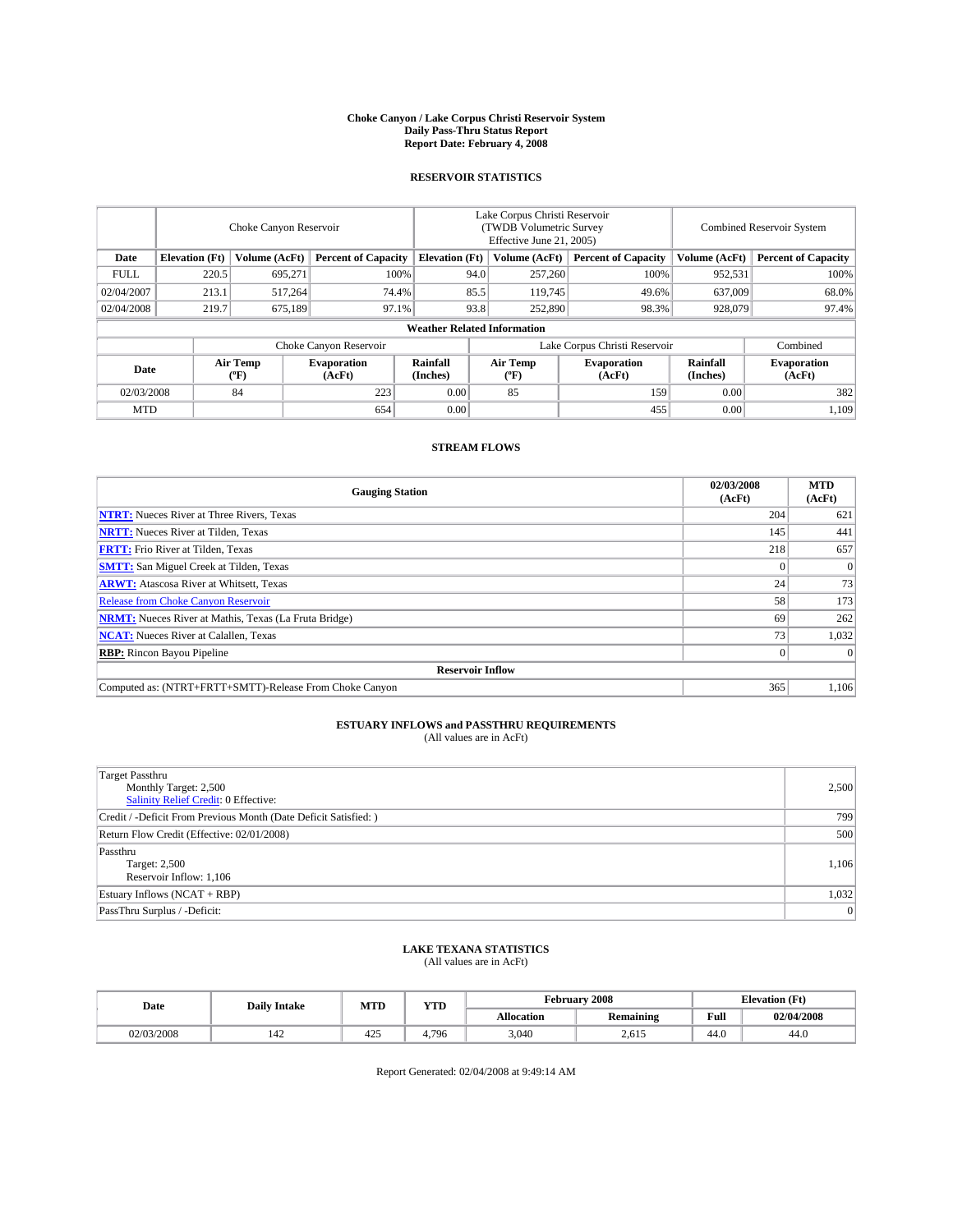#### **Choke Canyon / Lake Corpus Christi Reservoir System Daily Pass-Thru Status Report Report Date: February 5, 2008**

### **RESERVOIR STATISTICS**

|             | Choke Canyon Reservoir             |                  |                              |                       | Lake Corpus Christi Reservoir<br>(TWDB Volumetric Survey<br>Effective June 21, 2005) |                                           |                              |                      | <b>Combined Reservoir System</b> |  |  |
|-------------|------------------------------------|------------------|------------------------------|-----------------------|--------------------------------------------------------------------------------------|-------------------------------------------|------------------------------|----------------------|----------------------------------|--|--|
| Date        | <b>Elevation</b> (Ft)              | Volume (AcFt)    | <b>Percent of Capacity</b>   | <b>Elevation</b> (Ft) |                                                                                      | Volume (AcFt)                             | <b>Percent of Capacity</b>   | Volume (AcFt)        | <b>Percent of Capacity</b>       |  |  |
| <b>FULL</b> | 220.5                              | 695,271          | 100%                         |                       | 94.0                                                                                 | 257,260                                   | 100%                         | 952,531              | 100%                             |  |  |
| 02/05/2007  | 213.1                              | 517,046          | 74.4%                        |                       | 85.5                                                                                 | 119,486                                   | 49.5%                        | 636,532              | 68.0%                            |  |  |
| 02/05/2008  | 219.7                              | 674,934          | 97.1%                        |                       | 93.8                                                                                 | 253,253                                   | 98.4%                        | 928,187              | 97.4%                            |  |  |
|             | <b>Weather Related Information</b> |                  |                              |                       |                                                                                      |                                           |                              |                      |                                  |  |  |
|             |                                    |                  | Choke Canyon Reservoir       |                       | Lake Corpus Christi Reservoir                                                        |                                           |                              |                      | Combined                         |  |  |
| Date        |                                    | Air Temp<br>(°F) | <b>Evaporation</b><br>(AcFt) | Rainfall<br>(Inches)  |                                                                                      | Air Temp<br>$({}^{\mathrm{o}}\mathrm{F})$ | <b>Evaporation</b><br>(AcFt) | Rainfall<br>(Inches) | <b>Evaporation</b><br>(AcFt)     |  |  |
| 02/04/2008  |                                    | 90               | 297                          | 0.00                  |                                                                                      | 88                                        | 212                          | 0.00                 | 509                              |  |  |
| <b>MTD</b>  |                                    |                  | 951                          | 0.00                  |                                                                                      |                                           | 667                          | 0.00                 | 1,618                            |  |  |

### **STREAM FLOWS**

| <b>Gauging Station</b>                                       | 02/04/2008<br>(AcFt) | <b>MTD</b><br>(AcFt) |
|--------------------------------------------------------------|----------------------|----------------------|
| <b>NTRT:</b> Nueces River at Three Rivers, Texas             | 202                  | 824                  |
| <b>NRTT:</b> Nueces River at Tilden, Texas                   | 143                  | 584                  |
| <b>FRTT:</b> Frio River at Tilden, Texas                     | 220                  | 877                  |
| <b>SMTT:</b> San Miguel Creek at Tilden, Texas               |                      | $\Omega$             |
| <b>ARWT:</b> Atascosa River at Whitsett, Texas               | 24 <sub>1</sub>      | 97                   |
| <b>Release from Choke Canyon Reservoir</b>                   | 58                   | 230                  |
| <b>NRMT:</b> Nueces River at Mathis, Texas (La Fruta Bridge) | 69                   | 331                  |
| <b>NCAT:</b> Nueces River at Calallen, Texas                 |                      | 1,040                |
| <b>RBP:</b> Rincon Bayou Pipeline                            |                      | $\Omega$             |
| <b>Reservoir Inflow</b>                                      |                      |                      |
| Computed as: (NTRT+FRTT+SMTT)-Release From Choke Canyon      | 365                  | 1.471                |

## **ESTUARY INFLOWS and PASSTHRU REQUIREMENTS**<br>(All values are in AcFt)

| <b>Target Passthru</b><br>Monthly Target: 2,500<br>Salinity Relief Credit: 0 Effective: | 2,500 |
|-----------------------------------------------------------------------------------------|-------|
| Credit / -Deficit From Previous Month (Date Deficit Satisfied: )                        | 799   |
| Return Flow Credit (Effective: 02/01/2008)                                              | 500   |
| Passthru<br>Target: 2,500<br>Reservoir Inflow: 1,471                                    | 1,471 |
| Estuary Inflows (NCAT + RBP)                                                            | 1,040 |
| PassThru Surplus / -Deficit:                                                            | 868   |

# **LAKE TEXANA STATISTICS** (All values are in AcFt)

| Date       | <b>Daily Intake</b> | <b>MTD</b> | $\mathbf{v}$<br>1 I D | February 2008     | <b>Elevation</b> (Ft) |      |            |
|------------|---------------------|------------|-----------------------|-------------------|-----------------------|------|------------|
|            |                     |            |                       | <b>Allocation</b> | <b>Remaining</b>      | Full | 02/05/2008 |
| 02/04/2008 | 144                 | 567        | 4.938                 | 3.040             | 2.473                 | 44.0 | 44.0       |

Report Generated: 02/05/2008 at 9:33:10 AM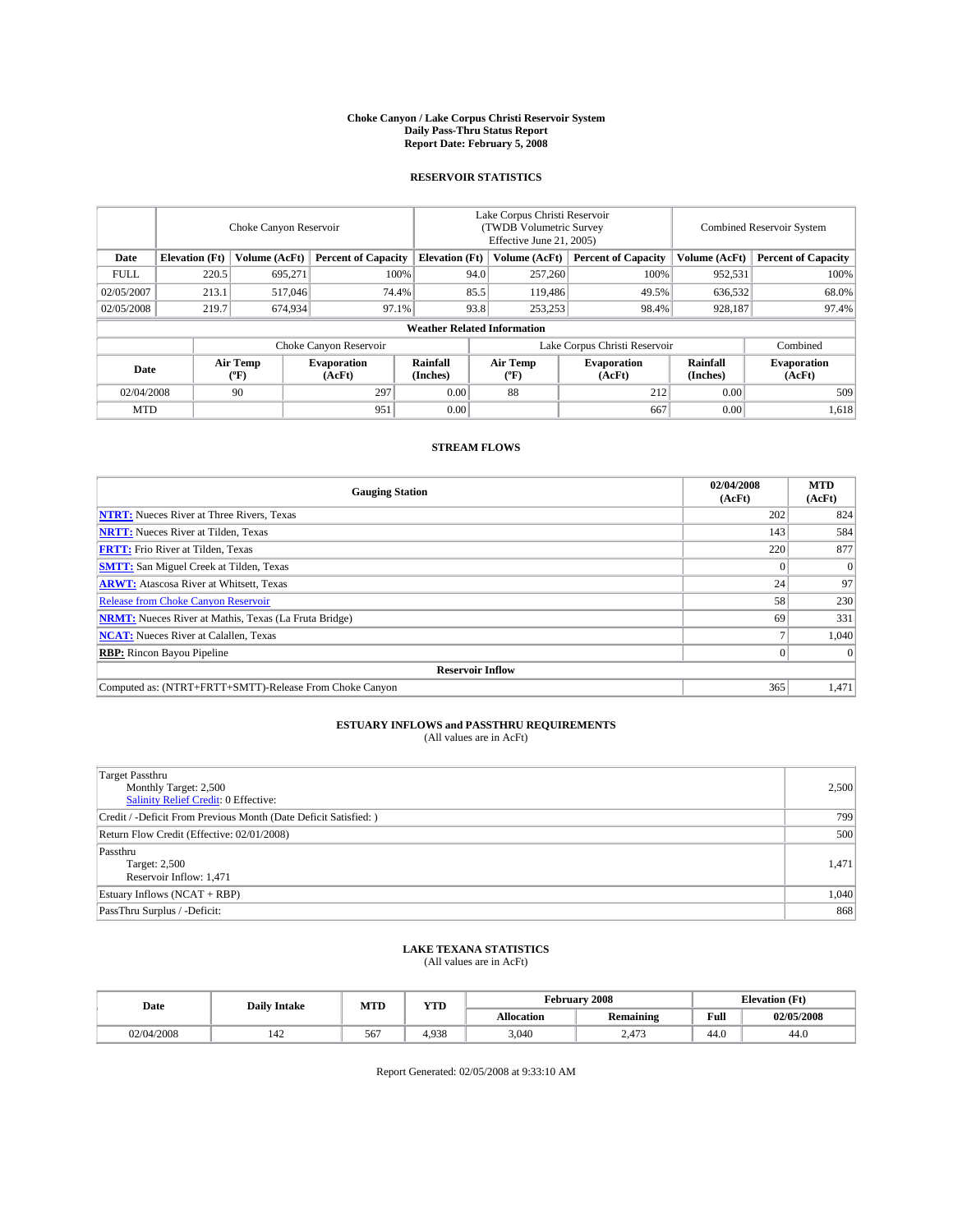#### **Choke Canyon / Lake Corpus Christi Reservoir System Daily Pass-Thru Status Report Report Date: February 6, 2008**

### **RESERVOIR STATISTICS**

|             | Choke Canyon Reservoir             |                  |                              |                       | Lake Corpus Christi Reservoir<br>(TWDB Volumetric Survey<br>Effective June 21, 2005) |                               |                              |                      | Combined Reservoir System    |  |  |
|-------------|------------------------------------|------------------|------------------------------|-----------------------|--------------------------------------------------------------------------------------|-------------------------------|------------------------------|----------------------|------------------------------|--|--|
| Date        | <b>Elevation</b> (Ft)              | Volume (AcFt)    | <b>Percent of Capacity</b>   | <b>Elevation</b> (Ft) |                                                                                      | Volume (AcFt)                 | <b>Percent of Capacity</b>   | Volume (AcFt)        | <b>Percent of Capacity</b>   |  |  |
| <b>FULL</b> | 220.5                              | 695,271          | 100%                         |                       | 94.0                                                                                 | 257,260                       | 100%                         | 952,531              | 100%                         |  |  |
| 02/06/2007  | 213.1                              | 517,046          | 74.4%                        |                       | 85.5                                                                                 | 119,356                       | 49.5%                        | 636,402              | 68.0%                        |  |  |
| 02/06/2008  | 219.7                              | 675,443          | 97.1%                        |                       | 93.9                                                                                 | 255,254                       | 99.2%                        | 930.697              | 97.7%                        |  |  |
|             | <b>Weather Related Information</b> |                  |                              |                       |                                                                                      |                               |                              |                      |                              |  |  |
|             |                                    |                  | Choke Canyon Reservoir       |                       |                                                                                      | Lake Corpus Christi Reservoir |                              | Combined             |                              |  |  |
| Date        |                                    | Air Temp<br>(°F) | <b>Evaporation</b><br>(AcFt) | Rainfall<br>(Inches)  |                                                                                      | Air Temp<br>("F)              | <b>Evaporation</b><br>(AcFt) | Rainfall<br>(Inches) | <b>Evaporation</b><br>(AcFt) |  |  |
| 02/05/2008  |                                    | 91               | 386                          | 0.00                  |                                                                                      | 94                            | 361                          | 0.00                 | 747                          |  |  |
| <b>MTD</b>  |                                    |                  | 1,337                        | 0.00                  |                                                                                      |                               | 1,028                        | 0.00                 | 2,365                        |  |  |

### **STREAM FLOWS**

| <b>Gauging Station</b>                                       | 02/05/2008<br>(AcFt) | <b>MTD</b><br>(AcFt) |
|--------------------------------------------------------------|----------------------|----------------------|
| <b>NTRT:</b> Nueces River at Three Rivers, Texas             | 199                  | 1,022                |
| <b>NRTT:</b> Nueces River at Tilden, Texas                   | 141                  | 725                  |
| <b>FRTT:</b> Frio River at Tilden, Texas                     | 214                  | 1,092                |
| <b>SMTT:</b> San Miguel Creek at Tilden, Texas               |                      | $\Omega$             |
| <b>ARWT:</b> Atascosa River at Whitsett, Texas               | 24                   | 121                  |
| <b>Release from Choke Canyon Reservoir</b>                   | 58                   | 288                  |
| <b>NRMT:</b> Nueces River at Mathis, Texas (La Fruta Bridge) | 153                  | 484                  |
| <b>NCAT:</b> Nueces River at Calallen, Texas                 |                      | 1,041                |
| <b>RBP:</b> Rincon Bayou Pipeline                            |                      | $\Omega$             |
| <b>Reservoir Inflow</b>                                      |                      |                      |
| Computed as: (NTRT+FRTT+SMTT)-Release From Choke Canyon      | 355                  | 1,826                |

## **ESTUARY INFLOWS and PASSTHRU REQUIREMENTS**<br>(All values are in AcFt)

| <b>Target Passthru</b><br>Monthly Target: 2,500<br>Salinity Relief Credit: 0 Effective: | 2,500 |
|-----------------------------------------------------------------------------------------|-------|
| Credit / -Deficit From Previous Month (Date Deficit Satisfied: )                        | 799   |
| Return Flow Credit (Effective: 02/01/2008)                                              | 500   |
| Passthru<br>Target: 2,500<br>Reservoir Inflow: 1,826                                    | 1.826 |
| Estuary Inflows (NCAT + RBP)                                                            | 1,041 |
| PassThru Surplus / -Deficit:                                                            | 514   |

## **LAKE TEXANA STATISTICS** (All values are in AcFt)

| Date       | <b>Daily Intake</b> | <b>MTD</b> | <b>YTD</b> |                   | February 2008    | <b>Elevation</b> (Ft) |            |  |
|------------|---------------------|------------|------------|-------------------|------------------|-----------------------|------------|--|
|            |                     |            |            | <b>Allocation</b> | <b>Remaining</b> | Full                  | 02/06/2008 |  |
| 02/05/2008 | 144                 | 709        | 5.080      | 3.040             | າ 221<br>2. مارس | 44.0                  | 44.0       |  |

Report Generated: 02/06/2008 at 8:09:33 AM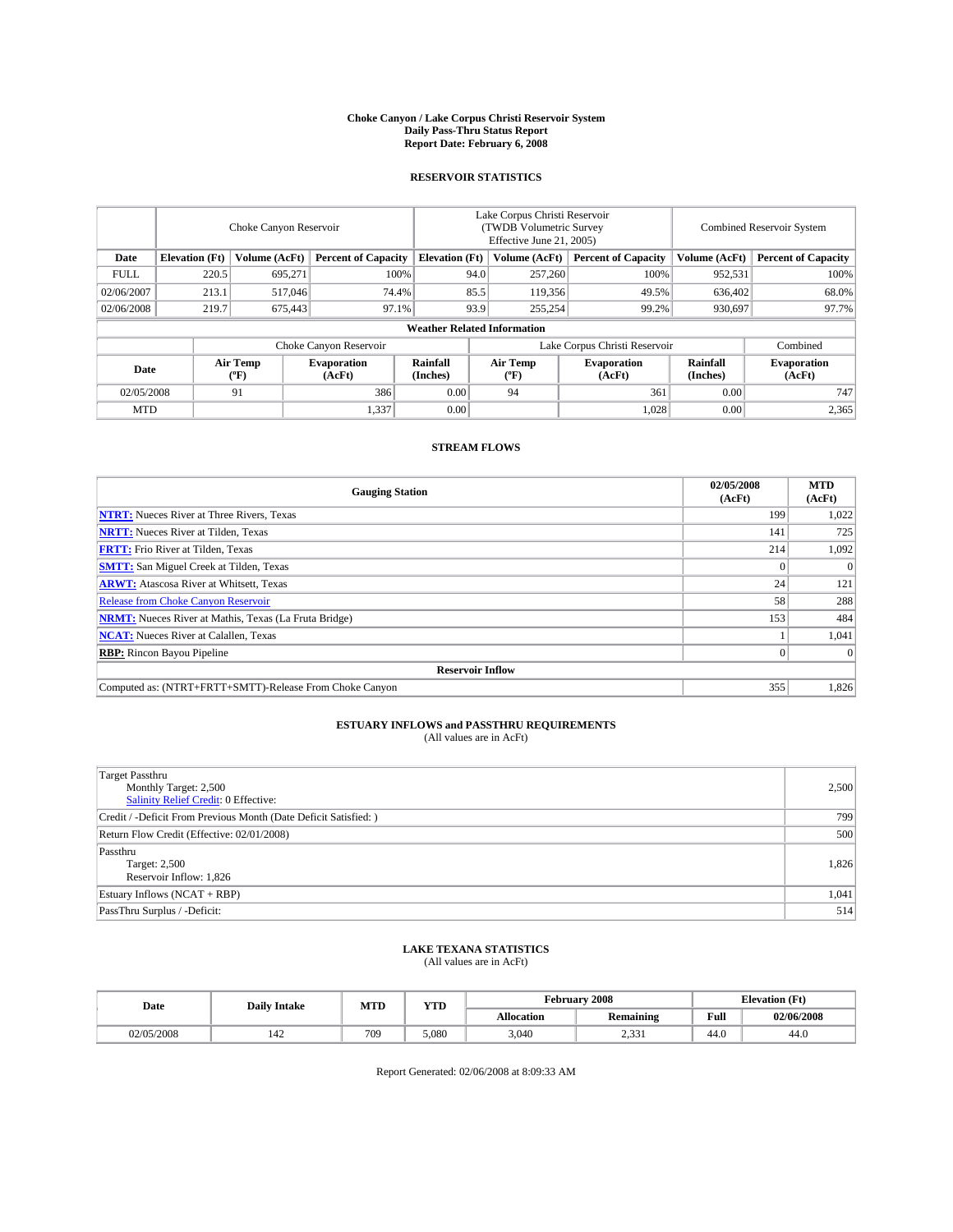#### **Choke Canyon / Lake Corpus Christi Reservoir System Daily Pass-Thru Status Report Report Date: February 7, 2008**

### **RESERVOIR STATISTICS**

|             | Choke Canyon Reservoir             |                  |                              |                               | Lake Corpus Christi Reservoir<br>(TWDB Volumetric Survey<br>Effective June 21, 2005) |                  |                              | <b>Combined Reservoir System</b> |                              |  |
|-------------|------------------------------------|------------------|------------------------------|-------------------------------|--------------------------------------------------------------------------------------|------------------|------------------------------|----------------------------------|------------------------------|--|
| Date        | <b>Elevation</b> (Ft)              | Volume (AcFt)    | <b>Percent of Capacity</b>   | <b>Elevation</b> (Ft)         |                                                                                      | Volume (AcFt)    | <b>Percent of Capacity</b>   | Volume (AcFt)                    | <b>Percent of Capacity</b>   |  |
| <b>FULL</b> | 220.5                              | 695,271          |                              | 100%                          | 94.0                                                                                 | 257,260          | 100%                         | 952,531                          | 100%                         |  |
| 02/07/2007  | 213.1                              | 517,264          | 74.4%                        |                               | 85.5                                                                                 | 119,356          | 49.5%                        | 636,620                          | 68.0%                        |  |
| 02/07/2008  | 219.7                              | 675.189          | 97.1%                        |                               | 93.8                                                                                 | 253,071          | 98.4%                        | 928,260                          | 97.5%                        |  |
|             | <b>Weather Related Information</b> |                  |                              |                               |                                                                                      |                  |                              |                                  |                              |  |
|             |                                    |                  |                              | Lake Corpus Christi Reservoir |                                                                                      | Combined         |                              |                                  |                              |  |
| Date        |                                    | Air Temp<br>(°F) | <b>Evaporation</b><br>(AcFt) | Rainfall<br>(Inches)          |                                                                                      | Air Temp<br>("F) | <b>Evaporation</b><br>(AcFt) | Rainfall<br>(Inches)             | <b>Evaporation</b><br>(AcFt) |  |
| 02/06/2008  |                                    | 66               | 208                          | 0.00                          |                                                                                      | 65               | 159                          | 0.00                             | 367                          |  |
| <b>MTD</b>  |                                    |                  | 1,545                        | 0.00                          |                                                                                      |                  | 1,187                        | 0.00                             | 2,732                        |  |

### **STREAM FLOWS**

| <b>Gauging Station</b>                                       | 02/06/2008<br>(AcFt) | <b>MTD</b><br>(AcFt) |  |  |  |  |  |
|--------------------------------------------------------------|----------------------|----------------------|--|--|--|--|--|
| <b>NTRT:</b> Nueces River at Three Rivers, Texas             | 193                  | 1,215                |  |  |  |  |  |
| <b>NRTT:</b> Nueces River at Tilden, Texas                   | 139                  | 863                  |  |  |  |  |  |
| <b>FRTT:</b> Frio River at Tilden, Texas                     | 208                  | 1,300                |  |  |  |  |  |
| <b>SMTT:</b> San Miguel Creek at Tilden, Texas               |                      | $\Omega$             |  |  |  |  |  |
| <b>ARWT:</b> Atascosa River at Whitsett, Texas               | 22                   | 143                  |  |  |  |  |  |
| <b>Release from Choke Canyon Reservoir</b>                   | 58                   | 345                  |  |  |  |  |  |
| <b>NRMT:</b> Nueces River at Mathis, Texas (La Fruta Bridge) | 224                  | 709                  |  |  |  |  |  |
| <b>NCAT:</b> Nueces River at Calallen, Texas                 | 62                   | 1,102                |  |  |  |  |  |
| <b>RBP:</b> Rincon Bayou Pipeline                            |                      | $\Omega$             |  |  |  |  |  |
| <b>Reservoir Inflow</b>                                      |                      |                      |  |  |  |  |  |
| Computed as: (NTRT+FRTT+SMTT)-Release From Choke Canyon      | 343                  | 2.170                |  |  |  |  |  |

## **ESTUARY INFLOWS and PASSTHRU REQUIREMENTS**<br>(All values are in AcFt)

| <b>Target Passthru</b><br>Monthly Target: 2,500<br>Salinity Relief Credit: 0 Effective: | 2,500 |
|-----------------------------------------------------------------------------------------|-------|
| Credit / -Deficit From Previous Month (Date Deficit Satisfied: )                        | 799   |
| Return Flow Credit (Effective: 02/01/2008)                                              | 500   |
| Passthru<br>Target: 2,500<br>Reservoir Inflow: 2,170                                    | 2.170 |
| Estuary Inflows (NCAT + RBP)                                                            | 1,102 |
| PassThru Surplus / -Deficit:                                                            | 232   |

### **LAKE TEXANA STATISTICS** (All values are in AcFt)

| Date       | <b>Daily Intake</b> | <b>MTD</b> | <b>YTD</b>   |                   | <b>February 2008</b> |      | <b>Elevation</b> (Ft) |
|------------|---------------------|------------|--------------|-------------------|----------------------|------|-----------------------|
|            |                     |            |              | <b>Allocation</b> | <b>Remaining</b>     | Full | 02/07/2008            |
| 02/06/2008 | 142                 | 851        | בר ה<br>---- | 3,040             | 2,189                | 44.0 | 44.1                  |

Report Generated: 02/07/2008 at 8:12:41 AM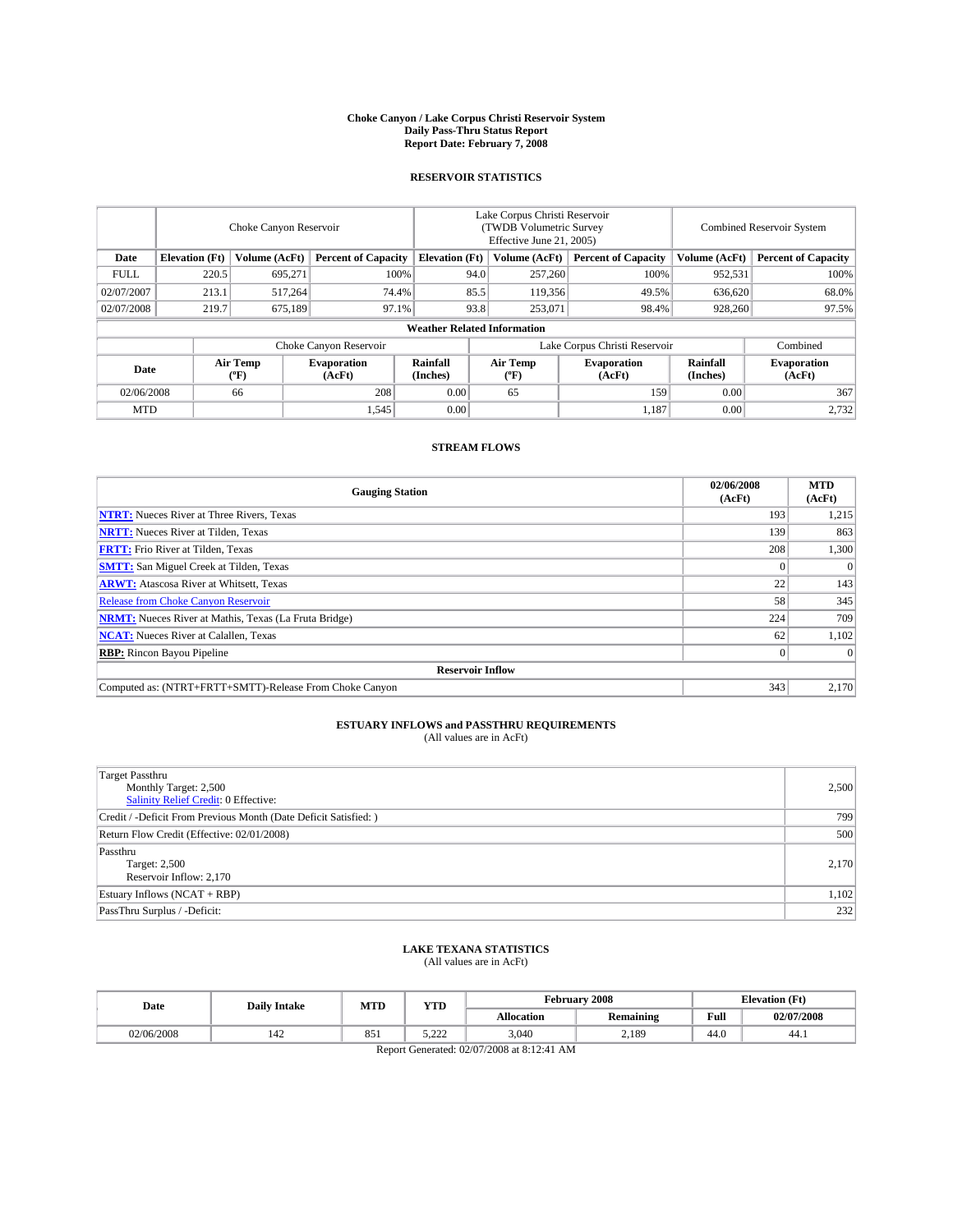#### **Choke Canyon / Lake Corpus Christi Reservoir System Daily Pass-Thru Status Report Report Date: February 8, 2008**

### **RESERVOIR STATISTICS**

|             | Choke Canyon Reservoir             |                  |                              |                       | Lake Corpus Christi Reservoir<br>(TWDB Volumetric Survey<br>Effective June 21, 2005) |                                           |                              | <b>Combined Reservoir System</b> |                              |  |
|-------------|------------------------------------|------------------|------------------------------|-----------------------|--------------------------------------------------------------------------------------|-------------------------------------------|------------------------------|----------------------------------|------------------------------|--|
| Date        | <b>Elevation</b> (Ft)              | Volume (AcFt)    | <b>Percent of Capacity</b>   | <b>Elevation</b> (Ft) |                                                                                      | Volume (AcFt)                             | <b>Percent of Capacity</b>   | Volume (AcFt)                    | <b>Percent of Capacity</b>   |  |
| <b>FULL</b> | 220.5                              | 695,271          | 100%                         |                       | 94.0                                                                                 | 257,260                                   | 100%                         | 952,531                          | 100%                         |  |
| 02/08/2007  | 213.1                              | 517,264          | 74.4%                        |                       | 85.5                                                                                 | 119,486                                   | 49.5%                        | 636,750                          | 68.0%                        |  |
| 02/08/2008  | 219.7                              | 674,934          | 97.1%                        |                       | 93.8                                                                                 | 253,071                                   | 98.4%                        | 928,005                          | 97.4%                        |  |
|             | <b>Weather Related Information</b> |                  |                              |                       |                                                                                      |                                           |                              |                                  |                              |  |
|             |                                    |                  | Choke Canyon Reservoir       |                       | Lake Corpus Christi Reservoir                                                        |                                           |                              |                                  | Combined                     |  |
| Date        |                                    | Air Temp<br>(°F) | <b>Evaporation</b><br>(AcFt) | Rainfall<br>(Inches)  |                                                                                      | Air Temp<br>$({}^{\mathrm{o}}\mathrm{F})$ | <b>Evaporation</b><br>(AcFt) | Rainfall<br>(Inches)             | <b>Evaporation</b><br>(AcFt) |  |
| 02/07/2008  |                                    | 73               | 371                          | 0.00                  |                                                                                      | 76                                        | 148                          | 0.00                             | 519                          |  |
| <b>MTD</b>  |                                    |                  | 1,916                        | 0.00                  |                                                                                      |                                           | 1,335                        | 0.00                             | 3,251                        |  |

### **STREAM FLOWS**

| <b>Gauging Station</b>                                       | 02/07/2008<br>(AcFt) | <b>MTD</b><br>(AcFt) |
|--------------------------------------------------------------|----------------------|----------------------|
| <b>NTRT:</b> Nueces River at Three Rivers, Texas             | 191                  | 1,405                |
| <b>NRTT:</b> Nueces River at Tilden, Texas                   | 135                  | 998                  |
| <b>FRTT:</b> Frio River at Tilden, Texas                     | 204                  | 1,505                |
| <b>SMTT:</b> San Miguel Creek at Tilden, Texas               |                      | $\Omega$             |
| <b>ARWT:</b> Atascosa River at Whitsett, Texas               | 22                   | 165                  |
| <b>Release from Choke Canyon Reservoir</b>                   | 58                   | 403                  |
| <b>NRMT:</b> Nueces River at Mathis, Texas (La Fruta Bridge) | 67                   | 776                  |
| <b>NCAT:</b> Nueces River at Calallen, Texas                 | 185                  | 1,287                |
| <b>RBP:</b> Rincon Bayou Pipeline                            |                      | $\Omega$             |
| <b>Reservoir Inflow</b>                                      |                      |                      |
| Computed as: (NTRT+FRTT+SMTT)-Release From Choke Canyon      | 337                  | 2.507                |

## **ESTUARY INFLOWS and PASSTHRU REQUIREMENTS**<br>(All values are in AcFt)

| Target Passthru<br>Monthly Target: 2,500<br><b>Salinity Relief Credit: 0 Effective:</b> | 2,500 |
|-----------------------------------------------------------------------------------------|-------|
| Credit / -Deficit From Previous Month (Date Deficit Satisfied: )                        | 799   |
| Return Flow Credit (Effective: 02/01/2008)                                              | 500   |
| Passthru<br>Target: 2,500<br>Reservoir Inflow: 2,507                                    | 2,500 |
| Estuary Inflows (NCAT + RBP)                                                            | 1,287 |
| PassThru Surplus / -Deficit:                                                            | 86    |

## **LAKE TEXANA STATISTICS** (All values are in AcFt)

| Date       | <b>Daily Intake</b> | <b>MTD</b> | YTD   |            | February 2008    | <b>Elevation</b> (Ft) |            |
|------------|---------------------|------------|-------|------------|------------------|-----------------------|------------|
|            |                     |            |       | Allocation | <b>Remaining</b> | Full                  | 02/08/2008 |
| 02/07/2008 | 144                 | 993        | 5.364 | 3,040      | 2.047            | 44 C<br>44.U          | -44.1      |

Report Generated: 02/08/2008 at 8:06:23 AM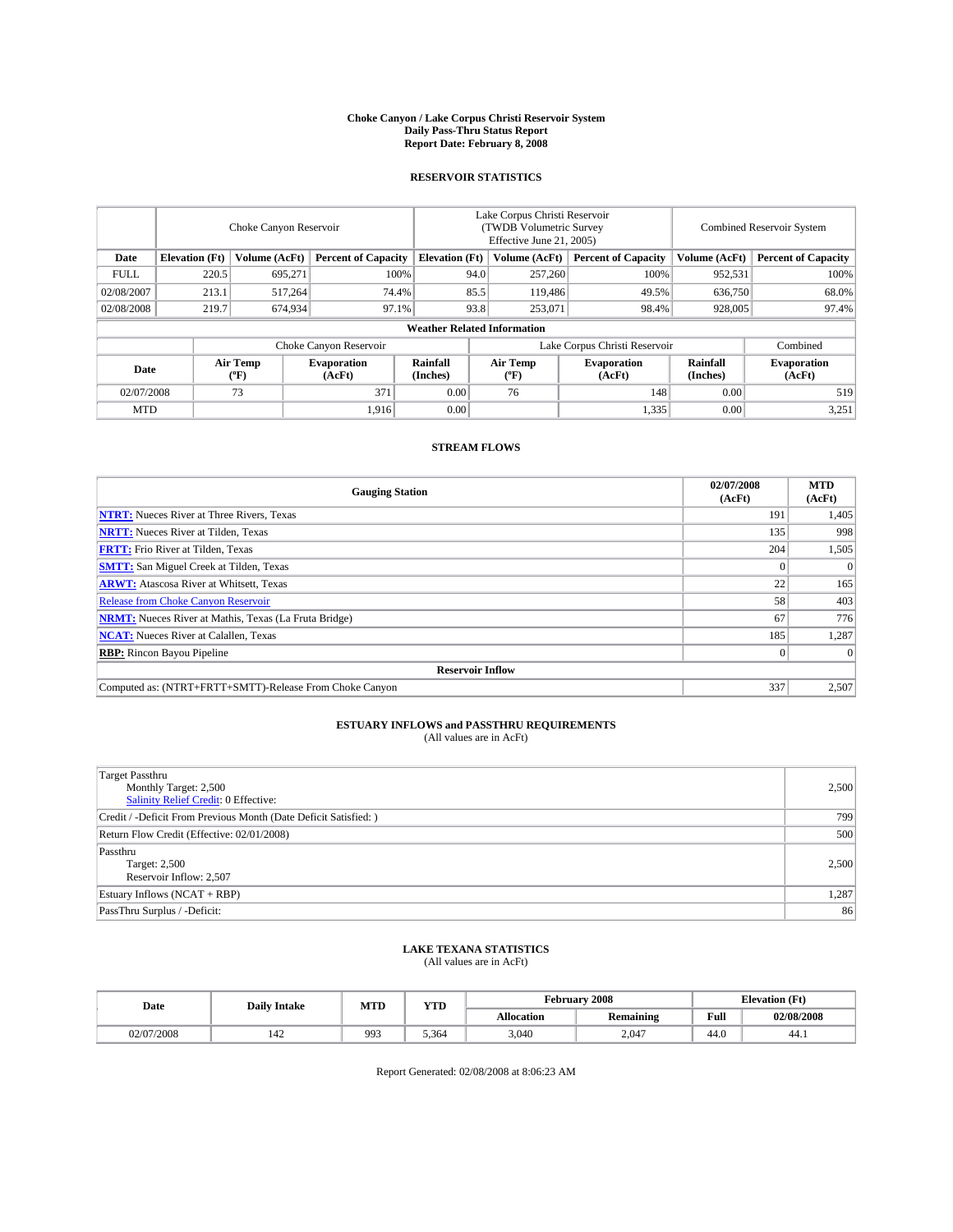#### **Choke Canyon / Lake Corpus Christi Reservoir System Daily Pass-Thru Status Report Report Date: February 9, 2008**

### **RESERVOIR STATISTICS**

|                        | Choke Canyon Reservoir             |                  |                              |                       | Lake Corpus Christi Reservoir<br>(TWDB Volumetric Survey<br>Effective June 21, 2005) |                           |                               | <b>Combined Reservoir System</b> |                              |  |
|------------------------|------------------------------------|------------------|------------------------------|-----------------------|--------------------------------------------------------------------------------------|---------------------------|-------------------------------|----------------------------------|------------------------------|--|
| Date                   | <b>Elevation</b> (Ft)              | Volume (AcFt)    | <b>Percent of Capacity</b>   | <b>Elevation</b> (Ft) |                                                                                      | Volume (AcFt)             | <b>Percent of Capacity</b>    | Volume (AcFt)                    | <b>Percent of Capacity</b>   |  |
| <b>FULL</b>            | 220.5                              | 695,271          | 100%                         |                       | 94.0                                                                                 | 257,260                   | 100%                          | 952,531                          | 100%                         |  |
| 02/09/2007             | 213.0                              | 516,827          | 74.3%                        |                       | 85.5                                                                                 | 119,615                   | 49.6%                         | 636,442                          | 68.0%                        |  |
| 02/09/2008             | 219.7                              | 674,934          | 97.1%                        |                       | 93.8                                                                                 | 253,071                   | 98.4%                         | 928,005                          | 97.4%                        |  |
|                        | <b>Weather Related Information</b> |                  |                              |                       |                                                                                      |                           |                               |                                  |                              |  |
| Choke Canyon Reservoir |                                    |                  |                              |                       |                                                                                      |                           | Lake Corpus Christi Reservoir |                                  | Combined                     |  |
| Date                   |                                    | Air Temp<br>(°F) | <b>Evaporation</b><br>(AcFt) | Rainfall<br>(Inches)  |                                                                                      | Air Temp<br>$^{\circ}$ F) | <b>Evaporation</b><br>(AcFt)  | Rainfall<br>(Inches)             | <b>Evaporation</b><br>(AcFt) |  |
| 02/08/2008             |                                    | 86               | 267                          | 0.00                  |                                                                                      | 84                        | 180                           | 0.00                             | 447                          |  |
| <b>MTD</b>             |                                    |                  | 2,183                        | 0.00                  |                                                                                      |                           | 1,515                         | 0.00                             | 3,698                        |  |

### **STREAM FLOWS**

| <b>Gauging Station</b>                                       | 02/08/2008<br>(AcFt) | <b>MTD</b><br>(AcFt) |
|--------------------------------------------------------------|----------------------|----------------------|
| <b>NTRT:</b> Nueces River at Three Rivers, Texas             | 187                  | 1,592                |
| <b>NRTT:</b> Nueces River at Tilden, Texas                   | 139                  | 1,137                |
| <b>FRTT:</b> Frio River at Tilden, Texas                     | 206                  | 1,711                |
| <b>SMTT:</b> San Miguel Creek at Tilden, Texas               |                      |                      |
| <b>ARWT:</b> Atascosa River at Whitsett, Texas               | 22                   | 187                  |
| <b>Release from Choke Canyon Reservoir</b>                   | 58                   | 461                  |
| <b>NRMT:</b> Nueces River at Mathis, Texas (La Fruta Bridge) | 60                   | 836                  |
| <b>NCAT:</b> Nueces River at Calallen, Texas                 | 26                   | 1,313                |
| <b>RBP:</b> Rincon Bayou Pipeline                            |                      | $\Omega$             |
| <b>Reservoir Inflow</b>                                      |                      |                      |
| Computed as: (NTRT+FRTT+SMTT)-Release From Choke Canyon      | 336                  | 2,843                |

## **ESTUARY INFLOWS and PASSTHRU REQUIREMENTS**<br>(All values are in AcFt)

| <b>Target Passthru</b><br>Monthly Target: 2,500<br>Salinity Relief Credit: 0 Effective: | 2,500 |
|-----------------------------------------------------------------------------------------|-------|
| Credit / -Deficit From Previous Month (Date Deficit Satisfied: )                        | 799   |
| Return Flow Credit (Effective: 02/01/2008)                                              | 500   |
| Passthru<br>Target: 2,500<br>Reservoir Inflow: 2,843                                    | 2.500 |
| Estuary Inflows (NCAT + RBP)                                                            | 1,313 |
| PassThru Surplus / -Deficit:                                                            | 112   |

# **LAKE TEXANA STATISTICS** (All values are in AcFt)

| Date       | <b>Daily Intake</b> | <b>MTD</b> | $\mathbf{v}$<br>1 I D |                   | February 2008    | <b>Elevation</b> (Ft) |            |
|------------|---------------------|------------|-----------------------|-------------------|------------------|-----------------------|------------|
|            |                     |            |                       | <b>Allocation</b> | <b>Remaining</b> | Full                  | 02/09/2008 |
| 02/08/2008 | 144                 | $\sim$<br> | 5.506                 | 3.040             | 1.905            | 44.0                  | 44.1       |

Report Generated: 02/09/2008 at 8:03:02 AM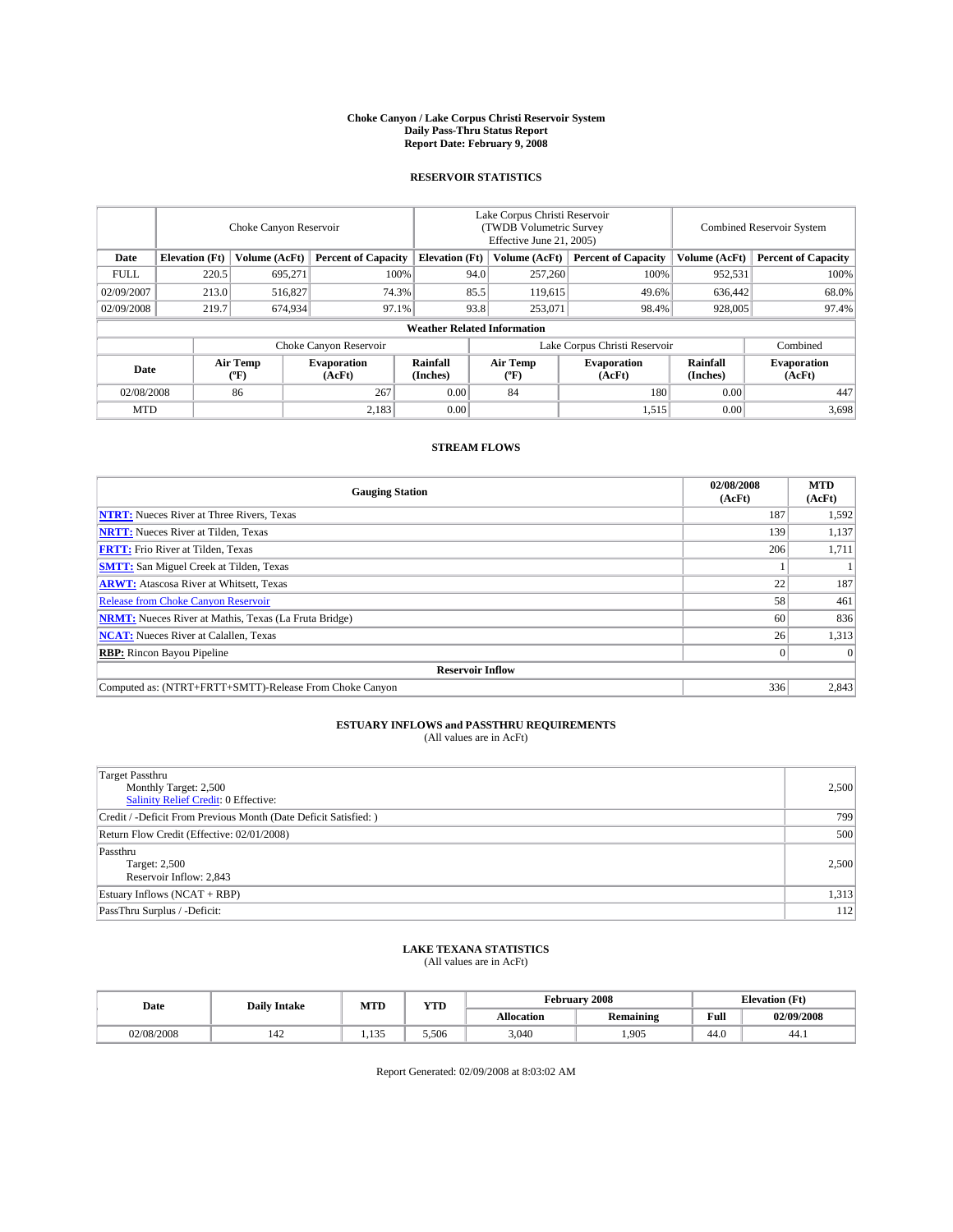#### **Choke Canyon / Lake Corpus Christi Reservoir System Daily Pass-Thru Status Report Report Date: February 10, 2008**

### **RESERVOIR STATISTICS**

|             | Choke Canyon Reservoir             |                  |                              |                       | Lake Corpus Christi Reservoir<br>(TWDB Volumetric Survey<br>Effective June 21, 2005) |                  |                               |                      | Combined Reservoir System    |  |  |
|-------------|------------------------------------|------------------|------------------------------|-----------------------|--------------------------------------------------------------------------------------|------------------|-------------------------------|----------------------|------------------------------|--|--|
| Date        | <b>Elevation</b> (Ft)              | Volume (AcFt)    | <b>Percent of Capacity</b>   | <b>Elevation</b> (Ft) |                                                                                      | Volume (AcFt)    | <b>Percent of Capacity</b>    | Volume (AcFt)        | <b>Percent of Capacity</b>   |  |  |
| <b>FULL</b> | 220.5                              | 695,271          |                              | 100%                  | 94.0                                                                                 | 257,260          | 100%                          | 952,531              | 100%                         |  |  |
| 02/10/2007  | 213.0                              | 516,391          | 74.3%                        |                       | 85.5                                                                                 | 119,745          | 49.6%                         | 636,136              | 67.9%                        |  |  |
| 02/10/2008  | 219.7                              | 674,934          | 97.1%                        |                       | 93.8                                                                                 | 253,071          | 98.4%                         | 928,005              | 97.4%                        |  |  |
|             | <b>Weather Related Information</b> |                  |                              |                       |                                                                                      |                  |                               |                      |                              |  |  |
|             |                                    |                  | Choke Canyon Reservoir       |                       |                                                                                      |                  | Lake Corpus Christi Reservoir |                      | Combined                     |  |  |
| Date        |                                    | Air Temp<br>(°F) | <b>Evaporation</b><br>(AcFt) | Rainfall<br>(Inches)  |                                                                                      | Air Temp<br>("F) | <b>Evaporation</b><br>(AcFt)  | Rainfall<br>(Inches) | <b>Evaporation</b><br>(AcFt) |  |  |
| 02/09/2008  |                                    | 82               | 163                          | 0.00                  |                                                                                      | 81               | 159                           | 0.00                 | 322                          |  |  |
| <b>MTD</b>  |                                    |                  | 2.346                        | 0.00                  |                                                                                      |                  | 1,674                         | 0.00                 | 4,020                        |  |  |

### **STREAM FLOWS**

| <b>Gauging Station</b>                                       | 02/09/2008<br>(AcFt) | <b>MTD</b><br>(AcFt) |
|--------------------------------------------------------------|----------------------|----------------------|
| <b>NTRT:</b> Nueces River at Three Rivers, Texas             | 189                  | 1,781                |
| <b>NRTT:</b> Nueces River at Tilden, Texas                   | 141                  | 1,278                |
| <b>FRTT:</b> Frio River at Tilden, Texas                     | 206                  | 1,918                |
| <b>SMTT:</b> San Miguel Creek at Tilden, Texas               |                      |                      |
| <b>ARWT:</b> Atascosa River at Whitsett, Texas               | 22                   | 208                  |
| <b>Release from Choke Canyon Reservoir</b>                   | 58                   | 518                  |
| <b>NRMT:</b> Nueces River at Mathis, Texas (La Fruta Bridge) | 58                   | 893                  |
| <b>NCAT:</b> Nueces River at Calallen, Texas                 |                      | 1,316                |
| <b>RBP:</b> Rincon Bayou Pipeline                            |                      | $\Omega$             |
| <b>Reservoir Inflow</b>                                      |                      |                      |
| Computed as: (NTRT+FRTT+SMTT)-Release From Choke Canyon      | 338                  | 3,181                |

## **ESTUARY INFLOWS and PASSTHRU REQUIREMENTS**<br>(All values are in AcFt)

| <b>Target Passthru</b><br>Monthly Target: 2,500<br>Salinity Relief Credit: 0 Effective: | 2,500 |
|-----------------------------------------------------------------------------------------|-------|
| Credit / -Deficit From Previous Month (Date Deficit Satisfied: )                        | 799   |
| Return Flow Credit (Effective: 02/01/2008)                                              | 500   |
| Passthru<br>Target: 2,500<br>Reservoir Inflow: 3,181                                    | 2.500 |
| Estuary Inflows (NCAT + RBP)                                                            | 1,316 |
| PassThru Surplus / -Deficit:                                                            | 115   |

## **LAKE TEXANA STATISTICS** (All values are in AcFt)

| Date       | <b>Daily Intake</b> | <b>MTD</b>  | $\mathbf{v}$<br>1 I D |                   | February 2008    | <b>Elevation</b> (Ft) |            |
|------------|---------------------|-------------|-----------------------|-------------------|------------------|-----------------------|------------|
|            |                     |             |                       | <b>Allocation</b> | <b>Remaining</b> | Full                  | 02/10/2008 |
| 02/09/2008 | 144                 | 276<br>1.40 | 5.647                 | 3.040             | 1.764            | 44.0                  | 44.1       |

Report Generated: 02/10/2008 at 8:11:26 AM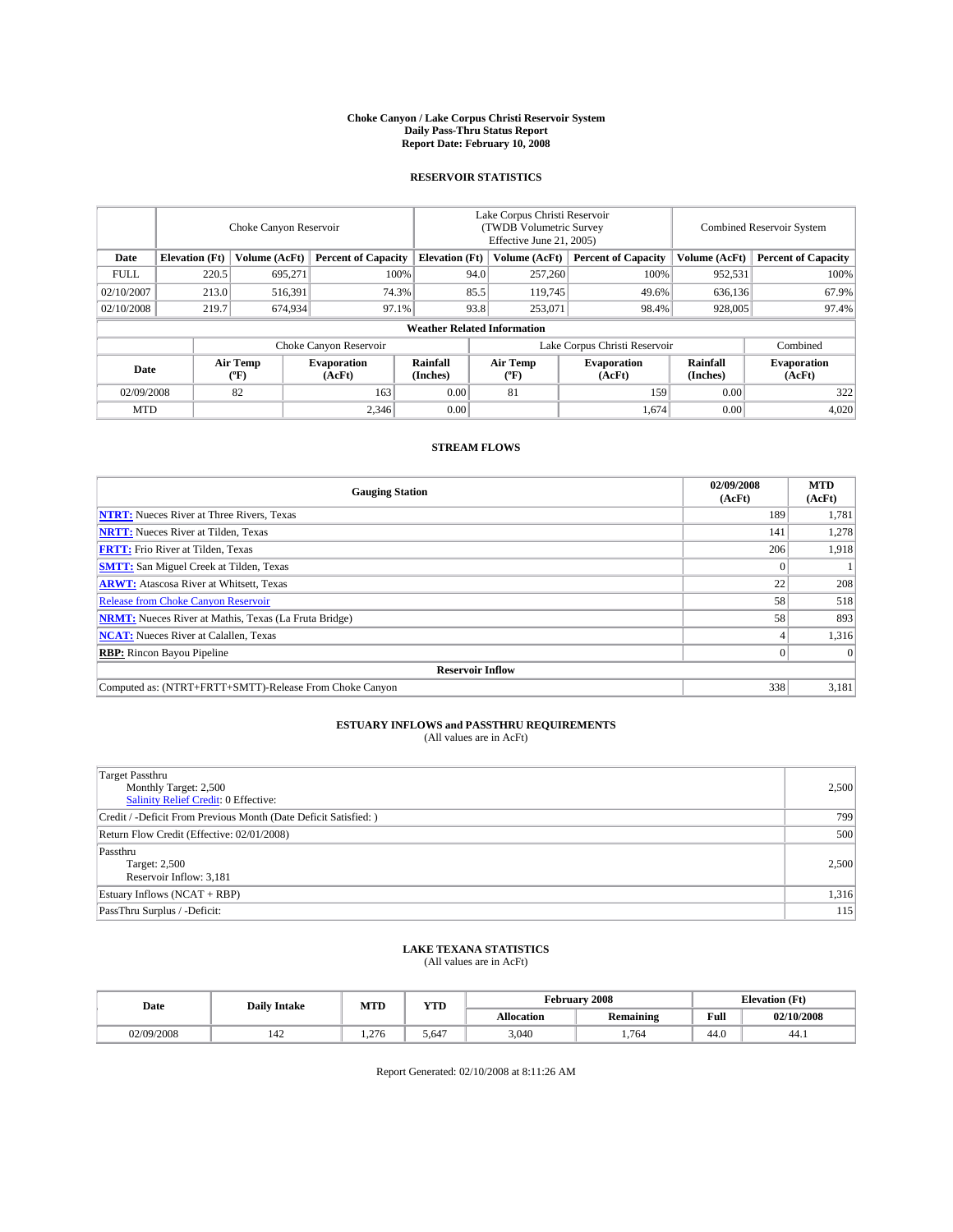#### **Choke Canyon / Lake Corpus Christi Reservoir System Daily Pass-Thru Status Report Report Date: February 11, 2008**

### **RESERVOIR STATISTICS**

|             | Choke Canyon Reservoir             |                  |                              |                       | Lake Corpus Christi Reservoir<br>(TWDB Volumetric Survey<br>Effective June 21, 2005) |                  |                               |                      | Combined Reservoir System    |  |  |
|-------------|------------------------------------|------------------|------------------------------|-----------------------|--------------------------------------------------------------------------------------|------------------|-------------------------------|----------------------|------------------------------|--|--|
| Date        | <b>Elevation</b> (Ft)              | Volume (AcFt)    | <b>Percent of Capacity</b>   | <b>Elevation</b> (Ft) |                                                                                      | Volume (AcFt)    | <b>Percent of Capacity</b>    | Volume (AcFt)        | <b>Percent of Capacity</b>   |  |  |
| <b>FULL</b> | 220.5                              | 695,271          |                              | 100%                  | 94.0                                                                                 | 257,260          | 100%                          | 952,531              | 100%                         |  |  |
| 02/11/2007  | 213.0                              | 516,391          | 74.3%                        |                       | 85.5                                                                                 | 119,615          | 49.6%                         | 636,006              | 67.9%                        |  |  |
| 02/11/2008  | 219.7                              | 674,934          | 97.1%                        |                       | 93.8                                                                                 | 253,435          | 98.5%                         | 928,369              | 97.5%                        |  |  |
|             | <b>Weather Related Information</b> |                  |                              |                       |                                                                                      |                  |                               |                      |                              |  |  |
|             |                                    |                  | Choke Canyon Reservoir       |                       |                                                                                      |                  | Lake Corpus Christi Reservoir |                      | Combined                     |  |  |
| Date        |                                    | Air Temp<br>(°F) | <b>Evaporation</b><br>(AcFt) | Rainfall<br>(Inches)  |                                                                                      | Air Temp<br>("F) | <b>Evaporation</b><br>(AcFt)  | Rainfall<br>(Inches) | <b>Evaporation</b><br>(AcFt) |  |  |
| 02/10/2008  |                                    | 79               | 223                          | 0.00                  |                                                                                      | 79               | 32                            | 0.00                 | 255                          |  |  |
| <b>MTD</b>  |                                    |                  | 2,569                        | 0.00                  |                                                                                      |                  | 1.706                         | 0.00                 | 4,275                        |  |  |

### **STREAM FLOWS**

| <b>Gauging Station</b>                                       | 02/10/2008<br>(AcFt) | <b>MTD</b><br>(AcFt) |
|--------------------------------------------------------------|----------------------|----------------------|
| <b>NTRT:</b> Nueces River at Three Rivers, Texas             | 193                  | 1,973                |
| <b>NRTT:</b> Nueces River at Tilden, Texas                   | 137                  | 1,415                |
| <b>FRTT:</b> Frio River at Tilden, Texas                     | 206                  | 2,124                |
| <b>SMTT:</b> San Miguel Creek at Tilden, Texas               |                      |                      |
| <b>ARWT:</b> Atascosa River at Whitsett, Texas               | 22                   | 230                  |
| <b>Release from Choke Canyon Reservoir</b>                   | 58                   | 576                  |
| <b>NRMT:</b> Nueces River at Mathis, Texas (La Fruta Bridge) | 58                   | 951                  |
| <b>NCAT:</b> Nueces River at Calallen, Texas                 | 22                   | 1,338                |
| <b>RBP:</b> Rincon Bayou Pipeline                            |                      | $\Omega$             |
| <b>Reservoir Inflow</b>                                      |                      |                      |
| Computed as: (NTRT+FRTT+SMTT)-Release From Choke Canyon      | 342                  | 3,523                |

## **ESTUARY INFLOWS and PASSTHRU REQUIREMENTS**<br>(All values are in AcFt)

| Target Passthru<br>Monthly Target: 2,500<br><b>Salinity Relief Credit: 0 Effective:</b> | 2,500 |
|-----------------------------------------------------------------------------------------|-------|
| Credit / -Deficit From Previous Month (Date Deficit Satisfied: )                        | 799   |
| Return Flow Credit (Effective: 02/01/2008)                                              | 500   |
| Passthru<br>Target: 2,500<br>Reservoir Inflow: 3,523                                    | 2,500 |
| Estuary Inflows (NCAT + RBP)                                                            | 1,338 |
| PassThru Surplus / -Deficit:                                                            | 137   |

## **LAKE TEXANA STATISTICS** (All values are in AcFt)

| Date       | <b>Daily Intake</b> | <b>MTD</b>   | <b>YTD</b> |                   | February 2008    | <b>Elevation</b> (Ft) |            |
|------------|---------------------|--------------|------------|-------------------|------------------|-----------------------|------------|
|            |                     |              |            | <b>Allocation</b> | <b>Remaining</b> | Full                  | 02/11/2008 |
| 02/10/2008 | 144                 | 410<br>1.418 | 5,789      | 3.040             | 1.622            | 44.0                  | 44.1       |

Report Generated: 02/11/2008 at 8:03:27 AM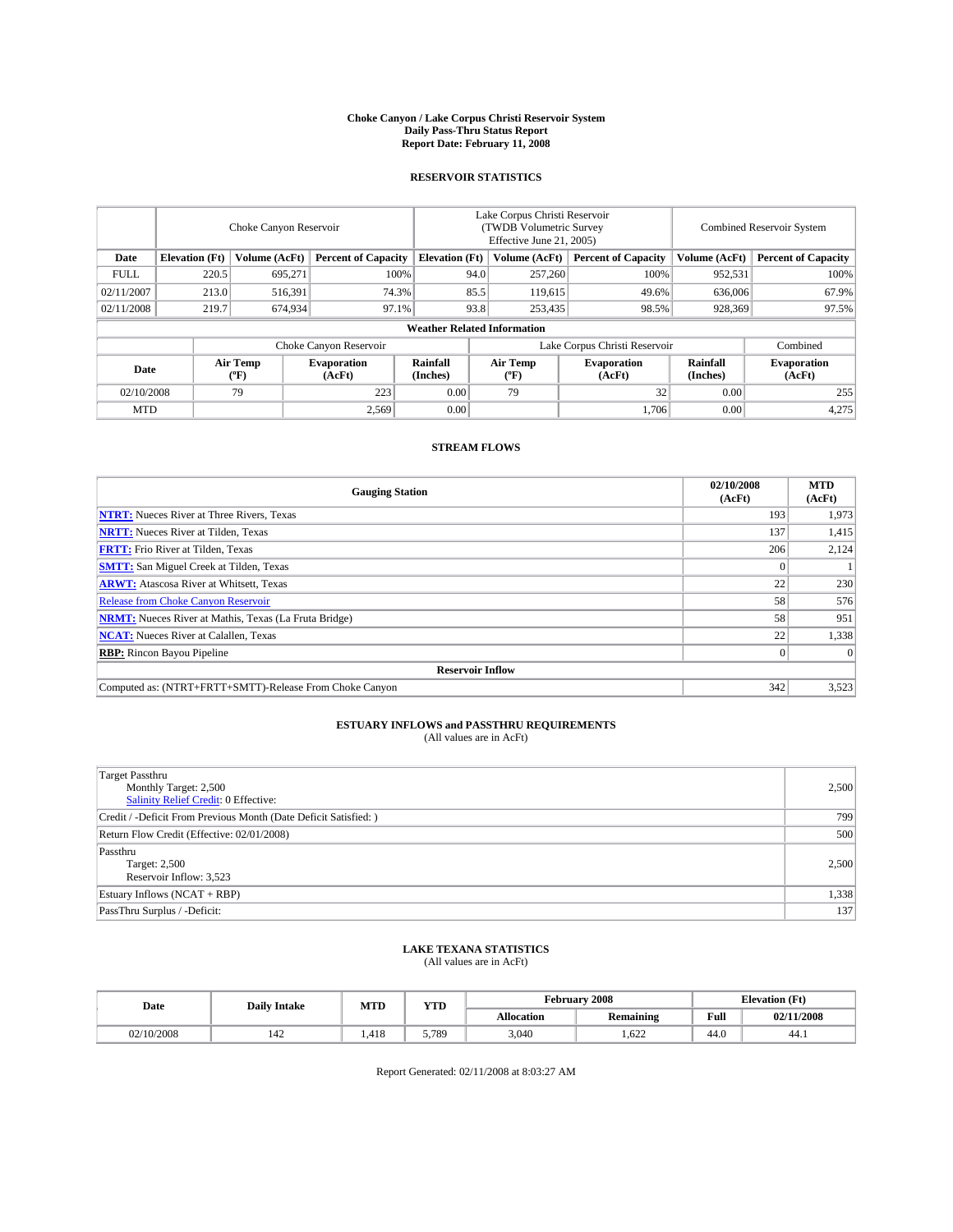#### **Choke Canyon / Lake Corpus Christi Reservoir System Daily Pass-Thru Status Report Report Date: February 12, 2008**

### **RESERVOIR STATISTICS**

|             | Choke Canyon Reservoir |                         |                              |                                    | Lake Corpus Christi Reservoir<br>(TWDB Volumetric Survey<br>Effective June 21, 2005) |                  |                               |                      | Combined Reservoir System    |  |  |
|-------------|------------------------|-------------------------|------------------------------|------------------------------------|--------------------------------------------------------------------------------------|------------------|-------------------------------|----------------------|------------------------------|--|--|
| Date        | <b>Elevation</b> (Ft)  | Volume (AcFt)           | <b>Percent of Capacity</b>   | <b>Elevation</b> (Ft)              |                                                                                      | Volume (AcFt)    | <b>Percent of Capacity</b>    | Volume (AcFt)        | <b>Percent of Capacity</b>   |  |  |
| <b>FULL</b> | 220.5                  | 695.271                 |                              | 100%                               | 94.0                                                                                 | 257,260          | 100%                          | 952,531              | 100%                         |  |  |
| 02/12/2007  | 213.0                  | 516,391                 | 74.3%                        |                                    | 85.4                                                                                 | 118,708          | 49.2%                         | 635,099              | 67.8%                        |  |  |
| 02/12/2008  | 219.7                  | 675,689                 | 97.2%                        |                                    | 93.8                                                                                 | 252,708          | 98.2%                         | 928,397              | 97.5%                        |  |  |
|             |                        |                         |                              | <b>Weather Related Information</b> |                                                                                      |                  |                               |                      |                              |  |  |
|             |                        |                         | Choke Canyon Reservoir       |                                    |                                                                                      |                  | Lake Corpus Christi Reservoir |                      | Combined                     |  |  |
| Date        |                        | <b>Air Temp</b><br>(°F) | <b>Evaporation</b><br>(AcFt) | Rainfall<br>(Inches)               |                                                                                      | Air Temp<br>("F) | <b>Evaporation</b><br>(AcFt)  | Rainfall<br>(Inches) | <b>Evaporation</b><br>(AcFt) |  |  |
| 02/11/2008  |                        | 80                      | 164                          | 0.00                               |                                                                                      | 77               | 21                            | 0.00                 | 185                          |  |  |
| <b>MTD</b>  |                        |                         | 2,733                        | 0.00                               |                                                                                      |                  | 1,727                         | 0.00                 | 4,460                        |  |  |

### **STREAM FLOWS**

| <b>Gauging Station</b>                                       | 02/11/2008<br>(AcFt) | <b>MTD</b><br>(AcFt) |
|--------------------------------------------------------------|----------------------|----------------------|
| <b>NTRT:</b> Nueces River at Three Rivers, Texas             | 189                  | 2,162                |
| <b>NRTT:</b> Nueces River at Tilden, Texas                   | 137                  | 1,552                |
| <b>FRTT:</b> Frio River at Tilden, Texas                     | 202                  | 2,326                |
| <b>SMTT:</b> San Miguel Creek at Tilden, Texas               |                      |                      |
| <b>ARWT:</b> Atascosa River at Whitsett, Texas               | 22                   | 252                  |
| <b>Release from Choke Canyon Reservoir</b>                   | 58                   | 633                  |
| <b>NRMT:</b> Nueces River at Mathis, Texas (La Fruta Bridge) | 60                   | 1,010                |
| <b>NCAT:</b> Nueces River at Calallen, Texas                 | 24 <sub>1</sub>      | 1,362                |
| <b>RBP:</b> Rincon Bayou Pipeline                            |                      | $\Omega$             |
| <b>Reservoir Inflow</b>                                      |                      |                      |
| Computed as: (NTRT+FRTT+SMTT)-Release From Choke Canyon      | 334                  | 3,856                |

## **ESTUARY INFLOWS and PASSTHRU REQUIREMENTS**<br>(All values are in AcFt)

| <b>Target Passthru</b><br>Monthly Target: 2,500<br>Salinity Relief Credit: 0 Effective: | 2,500 |
|-----------------------------------------------------------------------------------------|-------|
| Credit / -Deficit From Previous Month (Date Deficit Satisfied: )                        | 799   |
| Return Flow Credit (Effective: 02/01/2008)                                              | 500   |
| Passthru<br>Target: 2,500<br>Reservoir Inflow: 3,856                                    | 2.500 |
| Estuary Inflows (NCAT + RBP)                                                            | 1,362 |
| PassThru Surplus / -Deficit:                                                            | 161   |

## **LAKE TEXANA STATISTICS** (All values are in AcFt)

| Date   | <b>Daily Intake</b> | <b>MTD</b> | <b>YTD</b> |                   | February 2008    | <b>Elevation</b> (Ft) |            |
|--------|---------------------|------------|------------|-------------------|------------------|-----------------------|------------|
|        |                     |            |            | <b>Allocation</b> | <b>Remaining</b> | Full                  | 02/12/2008 |
| 1/2008 | 144                 | 1.560      | 5.931      | 3.040             | .480             | 44.0                  | 44.1       |

Report Generated: 02/12/2008 at 9:14:12 AM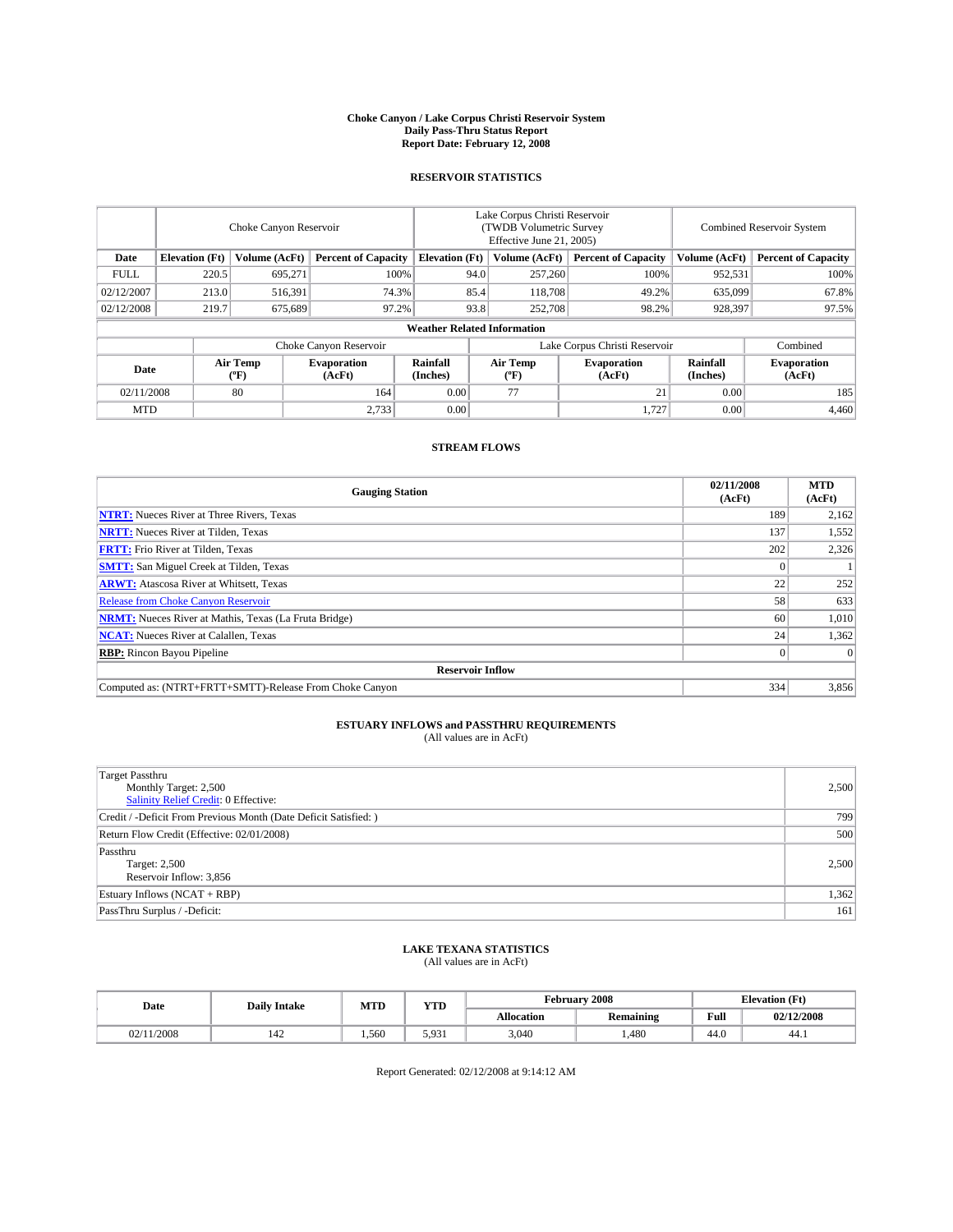#### **Choke Canyon / Lake Corpus Christi Reservoir System Daily Pass-Thru Status Report Report Date: February 13, 2008**

### **RESERVOIR STATISTICS**

|             | Choke Canyon Reservoir             |                  |                              |                       | Lake Corpus Christi Reservoir<br>(TWDB Volumetric Survey<br>Effective June 21, 2005) |                  |                              | <b>Combined Reservoir System</b> |                              |  |
|-------------|------------------------------------|------------------|------------------------------|-----------------------|--------------------------------------------------------------------------------------|------------------|------------------------------|----------------------------------|------------------------------|--|
| Date        | <b>Elevation</b> (Ft)              | Volume (AcFt)    | <b>Percent of Capacity</b>   | <b>Elevation</b> (Ft) |                                                                                      | Volume (AcFt)    | <b>Percent of Capacity</b>   | Volume (AcFt)                    | <b>Percent of Capacity</b>   |  |
| <b>FULL</b> | 220.5                              | 695,271          |                              | 100%                  | 94.0                                                                                 | 257,260          | 100%                         | 952,531                          | 100%                         |  |
| 02/13/2007  | 213.0                              | 516,391          | 74.3%                        |                       | 85.5                                                                                 | 119,356          | 49.5%                        | 635,747                          | 67.9%                        |  |
| 02/13/2008  | 219.7                              | 675,443          | 97.1%                        |                       | 93.8                                                                                 | 253,253          | 98.4%                        | 928,696                          | 97.5%                        |  |
|             | <b>Weather Related Information</b> |                  |                              |                       |                                                                                      |                  |                              |                                  |                              |  |
|             |                                    |                  | Choke Canyon Reservoir       |                       | Lake Corpus Christi Reservoir                                                        |                  |                              |                                  | Combined                     |  |
| Date        |                                    | Air Temp<br>(°F) | <b>Evaporation</b><br>(AcFt) | Rainfall<br>(Inches)  |                                                                                      | Air Temp<br>("F) | <b>Evaporation</b><br>(AcFt) | Rainfall<br>(Inches)             | <b>Evaporation</b><br>(AcFt) |  |
| 02/12/2008  |                                    | 70               | 178                          | 0.01                  |                                                                                      | 77               | 243                          | 0.02                             | 421                          |  |
| <b>MTD</b>  |                                    |                  | 2,911                        | 0.01                  |                                                                                      |                  | 1,970                        | 0.02                             | 4,881                        |  |

### **STREAM FLOWS**

| <b>Gauging Station</b>                                       | 02/12/2008<br>(AcFt) | <b>MTD</b><br>(AcFt) |
|--------------------------------------------------------------|----------------------|----------------------|
| <b>NTRT:</b> Nueces River at Three Rivers, Texas             | 187                  | 2,348                |
| <b>NRTT:</b> Nueces River at Tilden, Texas                   | 133                  | 1,685                |
| <b>FRTT:</b> Frio River at Tilden, Texas                     | 200                  | 2,527                |
| <b>SMTT:</b> San Miguel Creek at Tilden, Texas               |                      |                      |
| <b>ARWT:</b> Atascosa River at Whitsett, Texas               | 24                   | 276                  |
| <b>Release from Choke Canyon Reservoir</b>                   | 58                   | 691                  |
| <b>NRMT:</b> Nueces River at Mathis, Texas (La Fruta Bridge) | 95                   | 1,106                |
| <b>NCAT:</b> Nueces River at Calallen, Texas                 |                      | 1,364                |
| <b>RBP:</b> Rincon Bayou Pipeline                            |                      | $\Omega$             |
| <b>Reservoir Inflow</b>                                      |                      |                      |
| Computed as: (NTRT+FRTT+SMTT)-Release From Choke Canyon      | 330                  | 4.186                |

## **ESTUARY INFLOWS and PASSTHRU REQUIREMENTS**<br>(All values are in AcFt)

| <b>Target Passthru</b><br>Monthly Target: 2,500<br>Salinity Relief Credit: 0 Effective: | 2,500 |
|-----------------------------------------------------------------------------------------|-------|
| Credit / -Deficit From Previous Month (Date Deficit Satisfied: )                        | 799   |
| Return Flow Credit (Effective: 02/01/2008)                                              | 500   |
| Passthru<br>Target: 2,500<br>Reservoir Inflow: 4,186                                    | 2.500 |
| Estuary Inflows (NCAT + RBP)                                                            | 1,364 |
| PassThru Surplus / -Deficit:                                                            | 163   |

# **LAKE TEXANA STATISTICS** (All values are in AcFt)

| Date     | <b>Daily Intake</b> | <b>MTD</b> | YTD   |                   | February 2008    |      | <b>Elevation</b> (Ft) |
|----------|---------------------|------------|-------|-------------------|------------------|------|-----------------------|
|          |                     |            |       | <b>Allocation</b> | <b>Remaining</b> | Full | 02/13/2008            |
| /12/2008 | 144                 | 1.701      | 6.072 | 3.040             | 1,339            | 44.0 | 44.1                  |

Report Generated: 02/13/2008 at 8:35:29 AM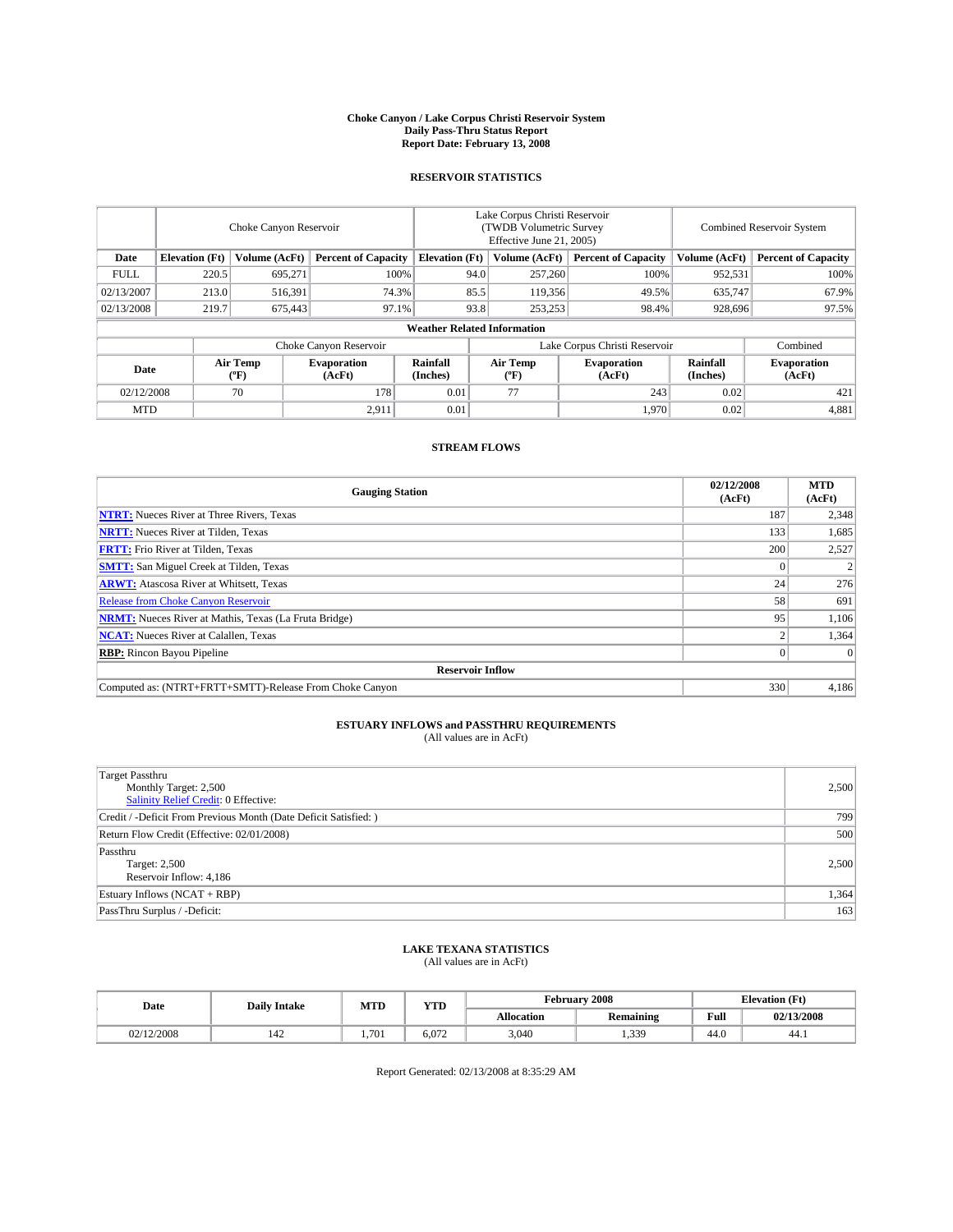#### **Choke Canyon / Lake Corpus Christi Reservoir System Daily Pass-Thru Status Report Report Date: February 14, 2008**

### **RESERVOIR STATISTICS**

|                        | Choke Canyon Reservoir             |                  |                              |                       | Lake Corpus Christi Reservoir<br>(TWDB Volumetric Survey<br>Effective June 21, 2005) |                  |                               |                      | Combined Reservoir System    |  |  |
|------------------------|------------------------------------|------------------|------------------------------|-----------------------|--------------------------------------------------------------------------------------|------------------|-------------------------------|----------------------|------------------------------|--|--|
| Date                   | <b>Elevation</b> (Ft)              | Volume (AcFt)    | <b>Percent of Capacity</b>   | <b>Elevation</b> (Ft) |                                                                                      | Volume (AcFt)    | <b>Percent of Capacity</b>    | Volume (AcFt)        | <b>Percent of Capacity</b>   |  |  |
| <b>FULL</b>            | 220.5                              | 695,271          | 100%                         |                       | 94.0                                                                                 | 257,260          | 100%                          | 952,531              | 100%                         |  |  |
| 02/14/2007             | 213.0                              | 515,739          | 74.2%                        |                       | 85.5                                                                                 | 119,356          | 49.5%                         | 635,095              | 67.8%                        |  |  |
| 02/14/2008             | 219.7                              | 674,679          | 97.0%                        |                       | 93.7                                                                                 | 252,526          | 98.2%                         | 927,205              | 97.3%                        |  |  |
|                        | <b>Weather Related Information</b> |                  |                              |                       |                                                                                      |                  |                               |                      |                              |  |  |
| Choke Canyon Reservoir |                                    |                  |                              |                       |                                                                                      |                  | Lake Corpus Christi Reservoir |                      | Combined                     |  |  |
| Date                   |                                    | Air Temp<br>(°F) | <b>Evaporation</b><br>(AcFt) | Rainfall<br>(Inches)  |                                                                                      | Air Temp<br>("F) | <b>Evaporation</b><br>(AcFt)  | Rainfall<br>(Inches) | <b>Evaporation</b><br>(AcFt) |  |  |
| 02/13/2008             |                                    | 72               | 193                          | 0.00                  |                                                                                      | 69               | 201                           | 0.00                 | 394                          |  |  |
| <b>MTD</b>             |                                    |                  | 3.104                        | 0.01                  |                                                                                      |                  | 2,171                         | 0.02                 | 5,275                        |  |  |

### **STREAM FLOWS**

| <b>Gauging Station</b>                                       | 02/13/2008<br>(AcFt) | <b>MTD</b><br>(AcFt) |
|--------------------------------------------------------------|----------------------|----------------------|
| <b>NTRT:</b> Nueces River at Three Rivers, Texas             | 185                  | 2,533                |
| <b>NRTT:</b> Nueces River at Tilden, Texas                   | 125                  | 1,810                |
| <b>FRTT:</b> Frio River at Tilden, Texas                     | 193                  | 2,719                |
| <b>SMTT:</b> San Miguel Creek at Tilden, Texas               |                      |                      |
| <b>ARWT:</b> Atascosa River at Whitsett, Texas               | 24                   | 300                  |
| <b>Release from Choke Canyon Reservoir</b>                   | 58                   | 748                  |
| <b>NRMT:</b> Nueces River at Mathis, Texas (La Fruta Bridge) | 93                   | 1,199                |
| <b>NCAT:</b> Nueces River at Calallen, Texas                 |                      | 1,375                |
| <b>RBP:</b> Rincon Bayou Pipeline                            |                      | $\Omega$             |
| <b>Reservoir Inflow</b>                                      |                      |                      |
| Computed as: (NTRT+FRTT+SMTT)-Release From Choke Canyon      | 320                  | 4.505                |

## **ESTUARY INFLOWS and PASSTHRU REQUIREMENTS**<br>(All values are in AcFt)

| <b>Target Passthru</b><br>Monthly Target: 2,500<br>Salinity Relief Credit: 0 Effective: | 2,500 |
|-----------------------------------------------------------------------------------------|-------|
| Credit / -Deficit From Previous Month (Date Deficit Satisfied: )                        | 799   |
| Return Flow Credit (Effective: 02/01/2008)                                              | 500   |
| Passthru<br>Target: 2,500<br>Reservoir Inflow: 4,505                                    | 2.500 |
| Estuary Inflows (NCAT + RBP)                                                            | 1,375 |
| PassThru Surplus / -Deficit:                                                            | 174   |

## **LAKE TEXANA STATISTICS** (All values are in AcFt)

| Date      | <b>Daily Intake</b> | <b>MTD</b> | YTD                 |                   | February 2008    | <b>Elevation</b> (Ft) |            |
|-----------|---------------------|------------|---------------------|-------------------|------------------|-----------------------|------------|
|           |                     |            |                     | <b>Allocation</b> | <b>Remaining</b> | Full                  | 02/14/2008 |
| ./13/2008 | 144                 | 1.843      | $\sim$ 0.1<br>0.219 | 3.040             | 1,197            | 44.0                  | -44.1      |

Report Generated: 02/14/2008 at 8:22:57 AM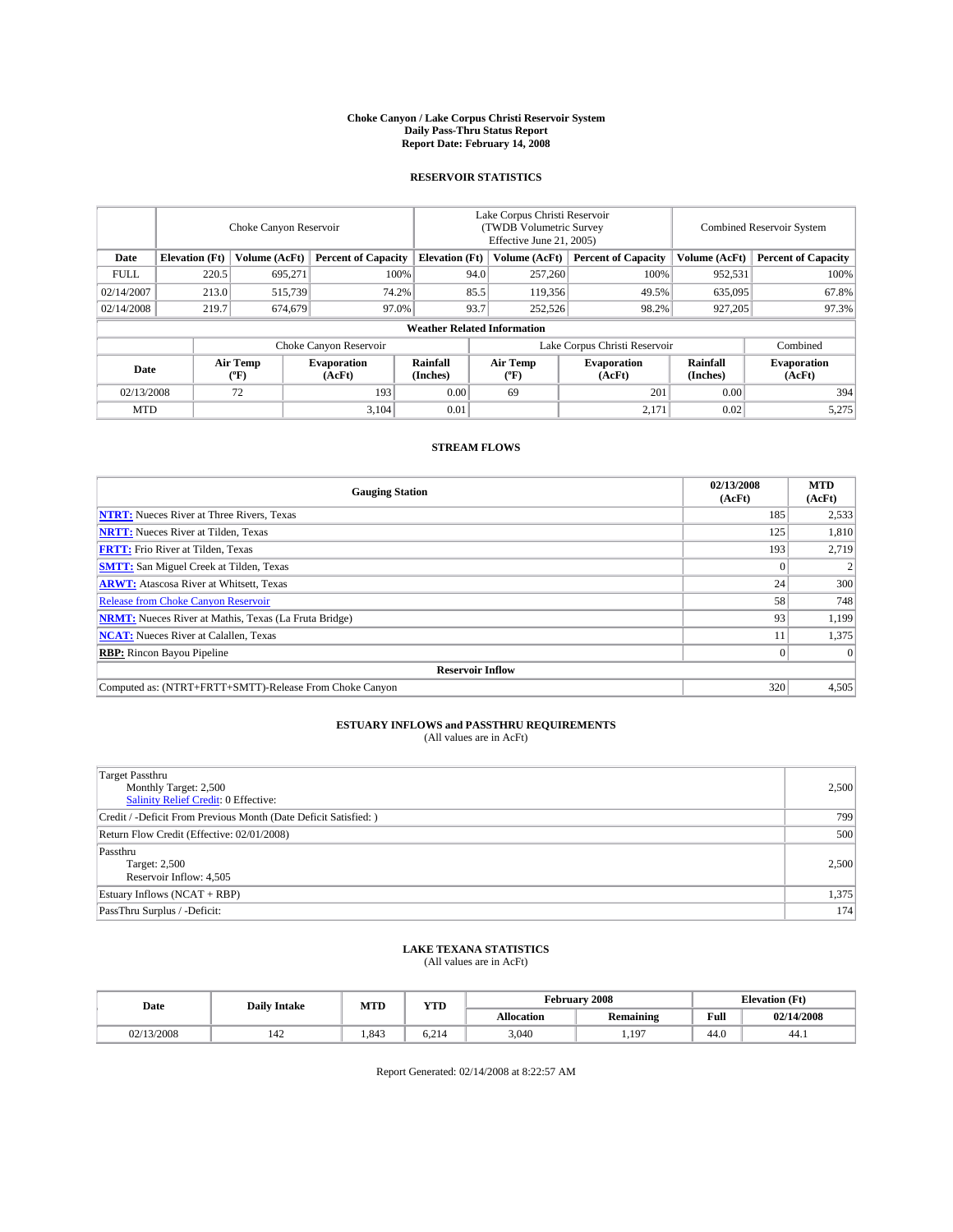#### **Choke Canyon / Lake Corpus Christi Reservoir System Daily Pass-Thru Status Report Report Date: February 15, 2008**

### **RESERVOIR STATISTICS**

|             | Choke Canyon Reservoir             |                               |                              |                       | Lake Corpus Christi Reservoir<br>(TWDB Volumetric Survey<br>Effective June 21, 2005) |                  |                              |                      | <b>Combined Reservoir System</b> |  |  |
|-------------|------------------------------------|-------------------------------|------------------------------|-----------------------|--------------------------------------------------------------------------------------|------------------|------------------------------|----------------------|----------------------------------|--|--|
| Date        | <b>Elevation</b> (Ft)              | Volume (AcFt)                 | <b>Percent of Capacity</b>   | <b>Elevation</b> (Ft) |                                                                                      | Volume (AcFt)    | <b>Percent of Capacity</b>   | Volume (AcFt)        | <b>Percent of Capacity</b>       |  |  |
| <b>FULL</b> | 220.5                              | 695.271                       | 100%                         |                       | 94.0                                                                                 | 257,260          | 100%                         | 952,531              | 100%                             |  |  |
| 02/15/2007  | 213.0                              | 515,523                       | 74.1%                        |                       | 85.5                                                                                 | 119,486          | 49.5%                        | 635,009              | 67.8%                            |  |  |
| 02/15/2008  | 219.7                              | 674,934                       | 97.1%                        |                       | 93.7                                                                                 | 252,526          | 98.2%                        | 927,460              | 97.4%                            |  |  |
|             | <b>Weather Related Information</b> |                               |                              |                       |                                                                                      |                  |                              |                      |                                  |  |  |
|             |                                    | Lake Corpus Christi Reservoir |                              |                       |                                                                                      | Combined         |                              |                      |                                  |  |  |
| Date        |                                    | <b>Air Temp</b><br>(°F)       | <b>Evaporation</b><br>(AcFt) | Rainfall<br>(Inches)  |                                                                                      | Air Temp<br>("F) | <b>Evaporation</b><br>(AcFt) | Rainfall<br>(Inches) | <b>Evaporation</b><br>(AcFt)     |  |  |
| 02/14/2008  |                                    | 81                            | 386                          | 0.00                  |                                                                                      | 77               | 222                          | 0.00                 | 608                              |  |  |
| <b>MTD</b>  |                                    |                               | 3,490                        | 0.01                  |                                                                                      |                  | 2,393                        | 0.02                 | 5,883                            |  |  |

### **STREAM FLOWS**

| <b>Gauging Station</b>                                       | 02/14/2008<br>(AcFt) | <b>MTD</b><br>(AcFt) |
|--------------------------------------------------------------|----------------------|----------------------|
| <b>NTRT:</b> Nueces River at Three Rivers, Texas             | 181                  | 2,713                |
| <b>NRTT:</b> Nueces River at Tilden, Texas                   | 115                  | 1,925                |
| <b>FRTT:</b> Frio River at Tilden, Texas                     | 191                  | 2,910                |
| <b>SMTT:</b> San Miguel Creek at Tilden, Texas               |                      |                      |
| <b>ARWT:</b> Atascosa River at Whitsett, Texas               | 24                   | 324                  |
| <b>Release from Choke Canyon Reservoir</b>                   | 58                   | 806                  |
| <b>NRMT:</b> Nueces River at Mathis, Texas (La Fruta Bridge) | 91                   | 1,290                |
| <b>NCAT:</b> Nueces River at Calallen, Texas                 | 69                   | 1,444                |
| <b>RBP:</b> Rincon Bayou Pipeline                            |                      | $\Omega$             |
| <b>Reservoir Inflow</b>                                      |                      |                      |
| Computed as: (NTRT+FRTT+SMTT)-Release From Choke Canyon      | 314                  | 4,819                |

# **ESTUARY INFLOWS and PASSTHRU REQUIREMENTS**<br>(All values are in AcFt)

| <b>Target Passthru</b><br>Monthly Target: 2,500<br>Salinity Relief Credit: 0 Effective: | 2,500 |
|-----------------------------------------------------------------------------------------|-------|
| Credit / -Deficit From Previous Month (Date Deficit Satisfied: )                        | 799   |
| Return Flow Credit (Effective: 02/01/2008)                                              | 500   |
| Passthru<br>Target: 2,500<br>Reservoir Inflow: 4,819                                    | 2.500 |
| Estuary Inflows (NCAT + RBP)                                                            | 1,444 |
| PassThru Surplus / -Deficit:                                                            | 243   |

# **LAKE TEXANA STATISTICS** (All values are in AcFt)

| Date       | <b>Daily Intake</b> | <b>MTD</b> | YTD                        |                   | February 2008    |      | <b>Elevation</b> (Ft) |
|------------|---------------------|------------|----------------------------|-------------------|------------------|------|-----------------------|
|            |                     |            |                            | <b>Allocation</b> | <b>Remaining</b> | Full | 02/15/2008            |
| 02/14/2008 | 144                 | .985       | $\sim$ 0.4 $\sim$<br>6.350 | 3.040             | 1,055            | 44.0 | 44.1                  |

Report Generated: 02/15/2008 at 8:46:47 AM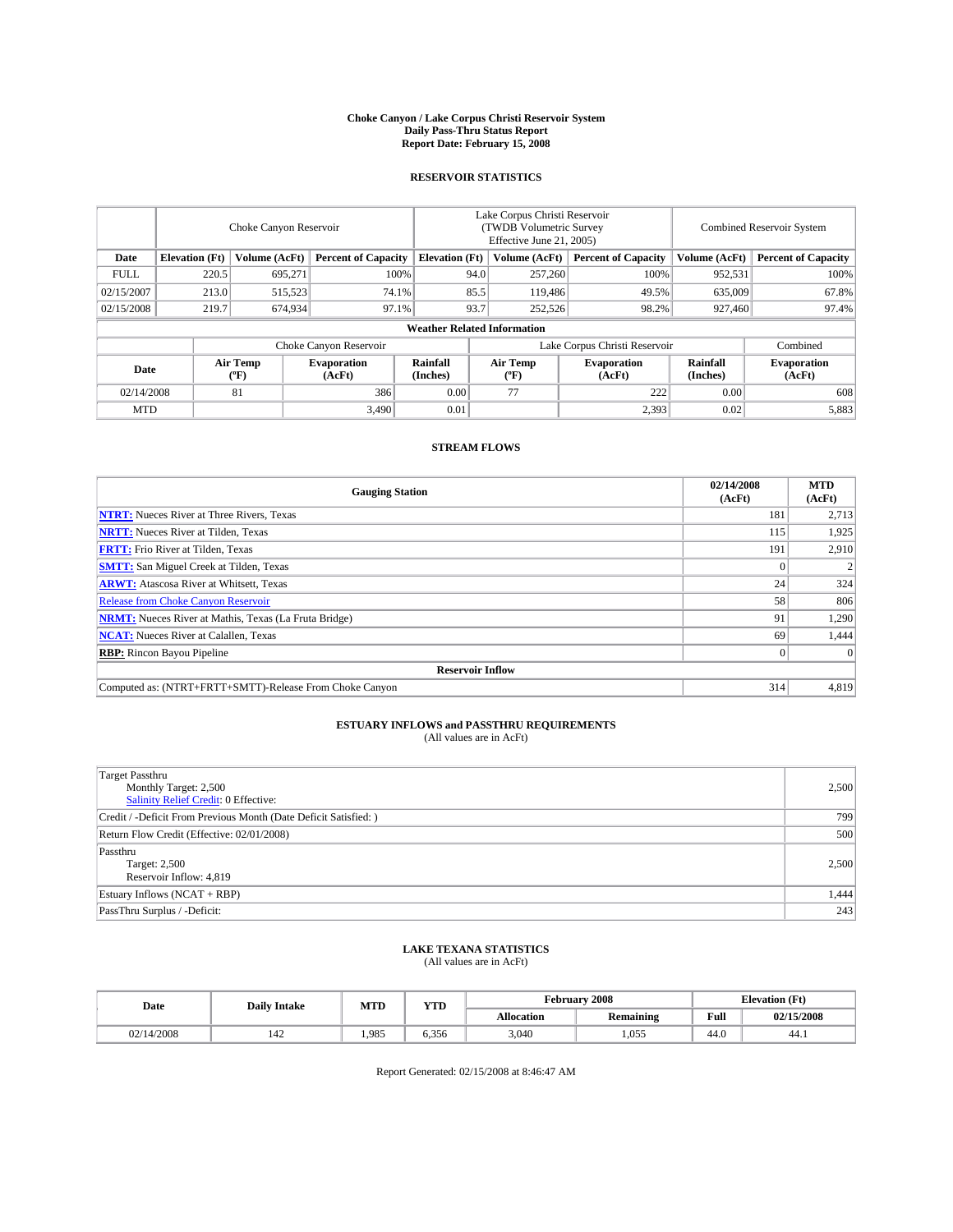#### **Choke Canyon / Lake Corpus Christi Reservoir System Daily Pass-Thru Status Report Report Date: February 16, 2008**

### **RESERVOIR STATISTICS**

|             | Choke Canyon Reservoir             |                  |                              |                       | Lake Corpus Christi Reservoir<br>(TWDB Volumetric Survey<br>Effective June 21, 2005) |                  |                               |                      | <b>Combined Reservoir System</b> |  |  |
|-------------|------------------------------------|------------------|------------------------------|-----------------------|--------------------------------------------------------------------------------------|------------------|-------------------------------|----------------------|----------------------------------|--|--|
| Date        | <b>Elevation</b> (Ft)              | Volume (AcFt)    | <b>Percent of Capacity</b>   | <b>Elevation</b> (Ft) |                                                                                      | Volume (AcFt)    | <b>Percent of Capacity</b>    | Volume (AcFt)        | <b>Percent of Capacity</b>       |  |  |
| <b>FULL</b> | 220.5                              | 695,271          | 100%                         |                       | 94.0                                                                                 | 257,260          | 100%                          | 952,531              | 100%                             |  |  |
| 02/16/2007  | 213.0                              | 516,173          | 74.2%                        |                       | 85.5                                                                                 | 119,226          | 49.4%                         | 635,399              | 67.8%                            |  |  |
| 02/16/2008  | 219.7                              | 675,189          | 97.1%                        |                       | 93.8                                                                                 | 252,708          | 98.2%                         | 927,897              | 97.4%                            |  |  |
|             | <b>Weather Related Information</b> |                  |                              |                       |                                                                                      |                  |                               |                      |                                  |  |  |
|             |                                    |                  | Choke Canyon Reservoir       |                       |                                                                                      |                  | Lake Corpus Christi Reservoir |                      | Combined                         |  |  |
| Date        |                                    | Air Temp<br>(°F) | <b>Evaporation</b><br>(AcFt) | Rainfall<br>(Inches)  |                                                                                      | Air Temp<br>("F) | <b>Evaporation</b><br>(AcFt)  | Rainfall<br>(Inches) | <b>Evaporation</b><br>(AcFt)     |  |  |
| 02/15/2008  |                                    | 76               | 119                          | 0.03                  |                                                                                      | 77               | 42                            | 0.02                 | 161                              |  |  |
| <b>MTD</b>  |                                    |                  | 3,609                        | 0.04                  |                                                                                      |                  | 2,435                         | 0.04                 | 6,044                            |  |  |

### **STREAM FLOWS**

| <b>Gauging Station</b>                                       | 02/15/2008<br>(AcFt) | <b>MTD</b><br>(AcFt) |
|--------------------------------------------------------------|----------------------|----------------------|
| <b>NTRT:</b> Nueces River at Three Rivers, Texas             | 175                  | 2,888                |
| <b>NRTT:</b> Nueces River at Tilden, Texas                   | 107                  | 2,033                |
| <b>FRTT:</b> Frio River at Tilden, Texas                     | 193                  | 3,103                |
| <b>SMTT:</b> San Miguel Creek at Tilden, Texas               |                      |                      |
| <b>ARWT:</b> Atascosa River at Whitsett, Texas               | 24                   | 347                  |
| <b>Release from Choke Canyon Reservoir</b>                   | 58                   | 863                  |
| <b>NRMT:</b> Nueces River at Mathis, Texas (La Fruta Bridge) | 117                  | 1,407                |
| <b>NCAT:</b> Nueces River at Calallen, Texas                 | 22                   | 1,466                |
| <b>RBP:</b> Rincon Bayou Pipeline                            |                      | $\Omega$             |
| <b>Reservoir Inflow</b>                                      |                      |                      |
| Computed as: (NTRT+FRTT+SMTT)-Release From Choke Canyon      | 310                  | 5,129                |

## **ESTUARY INFLOWS and PASSTHRU REQUIREMENTS**<br>(All values are in AcFt)

| <b>Target Passthru</b><br>Monthly Target: 2,500<br>Salinity Relief Credit: 0 Effective: | 2,500 |
|-----------------------------------------------------------------------------------------|-------|
| Credit / -Deficit From Previous Month (Date Deficit Satisfied: )                        | 799   |
| Return Flow Credit (Effective: 02/01/2008)                                              | 500   |
| Passthru<br>Target: 2,500<br>Reservoir Inflow: 5,129                                    | 2.500 |
| Estuary Inflows (NCAT + RBP)                                                            | 1,466 |
| PassThru Surplus / -Deficit:                                                            | 265   |

## **LAKE TEXANA STATISTICS** (All values are in AcFt)

| Date     | <b>Daily Intake</b> | <b>MTD</b>  | YTD   |                   | February 2008       |      | <b>Elevation</b> (Ft) |
|----------|---------------------|-------------|-------|-------------------|---------------------|------|-----------------------|
|          |                     |             |       | <b>Allocation</b> | <b>Remaining</b>    | Full | 02/16/2008            |
| /15/2008 | 14L                 | 107<br>4.14 | 6.498 | 3.040             | $^{\Omega}$<br>11.1 | 44.0 | 44.1                  |

Report Generated: 02/16/2008 at 8:21:38 AM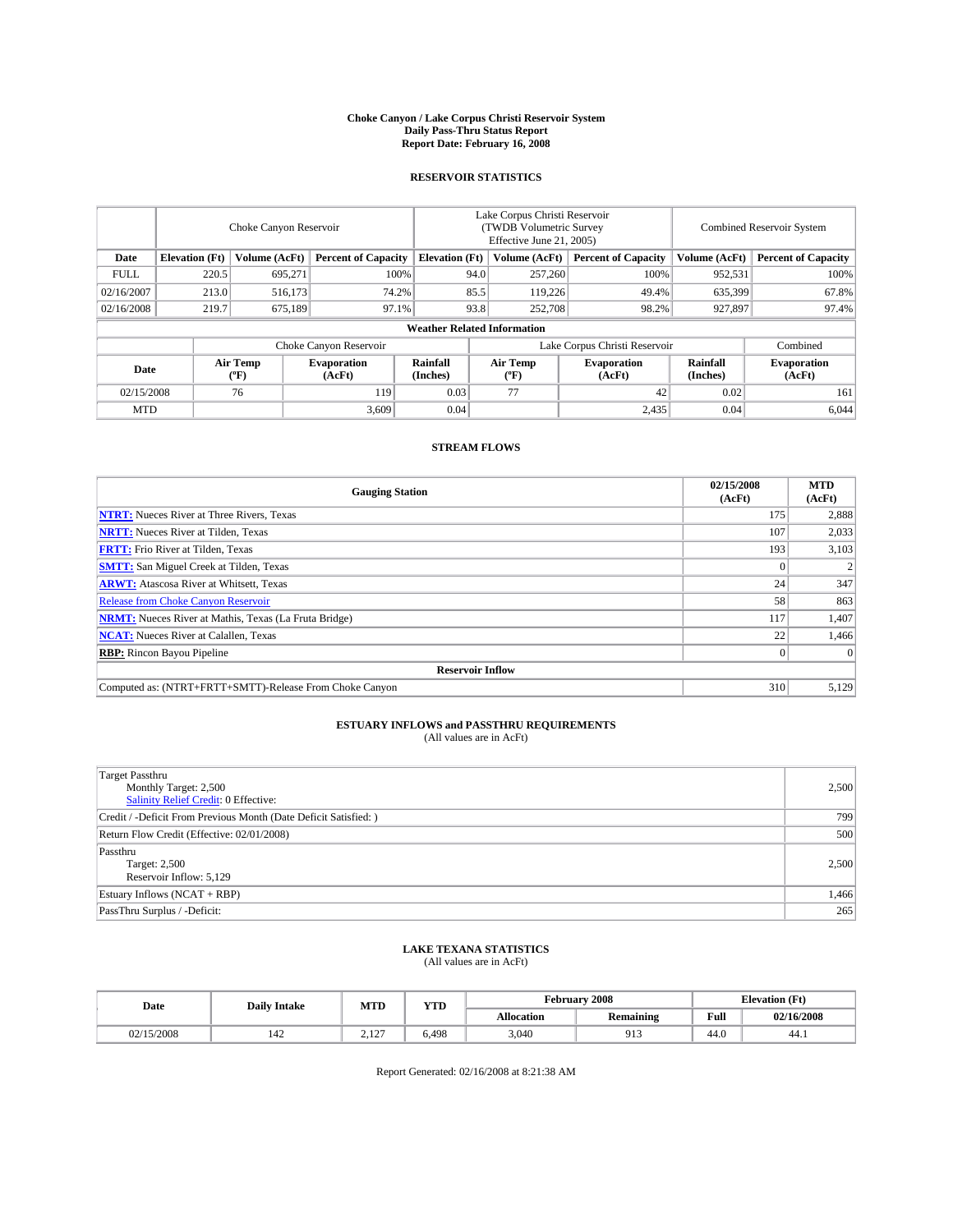#### **Choke Canyon / Lake Corpus Christi Reservoir System Daily Pass-Thru Status Report Report Date: February 17, 2008**

### **RESERVOIR STATISTICS**

|             | Choke Canyon Reservoir             |                  |                              |                       | Lake Corpus Christi Reservoir<br>(TWDB Volumetric Survey<br>Effective June 21, 2005) |                                           |                               |                      | Combined Reservoir System    |  |  |
|-------------|------------------------------------|------------------|------------------------------|-----------------------|--------------------------------------------------------------------------------------|-------------------------------------------|-------------------------------|----------------------|------------------------------|--|--|
| Date        | <b>Elevation</b> (Ft)              | Volume (AcFt)    | <b>Percent of Capacity</b>   | <b>Elevation</b> (Ft) |                                                                                      | Volume (AcFt)                             | <b>Percent of Capacity</b>    | Volume (AcFt)        | <b>Percent of Capacity</b>   |  |  |
| <b>FULL</b> | 220.5                              | 695,271          | 100%                         |                       | 94.0                                                                                 | 257,260                                   | 100%                          | 952,531              | 100%                         |  |  |
| 02/17/2007  | 213.0                              | 515,955          | 74.2%                        |                       | 85.5                                                                                 | 119,615                                   | 49.6%                         | 635,570              | 67.9%                        |  |  |
| 02/17/2008  | 219.7                              | 675,443          | 97.1%                        |                       | 93.8                                                                                 | 253,435                                   | 98.5%                         | 928,878              | 97.5%                        |  |  |
|             | <b>Weather Related Information</b> |                  |                              |                       |                                                                                      |                                           |                               |                      |                              |  |  |
|             |                                    |                  | Choke Canyon Reservoir       |                       |                                                                                      |                                           | Lake Corpus Christi Reservoir |                      | Combined                     |  |  |
| Date        |                                    | Air Temp<br>(°F) | <b>Evaporation</b><br>(AcFt) | Rainfall<br>(Inches)  |                                                                                      | Air Temp<br>$({}^{\mathrm{o}}\mathrm{F})$ | <b>Evaporation</b><br>(AcFt)  | Rainfall<br>(Inches) | <b>Evaporation</b><br>(AcFt) |  |  |
| 02/16/2008  |                                    | 77               | 223                          | 0.12                  |                                                                                      | 81                                        | 169                           | 0.08                 | 392                          |  |  |
| <b>MTD</b>  |                                    |                  | 3,832                        | 0.16                  |                                                                                      |                                           | 2,604                         | 0.12                 | 6,436                        |  |  |

### **STREAM FLOWS**

| <b>Gauging Station</b>                                       | 02/16/2008<br>(AcFt) | <b>MTD</b><br>(AcFt) |
|--------------------------------------------------------------|----------------------|----------------------|
| <b>NTRT:</b> Nueces River at Three Rivers, Texas             | 169                  | 3,057                |
| <b>NRTT:</b> Nueces River at Tilden, Texas                   | 103                  | 2,136                |
| <b>FRTT:</b> Frio River at Tilden, Texas                     | 191                  | 3,293                |
| <b>SMTT:</b> San Miguel Creek at Tilden, Texas               |                      |                      |
| <b>ARWT:</b> Atascosa River at Whitsett, Texas               | 24                   | 371                  |
| <b>Release from Choke Canyon Reservoir</b>                   | 58                   | 921                  |
| <b>NRMT:</b> Nueces River at Mathis, Texas (La Fruta Bridge) | 204                  | 1,612                |
| <b>NCAT:</b> Nueces River at Calallen, Texas                 | 42                   | 1,508                |
| <b>RBP:</b> Rincon Bayou Pipeline                            |                      | $\Omega$             |
| <b>Reservoir Inflow</b>                                      |                      |                      |
| Computed as: (NTRT+FRTT+SMTT)-Release From Choke Canyon      | 302                  | 5,431                |

## **ESTUARY INFLOWS and PASSTHRU REQUIREMENTS**<br>(All values are in AcFt)

| <b>Target Passthru</b><br>Monthly Target: 2,500<br>Salinity Relief Credit: 0 Effective: | 2,500 |
|-----------------------------------------------------------------------------------------|-------|
| Credit / -Deficit From Previous Month (Date Deficit Satisfied: )                        | 799   |
| Return Flow Credit (Effective: 02/01/2008)                                              | 500   |
| Passthru<br>Target: 2,500<br>Reservoir Inflow: 5,431                                    | 2.500 |
| Estuary Inflows (NCAT + RBP)                                                            | 1,508 |
| PassThru Surplus / -Deficit:                                                            | 307   |

# **LAKE TEXANA STATISTICS** (All values are in AcFt)

| Date      | <b>Daily Intake</b> |       | YTD<br><b>MTD</b> |                   |                          | February 2008 | <b>Elevation</b> (Ft) |  |  |
|-----------|---------------------|-------|-------------------|-------------------|--------------------------|---------------|-----------------------|--|--|
|           |                     |       |                   | <b>Allocation</b> | <b>Remaining</b>         | Full          | 02/17/2008            |  |  |
| 2/16/2008 | 144                 | 2.269 | 6.640             | 3.040             | $\overline{\phantom{a}}$ | 44.0          | 44.1                  |  |  |

Report Generated: 02/17/2008 at 8:19:01 AM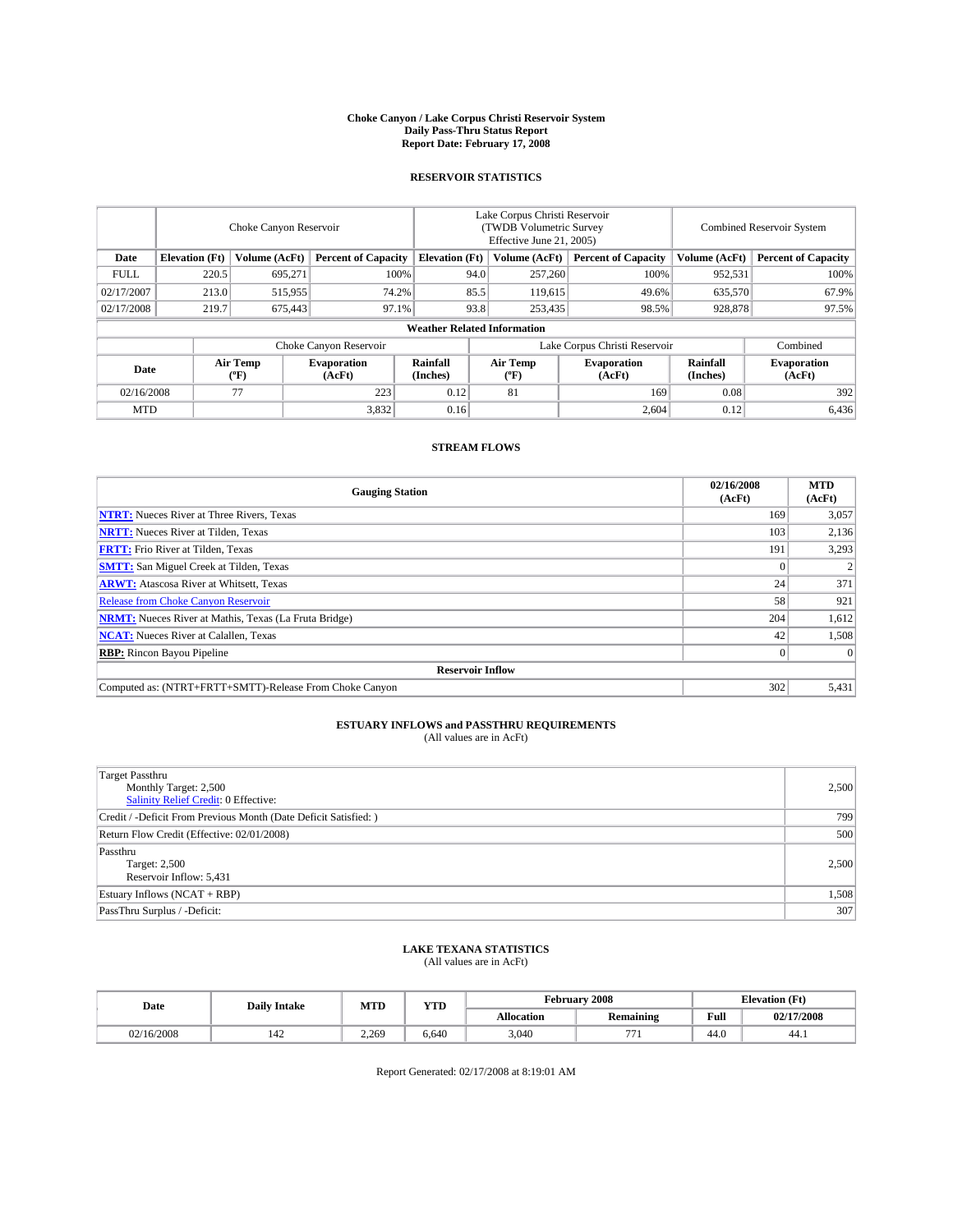#### **Choke Canyon / Lake Corpus Christi Reservoir System Daily Pass-Thru Status Report Report Date: February 18, 2008**

### **RESERVOIR STATISTICS**

|             | Choke Canyon Reservoir             |                  |                              |                       | Lake Corpus Christi Reservoir<br>(TWDB Volumetric Survey<br>Effective June 21, 2005) |                           |                              |                      | <b>Combined Reservoir System</b> |  |  |
|-------------|------------------------------------|------------------|------------------------------|-----------------------|--------------------------------------------------------------------------------------|---------------------------|------------------------------|----------------------|----------------------------------|--|--|
| Date        | <b>Elevation</b> (Ft)              | Volume (AcFt)    | <b>Percent of Capacity</b>   | <b>Elevation</b> (Ft) |                                                                                      | Volume (AcFt)             | <b>Percent of Capacity</b>   | Volume (AcFt)        | <b>Percent of Capacity</b>       |  |  |
| <b>FULL</b> | 220.5                              | 695,271          |                              | 100%                  | 94.0                                                                                 | 257,260                   | 100%                         | 952,531              | 100%                             |  |  |
| 02/18/2007  | 213.0                              | 515,739          | 74.2%                        |                       | 85.4                                                                                 | 118,450                   | 49.1%                        | 634,189              | 67.7%                            |  |  |
| 02/18/2008  | 219.7                              | 675,443          | 97.1%                        |                       | 93.8                                                                                 | 253,435                   | 98.5%                        | 928,878              | 97.5%                            |  |  |
|             | <b>Weather Related Information</b> |                  |                              |                       |                                                                                      |                           |                              |                      |                                  |  |  |
|             |                                    |                  | Choke Canyon Reservoir       |                       | Lake Corpus Christi Reservoir                                                        |                           |                              |                      | Combined                         |  |  |
| Date        |                                    | Air Temp<br>(°F) | <b>Evaporation</b><br>(AcFt) | Rainfall<br>(Inches)  |                                                                                      | Air Temp<br>$^{\circ}$ F) | <b>Evaporation</b><br>(AcFt) | Rainfall<br>(Inches) | <b>Evaporation</b><br>(AcFt)     |  |  |
| 02/17/2008  |                                    | 79               | 282                          | 0.00                  |                                                                                      | 81                        | 212                          | 0.00                 | 494                              |  |  |
| <b>MTD</b>  |                                    |                  | 4,114                        | 0.16                  |                                                                                      |                           | 2,816                        | 0.12                 | 6,930                            |  |  |

### **STREAM FLOWS**

| <b>Gauging Station</b>                                       | 02/17/2008<br>(AcFt) | <b>MTD</b><br>(AcFt) |
|--------------------------------------------------------------|----------------------|----------------------|
| <b>NTRT:</b> Nueces River at Three Rivers, Texas             | 165                  | 3,222                |
| <b>NRTT:</b> Nueces River at Tilden, Texas                   | 107                  | 2,243                |
| <b>FRTT:</b> Frio River at Tilden, Texas                     | 189                  | 3,482                |
| <b>SMTT:</b> San Miguel Creek at Tilden, Texas               |                      |                      |
| <b>ARWT:</b> Atascosa River at Whitsett, Texas               | 24                   | 395                  |
| <b>Release from Choke Canyon Reservoir</b>                   | 58                   | 979                  |
| <b>NRMT:</b> Nueces River at Mathis, Texas (La Fruta Bridge) | 147                  | 1,759                |
| <b>NCAT:</b> Nueces River at Calallen, Texas                 | 127                  | 1,635                |
| <b>RBP:</b> Rincon Bayou Pipeline                            |                      | $\Omega$             |
| <b>Reservoir Inflow</b>                                      |                      |                      |
| Computed as: (NTRT+FRTT+SMTT)-Release From Choke Canyon      | 296                  | 5,726                |

## **ESTUARY INFLOWS and PASSTHRU REQUIREMENTS**<br>(All values are in AcFt)

| <b>Target Passthru</b><br>Monthly Target: 2,500<br>Salinity Relief Credit: 0 Effective: | 2,500 |
|-----------------------------------------------------------------------------------------|-------|
| Credit / -Deficit From Previous Month (Date Deficit Satisfied: )                        | 799   |
| Return Flow Credit (Effective: 02/01/2008)                                              | 500   |
| Passthru<br>Target: 2,500<br>Reservoir Inflow: 5,726                                    | 2.500 |
| Estuary Inflows (NCAT + RBP)                                                            | 1,635 |
| PassThru Surplus / -Deficit:                                                            | 434   |

## **LAKE TEXANA STATISTICS** (All values are in AcFt)

| Date    | <b>Daily Intake</b> | <b>MTD</b>        | YTD   |                   | February 2008    | <b>Elevation</b> (Ft)   |            |
|---------|---------------------|-------------------|-------|-------------------|------------------|-------------------------|------------|
|         |                     |                   |       | <b>Allocation</b> | <b>Remaining</b> | Full                    | 02/18/2008 |
| 17/2008 | 144                 | 2.41 <sup>o</sup> | 6.781 | 3,040             | 630              | $\overline{AB}$<br>44.U | -44.1      |

Report Generated: 02/18/2008 at 9:07:09 AM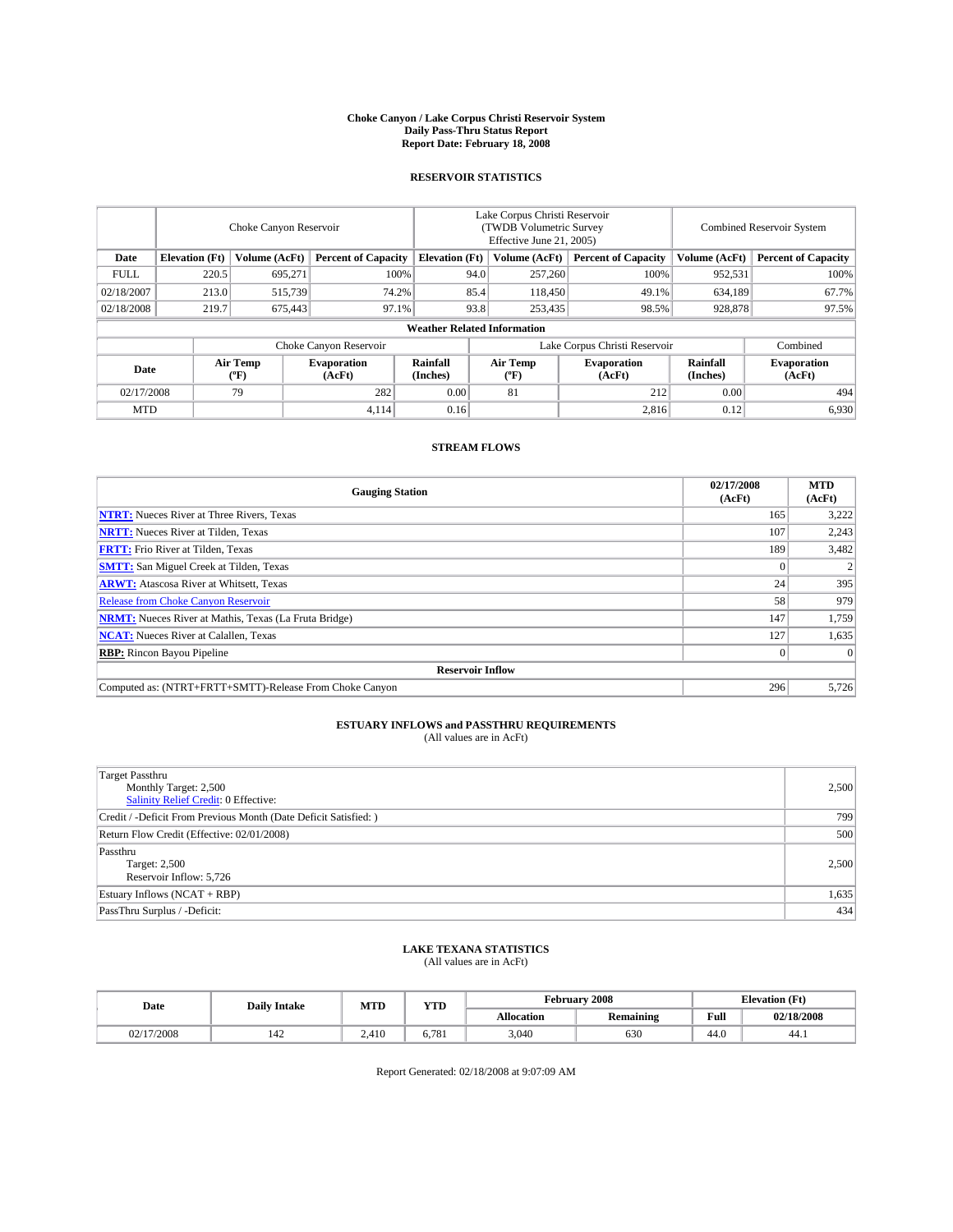#### **Choke Canyon / Lake Corpus Christi Reservoir System Daily Pass-Thru Status Report Report Date: February 19, 2008**

### **RESERVOIR STATISTICS**

|             | Choke Canyon Reservoir |                  |                              |                                    | Lake Corpus Christi Reservoir<br>(TWDB Volumetric Survey<br>Effective June 21, 2005) |                  |                               |                      | Combined Reservoir System    |  |  |
|-------------|------------------------|------------------|------------------------------|------------------------------------|--------------------------------------------------------------------------------------|------------------|-------------------------------|----------------------|------------------------------|--|--|
| Date        | <b>Elevation</b> (Ft)  | Volume (AcFt)    | <b>Percent of Capacity</b>   | <b>Elevation</b> (Ft)              |                                                                                      | Volume (AcFt)    | <b>Percent of Capacity</b>    | Volume (AcFt)        | <b>Percent of Capacity</b>   |  |  |
| <b>FULL</b> | 220.5                  | 695,271          | 100%                         |                                    | 94.0                                                                                 | 257,260          | 100%                          | 952,531              | 100%                         |  |  |
| 02/19/2007  | 213.0                  | 515,308          | 74.1%                        |                                    | 85.4                                                                                 | 118,321          | 49.0%                         | 633,629              | 67.7%                        |  |  |
| 02/19/2008  | 219.7                  | 675,689          | 97.2%                        |                                    | 93.8                                                                                 | 252,708          | 98.2%                         | 928,397              | 97.5%                        |  |  |
|             |                        |                  |                              | <b>Weather Related Information</b> |                                                                                      |                  |                               |                      |                              |  |  |
|             |                        |                  | Choke Canyon Reservoir       |                                    |                                                                                      |                  | Lake Corpus Christi Reservoir |                      | Combined                     |  |  |
| Date        |                        | Air Temp<br>(°F) | <b>Evaporation</b><br>(AcFt) | Rainfall<br>(Inches)               |                                                                                      | Air Temp<br>("F) | <b>Evaporation</b><br>(AcFt)  | Rainfall<br>(Inches) | <b>Evaporation</b><br>(AcFt) |  |  |
| 02/18/2008  |                        | 69               | 253                          | 0.00                               |                                                                                      | 69               | 201                           | 0.00                 | 454                          |  |  |
| <b>MTD</b>  |                        |                  | 4,367                        | 0.16                               |                                                                                      |                  | 3,017                         | 0.12                 | 7,384                        |  |  |

### **STREAM FLOWS**

| <b>Gauging Station</b>                                       | 02/18/2008<br>(AcFt) | <b>MTD</b><br>(AcFt) |  |  |  |  |  |
|--------------------------------------------------------------|----------------------|----------------------|--|--|--|--|--|
| <b>NTRT:</b> Nueces River at Three Rivers, Texas             | 159                  | 3,380                |  |  |  |  |  |
| <b>NRTT:</b> Nueces River at Tilden, Texas                   | 117                  | 2,360                |  |  |  |  |  |
| <b>FRTT:</b> Frio River at Tilden, Texas                     | 187                  | 3,668                |  |  |  |  |  |
| <b>SMTT:</b> San Miguel Creek at Tilden, Texas               |                      |                      |  |  |  |  |  |
| <b>ARWT:</b> Atascosa River at Whitsett, Texas               | 22                   | 417                  |  |  |  |  |  |
| <b>Release from Choke Canyon Reservoir</b>                   | 58                   | 1,036                |  |  |  |  |  |
| <b>NRMT:</b> Nueces River at Mathis, Texas (La Fruta Bridge) | 135                  | 1,894                |  |  |  |  |  |
| <b>NCAT:</b> Nueces River at Calallen, Texas                 | 71                   | 1,706                |  |  |  |  |  |
| <b>RBP:</b> Rincon Bayou Pipeline                            |                      | $\Omega$             |  |  |  |  |  |
| <b>Reservoir Inflow</b>                                      |                      |                      |  |  |  |  |  |
| Computed as: (NTRT+FRTT+SMTT)-Release From Choke Canyon      | 288                  | 6,014                |  |  |  |  |  |

## **ESTUARY INFLOWS and PASSTHRU REQUIREMENTS**<br>(All values are in AcFt)

| <b>Target Passthru</b><br>Monthly Target: 2,500<br>Salinity Relief Credit: 0 Effective: | 2,500 |
|-----------------------------------------------------------------------------------------|-------|
| Credit / -Deficit From Previous Month (Date Deficit Satisfied: )                        | 799   |
| Return Flow Credit (Effective: 02/01/2008)                                              | 500   |
| Passthru<br>Target: 2,500<br>Reservoir Inflow: 6,014                                    | 2.500 |
| Estuary Inflows (NCAT + RBP)                                                            | 1,706 |
| PassThru Surplus / -Deficit:                                                            | 505   |

# **LAKE TEXANA STATISTICS** (All values are in AcFt)

| Date       | <b>Daily Intake</b> | MTD           | YTD   |                   | February 2008    |      | <b>Elevation</b> (Ft) |
|------------|---------------------|---------------|-------|-------------------|------------------|------|-----------------------|
|            |                     |               |       | <b>Allocation</b> | <b>Remaining</b> | Full | 02/19/2008            |
| 02/18/2008 | .44                 | 552<br>ے رہے۔ | 6.923 | 3.040             | 488              | 44.0 | 44.1                  |

Report Generated: 02/19/2008 at 9:10:48 AM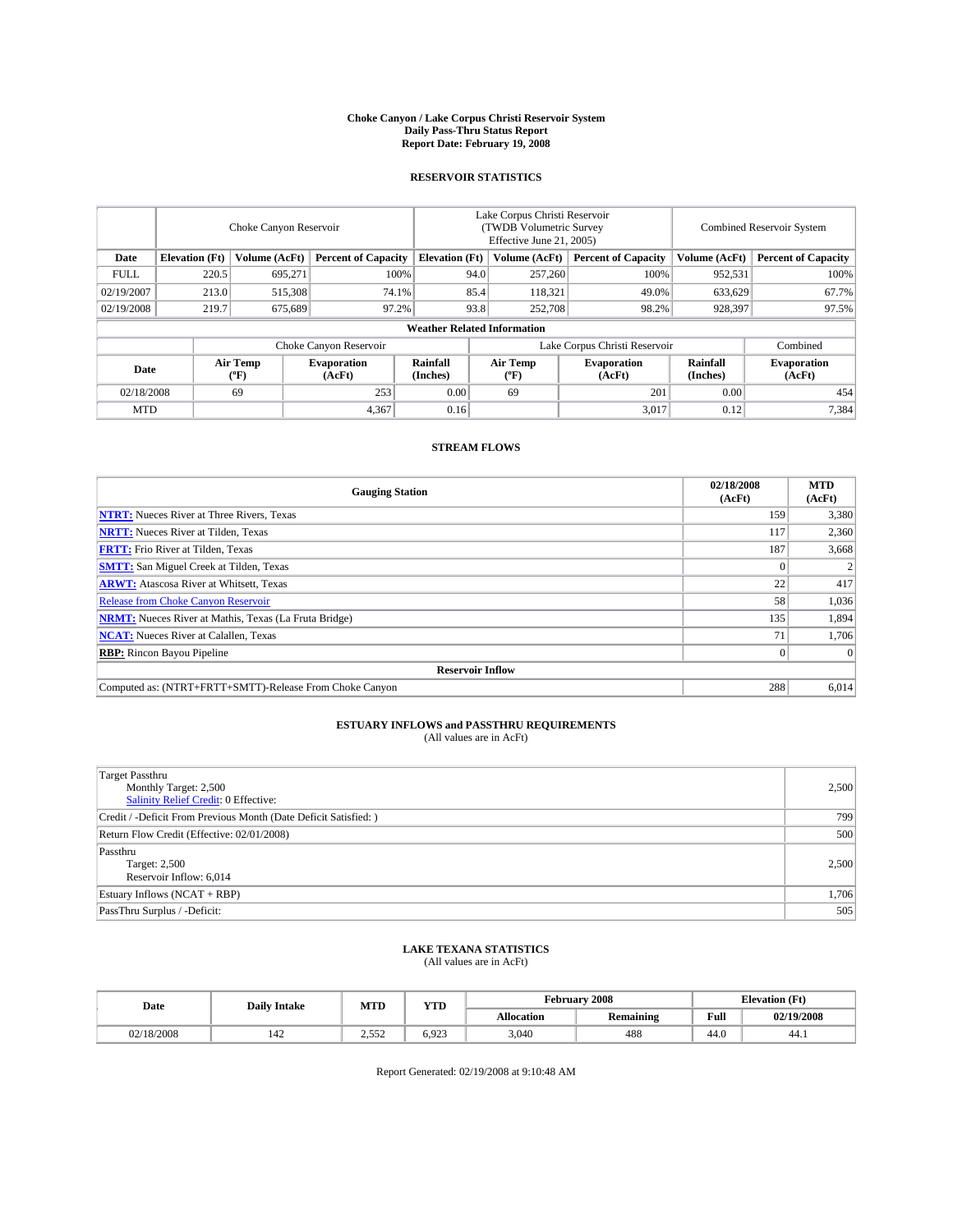#### **Choke Canyon / Lake Corpus Christi Reservoir System Daily Pass-Thru Status Report Report Date: February 20, 2008**

### **RESERVOIR STATISTICS**

|             | Choke Canyon Reservoir             |                  |                              |                       | Lake Corpus Christi Reservoir<br>(TWDB Volumetric Survey<br>Effective June 21, 2005) |                  |                               | Combined Reservoir System |                              |  |
|-------------|------------------------------------|------------------|------------------------------|-----------------------|--------------------------------------------------------------------------------------|------------------|-------------------------------|---------------------------|------------------------------|--|
| Date        | <b>Elevation</b> (Ft)              | Volume (AcFt)    | <b>Percent of Capacity</b>   | <b>Elevation</b> (Ft) |                                                                                      | Volume (AcFt)    | <b>Percent of Capacity</b>    | Volume (AcFt)             | <b>Percent of Capacity</b>   |  |
| <b>FULL</b> | 220.5                              | 695,271          | 100%                         |                       | 94.0                                                                                 | 257,260          | 100%                          | 952,531                   | 100%                         |  |
| 02/20/2007  | 213.0                              | 514,876          | 74.1%                        |                       | 85.4                                                                                 | 118,321          | 49.0%                         | 633,197                   | 67.6%                        |  |
| 02/20/2008  | 219.7                              | 675,443          | 97.1%                        |                       | 93.7                                                                                 | 252,345          | 98.1%                         | 927,788                   | 97.4%                        |  |
|             | <b>Weather Related Information</b> |                  |                              |                       |                                                                                      |                  |                               |                           |                              |  |
|             |                                    |                  | Choke Canyon Reservoir       |                       |                                                                                      |                  | Lake Corpus Christi Reservoir |                           | Combined                     |  |
| Date        |                                    | Air Temp<br>(°F) | <b>Evaporation</b><br>(AcFt) | Rainfall<br>(Inches)  |                                                                                      | Air Temp<br>("F) | <b>Evaporation</b><br>(AcFt)  | Rainfall<br>(Inches)      | <b>Evaporation</b><br>(AcFt) |  |
| 02/19/2008  |                                    | 70               | 149                          | 0.00                  |                                                                                      | 68               | 116                           | 0.02                      | 265                          |  |
| <b>MTD</b>  |                                    |                  | 4,516                        | 0.16                  |                                                                                      |                  | 3,133                         | 0.14                      | 7,649                        |  |

### **STREAM FLOWS**

| <b>Gauging Station</b>                                       | 02/19/2008<br>(AcFt) | <b>MTD</b><br>(AcFt) |
|--------------------------------------------------------------|----------------------|----------------------|
| <b>NTRT:</b> Nueces River at Three Rivers, Texas             | 165                  | 3,545                |
| <b>NRTT:</b> Nueces River at Tilden, Texas                   | 117                  | 2,477                |
| <b>FRTT:</b> Frio River at Tilden, Texas                     | 185                  | 3,853                |
| <b>SMTT:</b> San Miguel Creek at Tilden, Texas               |                      |                      |
| <b>ARWT:</b> Atascosa River at Whitsett, Texas               | 22                   | 439                  |
| <b>Release from Choke Canyon Reservoir</b>                   | 58                   | 1,094                |
| <b>NRMT:</b> Nueces River at Mathis, Texas (La Fruta Bridge) | 133                  | 2,027                |
| <b>NCAT:</b> Nueces River at Calallen, Texas                 | 46                   | 1,752                |
| <b>RBP:</b> Rincon Bayou Pipeline                            |                      | $\Omega$             |
| <b>Reservoir Inflow</b>                                      |                      |                      |
| Computed as: (NTRT+FRTT+SMTT)-Release From Choke Canyon      | 292                  | 6,306                |

## **ESTUARY INFLOWS and PASSTHRU REQUIREMENTS**<br>(All values are in AcFt)

| <b>Target Passthru</b><br>Monthly Target: 2,500<br>Salinity Relief Credit: 0 Effective: | 2,500 |
|-----------------------------------------------------------------------------------------|-------|
| Credit / -Deficit From Previous Month (Date Deficit Satisfied: )                        | 799   |
| Return Flow Credit (Effective: 02/01/2008)                                              | 500   |
| Passthru<br>Target: 2,500<br>Reservoir Inflow: 6,306                                    | 2.500 |
| Estuary Inflows (NCAT + RBP)                                                            | 1,752 |
| PassThru Surplus / -Deficit:                                                            | 551   |

# **LAKE TEXANA STATISTICS** (All values are in AcFt)

| Date     | <b>Daily Intake</b> | <b>MTD</b> | $\mathbf{v}$<br>1 I D |                   | February 2008 | <b>Elevation</b> (Ft) |            |
|----------|---------------------|------------|-----------------------|-------------------|---------------|-----------------------|------------|
|          |                     |            |                       | <b>Allocation</b> | Remaining     | Full                  | 02/20/2008 |
| /19/2008 | 144                 | 2.694      | 7.065                 | 3.040             | 346           | 44.0                  | 44.1       |

Report Generated: 02/20/2008 at 8:30:21 AM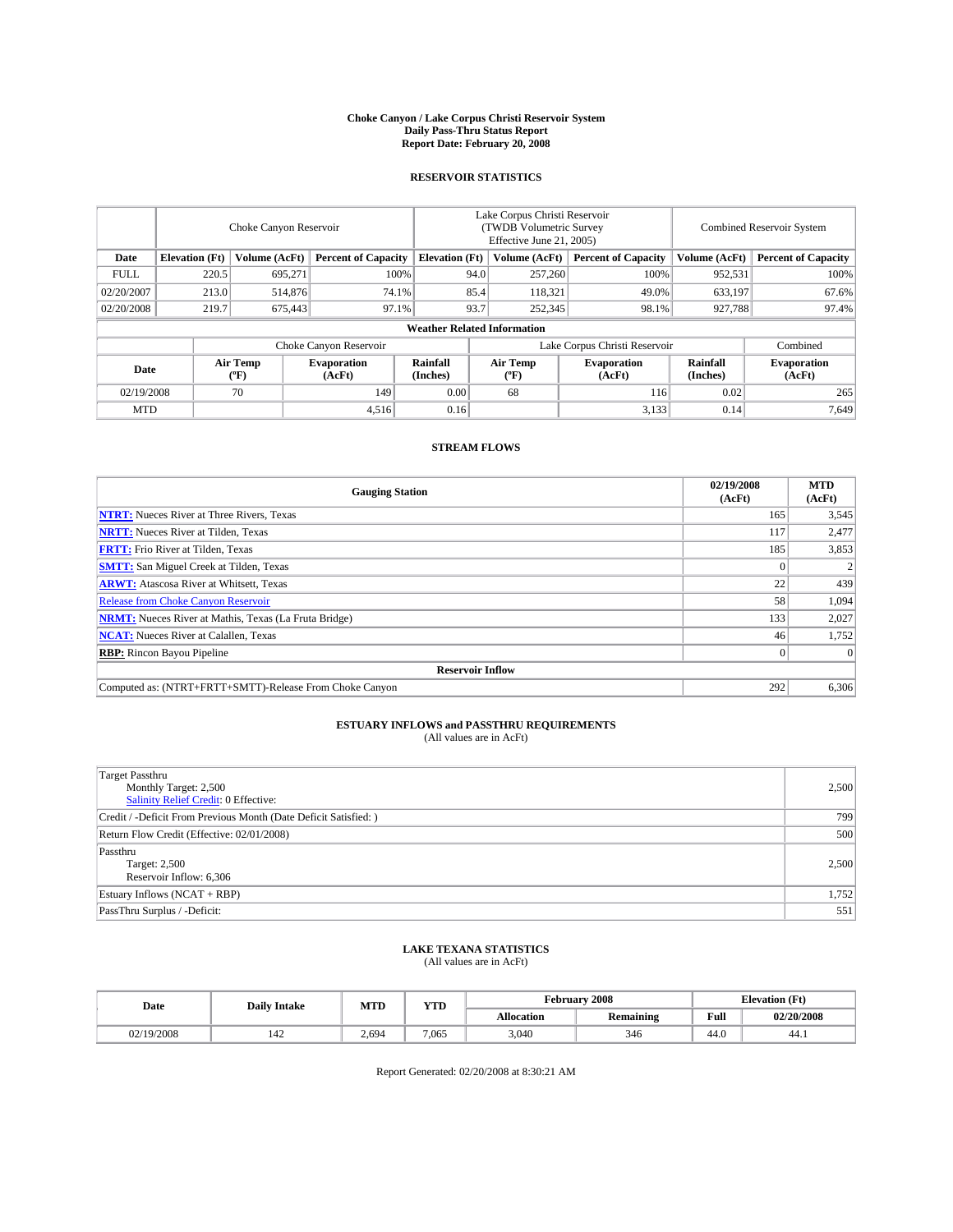#### **Choke Canyon / Lake Corpus Christi Reservoir System Daily Pass-Thru Status Report Report Date: February 21, 2008**

### **RESERVOIR STATISTICS**

|             | Choke Canyon Reservoir |                  |                              |                                    | Lake Corpus Christi Reservoir<br>(TWDB Volumetric Survey<br>Effective June 21, 2005) |                  |                               | <b>Combined Reservoir System</b> |                              |  |
|-------------|------------------------|------------------|------------------------------|------------------------------------|--------------------------------------------------------------------------------------|------------------|-------------------------------|----------------------------------|------------------------------|--|
| Date        | <b>Elevation</b> (Ft)  | Volume (AcFt)    | <b>Percent of Capacity</b>   | <b>Elevation</b> (Ft)              |                                                                                      | Volume (AcFt)    | <b>Percent of Capacity</b>    | Volume (AcFt)                    | <b>Percent of Capacity</b>   |  |
| <b>FULL</b> | 220.5                  | 695.271          | 100%                         |                                    | 94.0                                                                                 | 257,260          | 100%                          | 952,531                          | 100%                         |  |
| 02/21/2007  | 213.0                  | 515,092          | 74.1%                        |                                    | 85.4                                                                                 | 118,192          | 49.0%                         | 633,284                          | 67.6%                        |  |
| 02/21/2008  | 219.7                  | 675.189          | 97.1%                        |                                    | 93.7                                                                                 | 252,345          | 98.1%                         | 927.534                          | 97.4%                        |  |
|             |                        |                  |                              | <b>Weather Related Information</b> |                                                                                      |                  |                               |                                  |                              |  |
|             |                        |                  | Choke Canyon Reservoir       |                                    |                                                                                      |                  | Lake Corpus Christi Reservoir |                                  | Combined                     |  |
| Date        |                        | Air Temp<br>(°F) | <b>Evaporation</b><br>(AcFt) | Rainfall<br>(Inches)               |                                                                                      | Air Temp<br>("F) | <b>Evaporation</b><br>(AcFt)  | Rainfall<br>(Inches)             | <b>Evaporation</b><br>(AcFt) |  |
| 02/20/2008  |                        | 77               | 59                           | 0.00                               |                                                                                      | 80               | 63                            | 0.01                             | 122                          |  |
| <b>MTD</b>  |                        |                  | 4,575                        | 0.16                               |                                                                                      |                  | 3,196                         | 0.15                             | 7,771                        |  |

### **STREAM FLOWS**

| <b>Gauging Station</b>                                       | 02/20/2008<br>(AcFt) | <b>MTD</b><br>(AcFt) |
|--------------------------------------------------------------|----------------------|----------------------|
| <b>NTRT:</b> Nueces River at Three Rivers, Texas             | 169                  | 3,714                |
| <b>NRTT:</b> Nueces River at Tilden, Texas                   | 109                  | 2,586                |
| <b>FRTT:</b> Frio River at Tilden, Texas                     | 183                  | 4,036                |
| <b>SMTT:</b> San Miguel Creek at Tilden, Texas               |                      |                      |
| <b>ARWT:</b> Atascosa River at Whitsett, Texas               | 24 <sub>1</sub>      | 463                  |
| <b>Release from Choke Canyon Reservoir</b>                   | 58                   | 1,151                |
| <b>NRMT:</b> Nueces River at Mathis, Texas (La Fruta Bridge) | 133                  | 2,160                |
| <b>NCAT:</b> Nueces River at Calallen, Texas                 | 83                   | 1,835                |
| <b>RBP:</b> Rincon Bayou Pipeline                            |                      | $\Omega$             |
| <b>Reservoir Inflow</b>                                      |                      |                      |
| Computed as: (NTRT+FRTT+SMTT)-Release From Choke Canyon      | 294                  | 6,600                |

## **ESTUARY INFLOWS and PASSTHRU REQUIREMENTS**<br>(All values are in AcFt)

| <b>Target Passthru</b><br>Monthly Target: 2,500<br>Salinity Relief Credit: 0 Effective: | 2,500 |
|-----------------------------------------------------------------------------------------|-------|
| Credit / -Deficit From Previous Month (Date Deficit Satisfied: )                        | 799   |
| Return Flow Credit (Effective: 02/01/2008)                                              | 500   |
| Passthru<br>Target: 2,500<br>Reservoir Inflow: 6,600                                    | 2.500 |
| Estuary Inflows (NCAT + RBP)                                                            | 1,835 |
| PassThru Surplus / -Deficit:                                                            | 634   |

# **LAKE TEXANA STATISTICS** (All values are in AcFt)

| Date     | <b>Daily Intake</b> | MTD   | <b>YTD</b> |                   | February 2008    |      | <b>Elevation</b> (Ft) |
|----------|---------------------|-------|------------|-------------------|------------------|------|-----------------------|
|          |                     |       |            | <b>Allocation</b> | <b>Remaining</b> | Full | 02/21/2008            |
| /20/2008 | .44                 | 2.836 | 7.207      | 3.040             | 204              | 44.0 | 44.1                  |

Report Generated: 02/21/2008 at 8:21:18 AM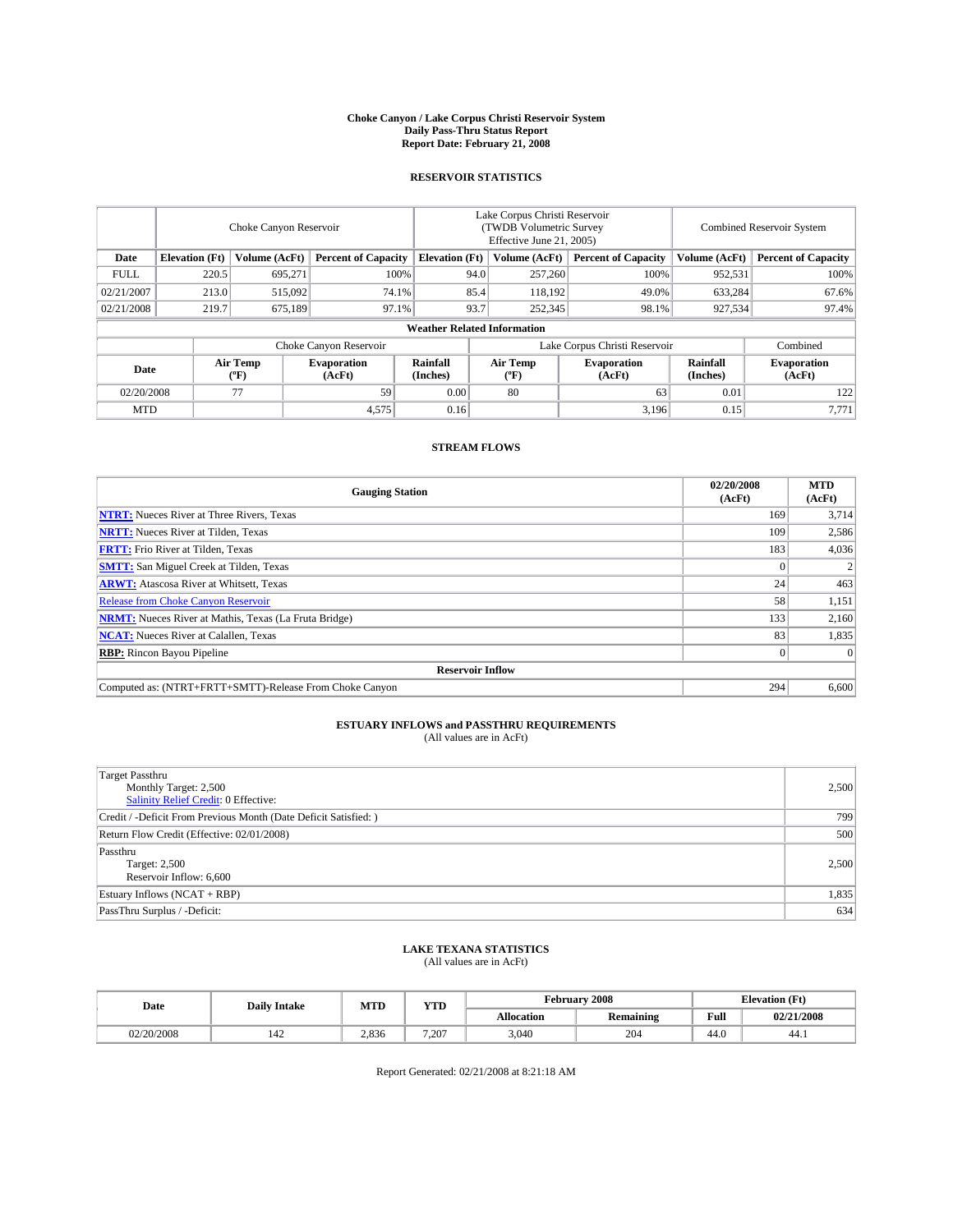#### **Choke Canyon / Lake Corpus Christi Reservoir System Daily Pass-Thru Status Report Report Date: February 22, 2008**

### **RESERVOIR STATISTICS**

|             | Choke Canyon Reservoir             |                  |                              |                             | Lake Corpus Christi Reservoir<br>(TWDB Volumetric Survey<br>Effective June 21, 2005) |                                           |                               |                      | Combined Reservoir System    |  |  |
|-------------|------------------------------------|------------------|------------------------------|-----------------------------|--------------------------------------------------------------------------------------|-------------------------------------------|-------------------------------|----------------------|------------------------------|--|--|
| Date        | <b>Elevation</b> (Ft)              | Volume (AcFt)    | <b>Percent of Capacity</b>   | <b>Elevation</b> (Ft)       |                                                                                      | Volume (AcFt)                             | <b>Percent of Capacity</b>    | Volume (AcFt)        | <b>Percent of Capacity</b>   |  |  |
| <b>FULL</b> | 220.5                              | 695,271          | 100%                         |                             | 94.0                                                                                 | 257,260                                   | 100%                          | 952,531              | 100%                         |  |  |
| 02/22/2007  | 212.9                              | 514,660          | 74.0%                        |                             | 85.4                                                                                 | 117,934                                   | 48.9%                         | 632,594              | 67.5%                        |  |  |
| 02/22/2008  | 219.7                              | 675,189          | 97.1%                        |                             | 93.8                                                                                 | 253,617                                   | 98.6%                         | 928,806              | 97.5%                        |  |  |
|             | <b>Weather Related Information</b> |                  |                              |                             |                                                                                      |                                           |                               |                      |                              |  |  |
|             |                                    |                  | Choke Canyon Reservoir       |                             |                                                                                      |                                           | Lake Corpus Christi Reservoir |                      | Combined                     |  |  |
| Date        |                                    | Air Temp<br>(°F) | <b>Evaporation</b><br>(AcFt) | <b>Rainfall</b><br>(Inches) |                                                                                      | Air Temp<br>$({}^{\mathrm{o}}\mathrm{F})$ | <b>Evaporation</b><br>(AcFt)  | Rainfall<br>(Inches) | <b>Evaporation</b><br>(AcFt) |  |  |
| 02/21/2008  |                                    | 83               | 178                          | 0.00                        |                                                                                      | 82                                        | 127                           | 0.04                 | 305                          |  |  |
| <b>MTD</b>  |                                    |                  | 4,753                        | 0.16                        |                                                                                      |                                           | 3,323                         | 0.19                 | 8,076                        |  |  |

### **STREAM FLOWS**

| <b>Gauging Station</b>                                       | 02/21/2008<br>(AcFt) | <b>MTD</b><br>(AcFt) |
|--------------------------------------------------------------|----------------------|----------------------|
| <b>NTRT:</b> Nueces River at Three Rivers, Texas             | 167                  | 3,881                |
| <b>NRTT:</b> Nueces River at Tilden, Texas                   | 101                  | 2,688                |
| <b>FRTT:</b> Frio River at Tilden, Texas                     | 183                  | 4,218                |
| <b>SMTT:</b> San Miguel Creek at Tilden, Texas               |                      |                      |
| <b>ARWT:</b> Atascosa River at Whitsett, Texas               | 24 <sub>1</sub>      | 486                  |
| <b>Release from Choke Canyon Reservoir</b>                   | 58                   | 1,209                |
| <b>NRMT:</b> Nueces River at Mathis, Texas (La Fruta Bridge) | 133                  | 2,293                |
| <b>NCAT:</b> Nueces River at Calallen, Texas                 | 77                   | 1,913                |
| <b>RBP:</b> Rincon Bayou Pipeline                            |                      | $\Omega$             |
| <b>Reservoir Inflow</b>                                      |                      |                      |
| Computed as: (NTRT+FRTT+SMTT)-Release From Choke Canyon      | 292                  | 6,891                |

## **ESTUARY INFLOWS and PASSTHRU REQUIREMENTS**<br>(All values are in AcFt)

| <b>Target Passthru</b><br>Monthly Target: 2,500<br>Salinity Relief Credit: 0 Effective: | 2,500 |
|-----------------------------------------------------------------------------------------|-------|
| Credit / -Deficit From Previous Month (Date Deficit Satisfied: )                        | 799   |
| Return Flow Credit (Effective: 02/01/2008)                                              | 500   |
| Passthru<br>Target: 2,500<br>Reservoir Inflow: 6,891                                    | 2.500 |
| Estuary Inflows (NCAT + RBP)                                                            | 1,913 |
| PassThru Surplus / -Deficit:                                                            | 712   |

## **LAKE TEXANA STATISTICS** (All values are in AcFt)

| Date     | <b>Daily Intake</b> | MTD              | <b>YTD</b> |                   | February 2008    | <b>Elevation</b> (Ft) |            |
|----------|---------------------|------------------|------------|-------------------|------------------|-----------------------|------------|
|          |                     |                  |            | <b>Allocation</b> | <b>Remaining</b> | Full                  | 02/22/2008 |
| /21/2008 | 144                 | 2007<br><u>.</u> | 7.348      | 3.040             | ິ                | 44.0                  | 44.1       |

Report Generated: 02/22/2008 at 8:26:59 AM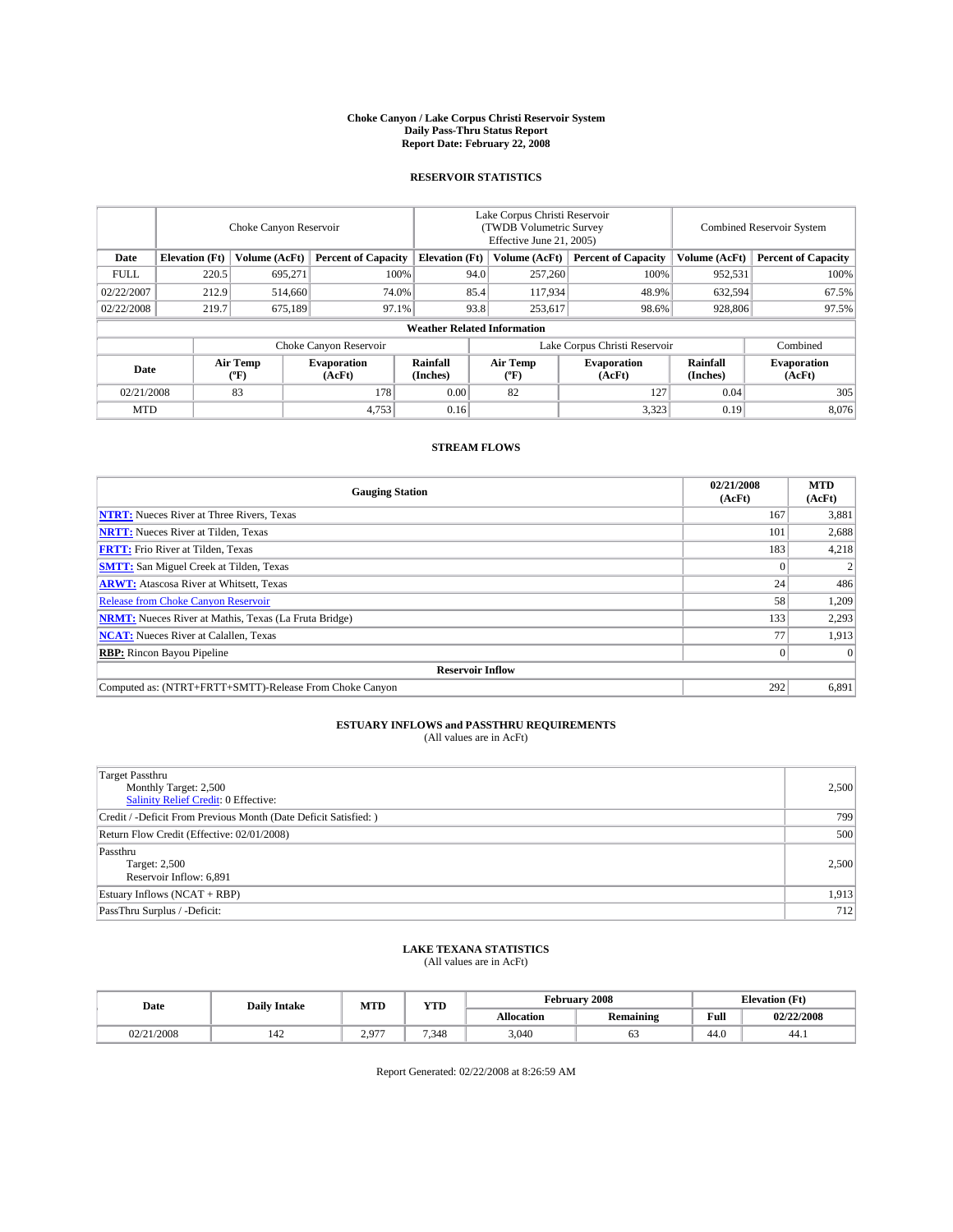#### **Choke Canyon / Lake Corpus Christi Reservoir System Daily Pass-Thru Status Report Report Date: February 23, 2008**

### **RESERVOIR STATISTICS**

|             | Choke Canyon Reservoir             |                  |                              |                       | Lake Corpus Christi Reservoir<br>(TWDB Volumetric Survey<br>Effective June 21, 2005) |                                           |                               |                      | Combined Reservoir System    |  |  |
|-------------|------------------------------------|------------------|------------------------------|-----------------------|--------------------------------------------------------------------------------------|-------------------------------------------|-------------------------------|----------------------|------------------------------|--|--|
| Date        | <b>Elevation</b> (Ft)              | Volume (AcFt)    | <b>Percent of Capacity</b>   | <b>Elevation</b> (Ft) |                                                                                      | Volume (AcFt)                             | <b>Percent of Capacity</b>    | Volume (AcFt)        | <b>Percent of Capacity</b>   |  |  |
| <b>FULL</b> | 220.5                              | 695,271          | 100%                         |                       | 94.0                                                                                 | 257,260                                   | 100%                          | 952,531              | 100%                         |  |  |
| 02/23/2007  | 212.9                              | 514,444          | 74.0%                        |                       | 85.4                                                                                 | 117,805                                   | 48.8%                         | 632,249              | 67.5%                        |  |  |
| 02/23/2008  | 219.7                              | 675,189          | 97.1%                        |                       | 93.7                                                                                 | 251,982                                   | 97.9%                         | 927,171              | 97.3%                        |  |  |
|             | <b>Weather Related Information</b> |                  |                              |                       |                                                                                      |                                           |                               |                      |                              |  |  |
|             |                                    |                  | Choke Canyon Reservoir       |                       |                                                                                      |                                           | Lake Corpus Christi Reservoir |                      | Combined                     |  |  |
| Date        |                                    | Air Temp<br>(°F) | <b>Evaporation</b><br>(AcFt) | Rainfall<br>(Inches)  |                                                                                      | Air Temp<br>$({}^{\mathrm{o}}\mathrm{F})$ | <b>Evaporation</b><br>(AcFt)  | Rainfall<br>(Inches) | <b>Evaporation</b><br>(AcFt) |  |  |
| 02/22/2008  |                                    | 80               | 297                          | 0.00                  |                                                                                      | 79                                        | 222                           | 0.00                 | 519                          |  |  |
| <b>MTD</b>  |                                    |                  | 5,050                        | 0.16                  |                                                                                      |                                           | 3,545                         | 0.19                 | 8,595                        |  |  |

### **STREAM FLOWS**

| <b>Gauging Station</b>                                       | 02/22/2008<br>(AcFt) | <b>MTD</b><br>(AcFt) |
|--------------------------------------------------------------|----------------------|----------------------|
| <b>NTRT:</b> Nueces River at Three Rivers, Texas             | 161                  | 4,041                |
| <b>NRTT:</b> Nueces River at Tilden, Texas                   | 97                   | 2,785                |
| <b>FRTT:</b> Frio River at Tilden, Texas                     | 183                  | 4,401                |
| <b>SMTT:</b> San Miguel Creek at Tilden, Texas               |                      |                      |
| <b>ARWT:</b> Atascosa River at Whitsett, Texas               | 24                   | 510                  |
| <b>Release from Choke Canyon Reservoir</b>                   | 58                   | 1,266                |
| <b>NRMT:</b> Nueces River at Mathis, Texas (La Fruta Bridge) | 139                  | 2,432                |
| <b>NCAT:</b> Nueces River at Calallen, Texas                 | 16                   | 1,929                |
| <b>RBP:</b> Rincon Bayou Pipeline                            |                      | $\Omega$             |
| <b>Reservoir Inflow</b>                                      |                      |                      |
| Computed as: (NTRT+FRTT+SMTT)-Release From Choke Canyon      | 286                  | 7.177                |

## **ESTUARY INFLOWS and PASSTHRU REQUIREMENTS**<br>(All values are in AcFt)

| <b>Target Passthru</b><br>Monthly Target: 2,500<br>Salinity Relief Credit: 0 Effective: | 2,500 |
|-----------------------------------------------------------------------------------------|-------|
| Credit / -Deficit From Previous Month (Date Deficit Satisfied: )                        | 799   |
| Return Flow Credit (Effective: 02/01/2008)                                              | 500   |
| Passthru<br>Target: 2,500<br>Reservoir Inflow: 7,177                                    | 2.500 |
| Estuary Inflows (NCAT + RBP)                                                            | 1,929 |
| PassThru Surplus / -Deficit:                                                            | 728   |

## **LAKE TEXANA STATISTICS** (All values are in AcFt)

| Date       | <b>Daily Intake</b> | MTD     | <b>YTD</b> |                   | February 2008    |      | <b>Elevation</b> (Ft) |
|------------|---------------------|---------|------------|-------------------|------------------|------|-----------------------|
|            |                     |         |            | <b>Allocation</b> | <b>Remaining</b> | Full | 02/23/2008            |
| 02/22/2008 |                     | 10<br>. | 7.490      | 3.040             | 70               | 44.0 | 44.1                  |

Report Generated: 02/23/2008 at 8:27:54 AM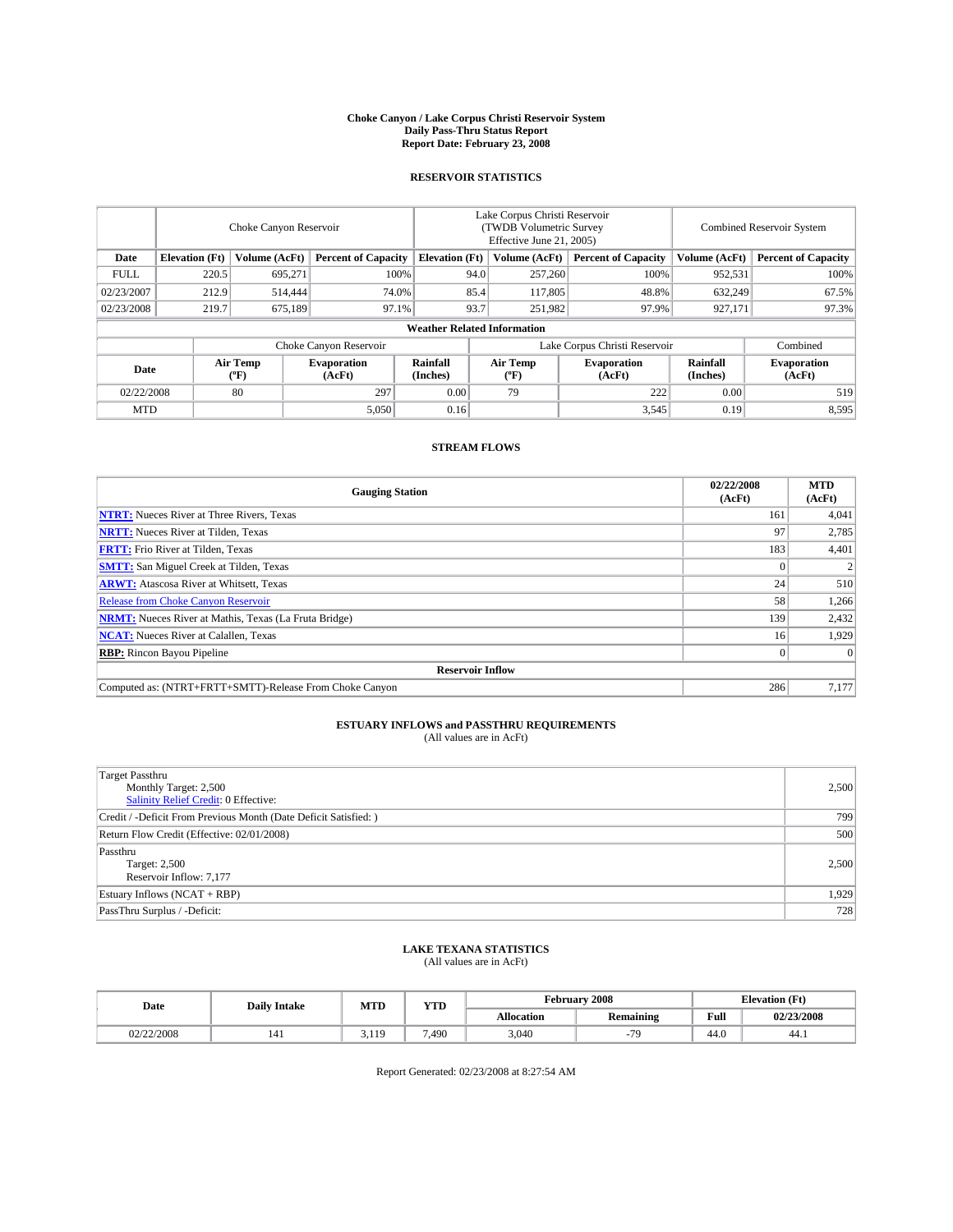#### **Choke Canyon / Lake Corpus Christi Reservoir System Daily Pass-Thru Status Report Report Date: February 24, 2008**

### **RESERVOIR STATISTICS**

|             | Choke Canyon Reservoir             |                  |                              |                       | Lake Corpus Christi Reservoir<br>(TWDB Volumetric Survey<br>Effective June 21, 2005) |                  |                               |                      | Combined Reservoir System    |  |  |
|-------------|------------------------------------|------------------|------------------------------|-----------------------|--------------------------------------------------------------------------------------|------------------|-------------------------------|----------------------|------------------------------|--|--|
| Date        | <b>Elevation</b> (Ft)              | Volume (AcFt)    | <b>Percent of Capacity</b>   | <b>Elevation</b> (Ft) |                                                                                      | Volume (AcFt)    | <b>Percent of Capacity</b>    | Volume (AcFt)        | <b>Percent of Capacity</b>   |  |  |
| <b>FULL</b> | 220.5                              | 695,271          | 100%                         |                       | 94.0                                                                                 | 257,260          | 100%                          | 952,531              | 100%                         |  |  |
| 02/24/2007  | 212.9                              | 514,229          | 74.0%                        |                       | 85.3                                                                                 | 117,291          | 48.6%                         | 631,520              | 67.4%                        |  |  |
| 02/24/2008  | 219.7                              | 675,189          | 97.1%                        |                       | 93.7                                                                                 | 252,526          | 98.2%                         | 927,715              | 97.4%                        |  |  |
|             | <b>Weather Related Information</b> |                  |                              |                       |                                                                                      |                  |                               |                      |                              |  |  |
|             |                                    |                  | Choke Canyon Reservoir       |                       |                                                                                      |                  | Lake Corpus Christi Reservoir |                      | Combined                     |  |  |
| Date        |                                    | Air Temp<br>(°F) | <b>Evaporation</b><br>(AcFt) | Rainfall<br>(Inches)  |                                                                                      | Air Temp<br>("F) | <b>Evaporation</b><br>(AcFt)  | Rainfall<br>(Inches) | <b>Evaporation</b><br>(AcFt) |  |  |
| 02/23/2008  |                                    | 82               | 267                          | 0.00                  |                                                                                      | 80               | 169                           | 0.00                 | 436                          |  |  |
| <b>MTD</b>  |                                    |                  | 5,317                        | 0.16                  |                                                                                      |                  | 3,714                         | 0.19                 | 9,031                        |  |  |

### **STREAM FLOWS**

| <b>Gauging Station</b>                                       | 02/23/2008<br>(AcFt) | <b>MTD</b><br>(AcFt) |
|--------------------------------------------------------------|----------------------|----------------------|
| <b>NTRT:</b> Nueces River at Three Rivers, Texas             | 153                  | 4,194                |
| <b>NRTT:</b> Nueces River at Tilden, Texas                   | 87                   | 2,872                |
| <b>FRTT:</b> Frio River at Tilden, Texas                     | 185                  | 4,585                |
| <b>SMTT:</b> San Miguel Creek at Tilden, Texas               |                      |                      |
| <b>ARWT:</b> Atascosa River at Whitsett, Texas               | 22                   | 532                  |
| <b>Release from Choke Canyon Reservoir</b>                   | 58                   | 1,324                |
| <b>NRMT:</b> Nueces River at Mathis, Texas (La Fruta Bridge) | 131                  | 2,563                |
| <b>NCAT:</b> Nueces River at Calallen, Texas                 | 81                   | 2,010                |
| <b>RBP:</b> Rincon Bayou Pipeline                            |                      | $\Omega$             |
| <b>Reservoir Inflow</b>                                      |                      |                      |
| Computed as: (NTRT+FRTT+SMTT)-Release From Choke Canyon      | 280                  | 7,457                |

## **ESTUARY INFLOWS and PASSTHRU REQUIREMENTS**<br>(All values are in AcFt)

| <b>Target Passthru</b><br>Monthly Target: 2,500<br>Salinity Relief Credit: 0 Effective: | 2,500 |
|-----------------------------------------------------------------------------------------|-------|
| Credit / -Deficit From Previous Month (Date Deficit Satisfied: )                        | 799   |
| Return Flow Credit (Effective: 02/01/2008)                                              | 500   |
| Passthru<br>Target: 2,500<br>Reservoir Inflow: 7,457                                    | 2.500 |
| Estuary Inflows (NCAT + RBP)                                                            | 2,010 |
| PassThru Surplus / -Deficit:                                                            | 809   |

# **LAKE TEXANA STATISTICS** (All values are in AcFt)

| Date       | <b>Daily Intake</b> | <b>MTD</b> | $\mathbf{v}$<br>1 I D |                   | February 2008    |      | <b>Elevation</b> (Ft) |
|------------|---------------------|------------|-----------------------|-------------------|------------------|------|-----------------------|
|            |                     |            |                       | <b>Allocation</b> | <b>Remaining</b> | Full | 02/24/2008            |
| 02/23/2008 | 141                 | 3.260      | 7.63 <sub>1</sub>     | 3.040             | $-220$           | 44.0 | 44.1                  |

Report Generated: 02/24/2008 at 8:24:06 AM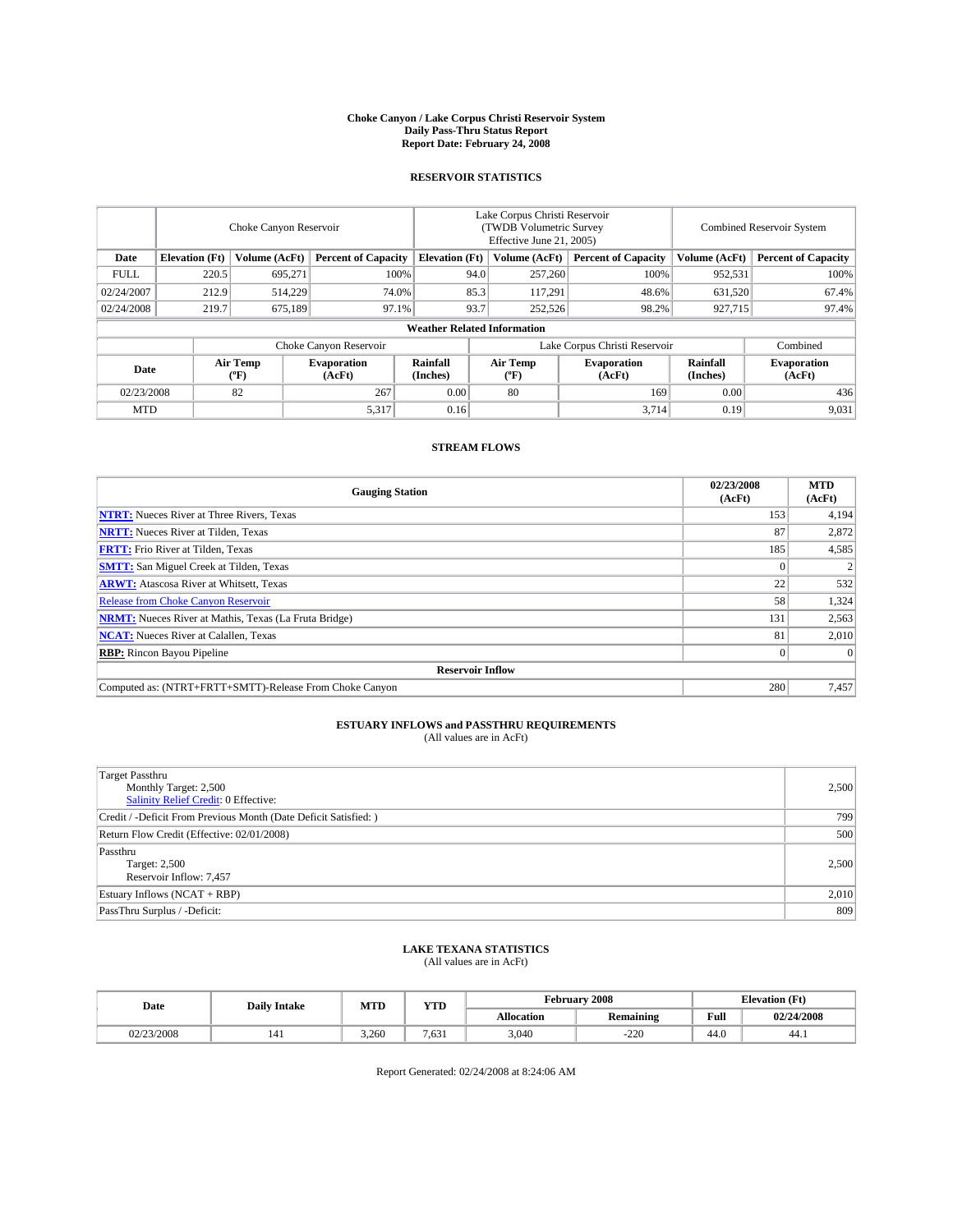#### **Choke Canyon / Lake Corpus Christi Reservoir System Daily Pass-Thru Status Report Report Date: February 25, 2008**

### **RESERVOIR STATISTICS**

|                        | Choke Canyon Reservoir             |                  |                              |                       | Lake Corpus Christi Reservoir<br>(TWDB Volumetric Survey<br>Effective June 21, 2005) |                  |                               |                      | Combined Reservoir System    |  |  |
|------------------------|------------------------------------|------------------|------------------------------|-----------------------|--------------------------------------------------------------------------------------|------------------|-------------------------------|----------------------|------------------------------|--|--|
| Date                   | <b>Elevation</b> (Ft)              | Volume (AcFt)    | <b>Percent of Capacity</b>   | <b>Elevation</b> (Ft) |                                                                                      | Volume (AcFt)    | <b>Percent of Capacity</b>    | Volume (AcFt)        | <b>Percent of Capacity</b>   |  |  |
| <b>FULL</b>            | 220.5                              | 695,271          | 100%                         |                       | 94.0                                                                                 | 257,260          | 100%                          | 952,531              | 100%                         |  |  |
| 02/25/2007             | 212.9                              | 514,013          | 73.9%                        |                       | 85.4                                                                                 | 117,805          | 48.8%                         | 631,818              | 67.5%                        |  |  |
| 02/25/2008             | 219.7                              | 674,934          | 97.1%                        |                       | 93.7                                                                                 | 251,619          | 97.8%                         | 926,553              | 97.3%                        |  |  |
|                        | <b>Weather Related Information</b> |                  |                              |                       |                                                                                      |                  |                               |                      |                              |  |  |
| Choke Canyon Reservoir |                                    |                  |                              |                       |                                                                                      |                  | Lake Corpus Christi Reservoir |                      | Combined                     |  |  |
| Date                   |                                    | Air Temp<br>(°F) | <b>Evaporation</b><br>(AcFt) | Rainfall<br>(Inches)  |                                                                                      | Air Temp<br>("F) | <b>Evaporation</b><br>(AcFt)  | Rainfall<br>(Inches) | <b>Evaporation</b><br>(AcFt) |  |  |
| 02/24/2008             |                                    | 87               | 357                          | 0.00                  |                                                                                      | 85               | 222                           | 0.00                 | 579                          |  |  |
| <b>MTD</b>             |                                    |                  | 5,674                        | 0.16                  |                                                                                      |                  | 3,936                         | 0.19                 | 9,610                        |  |  |

### **STREAM FLOWS**

| <b>Gauging Station</b>                                       | 02/24/2008<br>(AcFt) | <b>MTD</b><br>(AcFt) |
|--------------------------------------------------------------|----------------------|----------------------|
| <b>NTRT:</b> Nueces River at Three Rivers, Texas             | 145                  | 4,339                |
| <b>NRTT:</b> Nueces River at Tilden, Texas                   | 83                   | 2,956                |
| <b>FRTT:</b> Frio River at Tilden, Texas                     | 187                  | 4,772                |
| <b>SMTT:</b> San Miguel Creek at Tilden, Texas               |                      |                      |
| <b>ARWT:</b> Atascosa River at Whitsett, Texas               | 22                   | 554                  |
| <b>Release from Choke Canyon Reservoir</b>                   | 58                   | 1,382                |
| <b>NRMT:</b> Nueces River at Mathis, Texas (La Fruta Bridge) | 131                  | 2,694                |
| <b>NCAT:</b> Nueces River at Calallen, Texas                 | 99                   | 2,109                |
| <b>RBP:</b> Rincon Bayou Pipeline                            |                      | $\Omega$             |
| <b>Reservoir Inflow</b>                                      |                      |                      |
| Computed as: (NTRT+FRTT+SMTT)-Release From Choke Canyon      | 274                  | 7,731                |

## **ESTUARY INFLOWS and PASSTHRU REQUIREMENTS**<br>(All values are in AcFt)

| <b>Target Passthru</b><br>Monthly Target: 2,500<br>Salinity Relief Credit: 0 Effective: | 2,500 |
|-----------------------------------------------------------------------------------------|-------|
| Credit / -Deficit From Previous Month (Date Deficit Satisfied: )                        | 799   |
| Return Flow Credit (Effective: 02/01/2008)                                              | 500   |
| Passthru<br>Target: 2,500<br>Reservoir Inflow: 7,731                                    | 2.500 |
| Estuary Inflows (NCAT + RBP)                                                            | 2,109 |
| PassThru Surplus / -Deficit:                                                            | 908   |

# **LAKE TEXANA STATISTICS** (All values are in AcFt)

| Date       | <b>Daily Intake</b> | <b>MTD</b> | $\mathbf{v}$<br>1 I D |                   | February 2008    | <b>Elevation</b> (Ft) |            |
|------------|---------------------|------------|-----------------------|-------------------|------------------|-----------------------|------------|
|            |                     |            |                       | <b>Allocation</b> | <b>Remaining</b> | Full                  | 02/25/2008 |
| 02/24/2008 | 141                 | 3.402      | $H = H$<br>.          | 3.040             | $-362$           | 44.0                  | -44.1      |

Report Generated: 02/25/2008 at 8:45:01 AM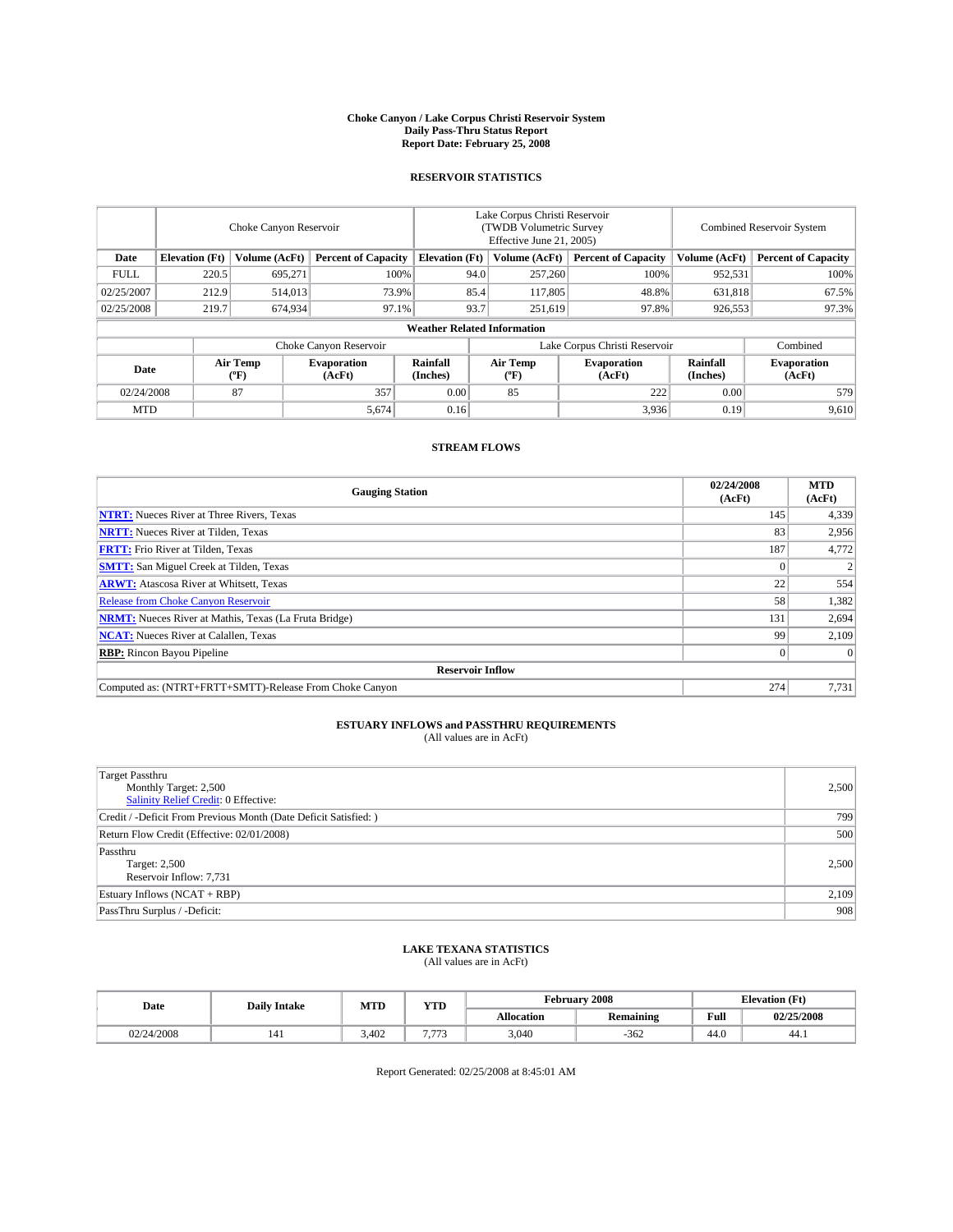#### **Choke Canyon / Lake Corpus Christi Reservoir System Daily Pass-Thru Status Report Report Date: February 26, 2008**

### **RESERVOIR STATISTICS**

|             | Choke Canyon Reservoir             |                  |                              |                       | Lake Corpus Christi Reservoir<br>(TWDB Volumetric Survey<br>Effective June 21, 2005) |                                           |                               |                      | Combined Reservoir System    |  |  |
|-------------|------------------------------------|------------------|------------------------------|-----------------------|--------------------------------------------------------------------------------------|-------------------------------------------|-------------------------------|----------------------|------------------------------|--|--|
| Date        | <b>Elevation</b> (Ft)              | Volume (AcFt)    | <b>Percent of Capacity</b>   | <b>Elevation</b> (Ft) |                                                                                      | Volume (AcFt)                             | <b>Percent of Capacity</b>    | Volume (AcFt)        | <b>Percent of Capacity</b>   |  |  |
| <b>FULL</b> | 220.5                              | 695,271          | 100%                         |                       | 94.0                                                                                 | 257,260                                   | 100%                          | 952,531              | 100%                         |  |  |
| 02/26/2007  | 212.9                              | 514,013          | 73.9%                        |                       | 85.3                                                                                 | 117,291                                   | 48.6%                         | 631,304              | 67.4%                        |  |  |
| 02/26/2008  | 219.7                              | 675,189          | 97.1%                        |                       | 93.8                                                                                 | 253,798                                   | 98.7%                         | 928,987              | 97.5%                        |  |  |
|             | <b>Weather Related Information</b> |                  |                              |                       |                                                                                      |                                           |                               |                      |                              |  |  |
|             |                                    |                  | Choke Canyon Reservoir       |                       |                                                                                      |                                           | Lake Corpus Christi Reservoir |                      | Combined                     |  |  |
| Date        |                                    | Air Temp<br>(°F) | <b>Evaporation</b><br>(AcFt) | Rainfall<br>(Inches)  |                                                                                      | Air Temp<br>$({}^{\mathrm{o}}\mathrm{F})$ | <b>Evaporation</b><br>(AcFt)  | Rainfall<br>(Inches) | <b>Evaporation</b><br>(AcFt) |  |  |
| 02/25/2008  |                                    | 95               | 609                          | 0.00                  |                                                                                      | 93                                        | 338                           | 0.00                 | 947                          |  |  |
| <b>MTD</b>  |                                    |                  | 6,283                        | 0.16                  |                                                                                      |                                           | 4,274                         | 0.19                 | 10,557                       |  |  |

### **STREAM FLOWS**

| <b>Gauging Station</b>                                       | 02/25/2008<br>(AcFt) | <b>MTD</b><br>(AcFt) |
|--------------------------------------------------------------|----------------------|----------------------|
| <b>NTRT:</b> Nueces River at Three Rivers, Texas             | 139                  | 4,478                |
| <b>NRTT:</b> Nueces River at Tilden, Texas                   | 95                   | 3,051                |
| <b>FRTT:</b> Frio River at Tilden, Texas                     | 187                  | 4,959                |
| <b>SMTT:</b> San Miguel Creek at Tilden, Texas               |                      |                      |
| <b>ARWT:</b> Atascosa River at Whitsett, Texas               | 22                   | 576                  |
| <b>Release from Choke Canyon Reservoir</b>                   | 58                   | 1,439                |
| <b>NRMT:</b> Nueces River at Mathis, Texas (La Fruta Bridge) | 135                  | 2,829                |
| <b>NCAT:</b> Nueces River at Calallen, Texas                 | 38                   | 2,147                |
| <b>RBP:</b> Rincon Bayou Pipeline                            |                      | $\Omega$             |
| <b>Reservoir Inflow</b>                                      |                      |                      |
| Computed as: (NTRT+FRTT+SMTT)-Release From Choke Canyon      | 268                  | 7.999                |

## **ESTUARY INFLOWS and PASSTHRU REQUIREMENTS**<br>(All values are in AcFt)

| <b>Target Passthru</b><br>Monthly Target: 2,500<br>Salinity Relief Credit: 0 Effective: | 2,500 |
|-----------------------------------------------------------------------------------------|-------|
| Credit / -Deficit From Previous Month (Date Deficit Satisfied: )                        | 799   |
| Return Flow Credit (Effective: 02/01/2008)                                              | 500   |
| Passthru<br>Target: 2,500<br>Reservoir Inflow: 7,999                                    | 2.500 |
| Estuary Inflows (NCAT + RBP)                                                            | 2,147 |
| PassThru Surplus / -Deficit:                                                            | 946   |

# **LAKE TEXANA STATISTICS** (All values are in AcFt)

| Date       | <b>Daily Intake</b> | <b>MTD</b> | $\mathbf{v}$<br>1 I D | February 2008     |                  | <b>Elevation</b> (Ft) |            |
|------------|---------------------|------------|-----------------------|-------------------|------------------|-----------------------|------------|
|            |                     |            |                       | <b>Allocation</b> | <b>Remaining</b> | Full                  | 02/26/2008 |
| 02/25/2008 | 141                 | 3,543      | 7.914                 | 3.040             | $-503$           | 44.0                  | 44.1       |

Report Generated: 02/26/2008 at 8:58:58 AM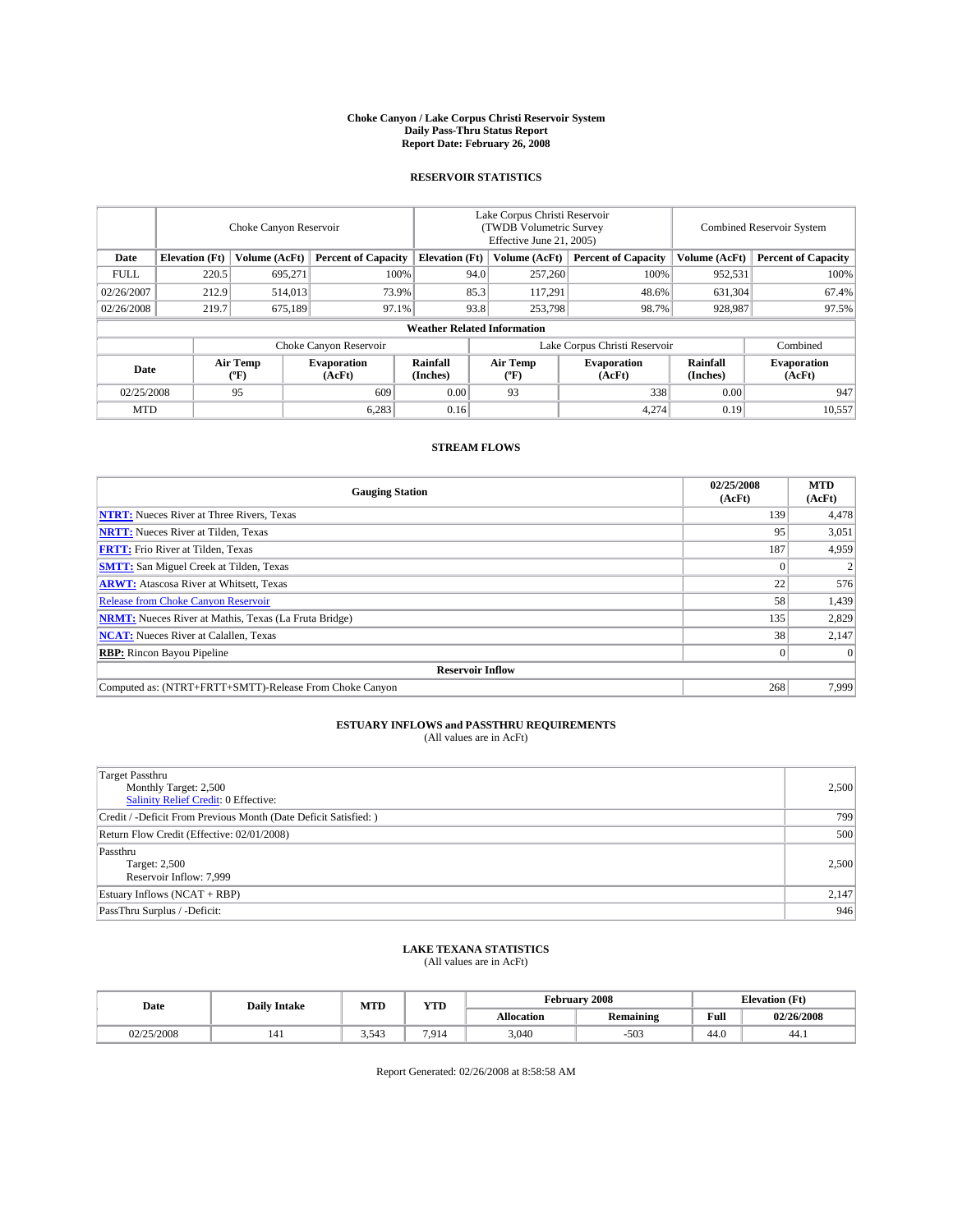#### **Choke Canyon / Lake Corpus Christi Reservoir System Daily Pass-Thru Status Report Report Date: February 27, 2008**

### **RESERVOIR STATISTICS**

|             | Choke Canyon Reservoir             |                  |                              |                       | Lake Corpus Christi Reservoir<br>(TWDB Volumetric Survey<br>Effective June 21, 2005) |                                           |                               |                      | <b>Combined Reservoir System</b> |  |  |
|-------------|------------------------------------|------------------|------------------------------|-----------------------|--------------------------------------------------------------------------------------|-------------------------------------------|-------------------------------|----------------------|----------------------------------|--|--|
| Date        | <b>Elevation</b> (Ft)              | Volume (AcFt)    | <b>Percent of Capacity</b>   | <b>Elevation</b> (Ft) |                                                                                      | Volume (AcFt)                             | <b>Percent of Capacity</b>    | Volume (AcFt)        | <b>Percent of Capacity</b>       |  |  |
| <b>FULL</b> | 220.5                              | 695,271          |                              | 100%                  | 94.0                                                                                 | 257,260                                   | 100%                          | 952,531              | 100%                             |  |  |
| 02/27/2007  | 212.9                              | 513,581          | 73.9%                        |                       | 85.3                                                                                 | 117,035                                   | 48.5%                         | 630,616              | 67.3%                            |  |  |
| 02/27/2008  | 219.7                              | 674,679          | 97.0%                        |                       | 93.7                                                                                 | 251,619                                   | 97.8%                         | 926,298              | 97.2%                            |  |  |
|             | <b>Weather Related Information</b> |                  |                              |                       |                                                                                      |                                           |                               |                      |                                  |  |  |
|             |                                    |                  | Choke Canyon Reservoir       |                       |                                                                                      |                                           | Lake Corpus Christi Reservoir |                      | Combined                         |  |  |
| Date        |                                    | Air Temp<br>(°F) | <b>Evaporation</b><br>(AcFt) | Rainfall<br>(Inches)  |                                                                                      | Air Temp<br>$({}^{\mathrm{o}}\mathrm{F})$ | <b>Evaporation</b><br>(AcFt)  | Rainfall<br>(Inches) | <b>Evaporation</b><br>(AcFt)     |  |  |
| 02/26/2008  |                                    | 70               | 475                          | 0.00                  |                                                                                      | 68                                        | 402                           | 0.00                 | 877                              |  |  |
| <b>MTD</b>  |                                    |                  | 6,758                        | 0.16                  |                                                                                      |                                           | 4,676                         | 0.19                 | 11,434                           |  |  |

### **STREAM FLOWS**

| <b>Gauging Station</b>                                       | 02/26/2008<br>(AcFt) | <b>MTD</b><br>(AcFt) |
|--------------------------------------------------------------|----------------------|----------------------|
| <b>NTRT:</b> Nueces River at Three Rivers, Texas             | 139                  | 4,617                |
| <b>NRTT:</b> Nueces River at Tilden, Texas                   | 107                  | 3,158                |
| <b>FRTT:</b> Frio River at Tilden, Texas                     | 202                  | 5,161                |
| <b>SMTT:</b> San Miguel Creek at Tilden, Texas               |                      |                      |
| <b>ARWT:</b> Atascosa River at Whitsett, Texas               | 22                   | 597                  |
| <b>Release from Choke Canyon Reservoir</b>                   | 58                   | 1,497                |
| <b>NRMT:</b> Nueces River at Mathis, Texas (La Fruta Bridge) | 314                  | 3,142                |
| <b>NCAT:</b> Nueces River at Calallen, Texas                 |                      | 2,150                |
| <b>RBP:</b> Rincon Bayou Pipeline                            |                      | $\Omega$             |
| <b>Reservoir Inflow</b>                                      |                      |                      |
| Computed as: (NTRT+FRTT+SMTT)-Release From Choke Canyon      | 284                  | 8,283                |

## **ESTUARY INFLOWS and PASSTHRU REQUIREMENTS**<br>(All values are in AcFt)

| <b>Target Passthru</b><br>Monthly Target: 2,500<br>Salinity Relief Credit: 0 Effective: | 2,500 |
|-----------------------------------------------------------------------------------------|-------|
| Credit / -Deficit From Previous Month (Date Deficit Satisfied: )                        | 799   |
| Return Flow Credit (Effective: 02/01/2008)                                              | 500   |
| Passthru<br>Target: 2,500<br>Reservoir Inflow: 8,283                                    | 2.500 |
| Estuary Inflows (NCAT + RBP)                                                            | 2,150 |
| PassThru Surplus / -Deficit:                                                            | 949   |

# **LAKE TEXANA STATISTICS** (All values are in AcFt)

| Date       | <b>Daily Intake</b> | MTD   | <b>YTD</b> |                   | February 2008    | <b>Elevation</b> (Ft) |            |
|------------|---------------------|-------|------------|-------------------|------------------|-----------------------|------------|
|            |                     |       |            | <b>Allocation</b> | <b>Remaining</b> | Full                  | 02/27/2008 |
| 02/26/2008 |                     | 3.684 | 8.055      | 3.040             | -644             | 44.0                  | 44.1       |

Report Generated: 02/27/2008 at 8:51:23 AM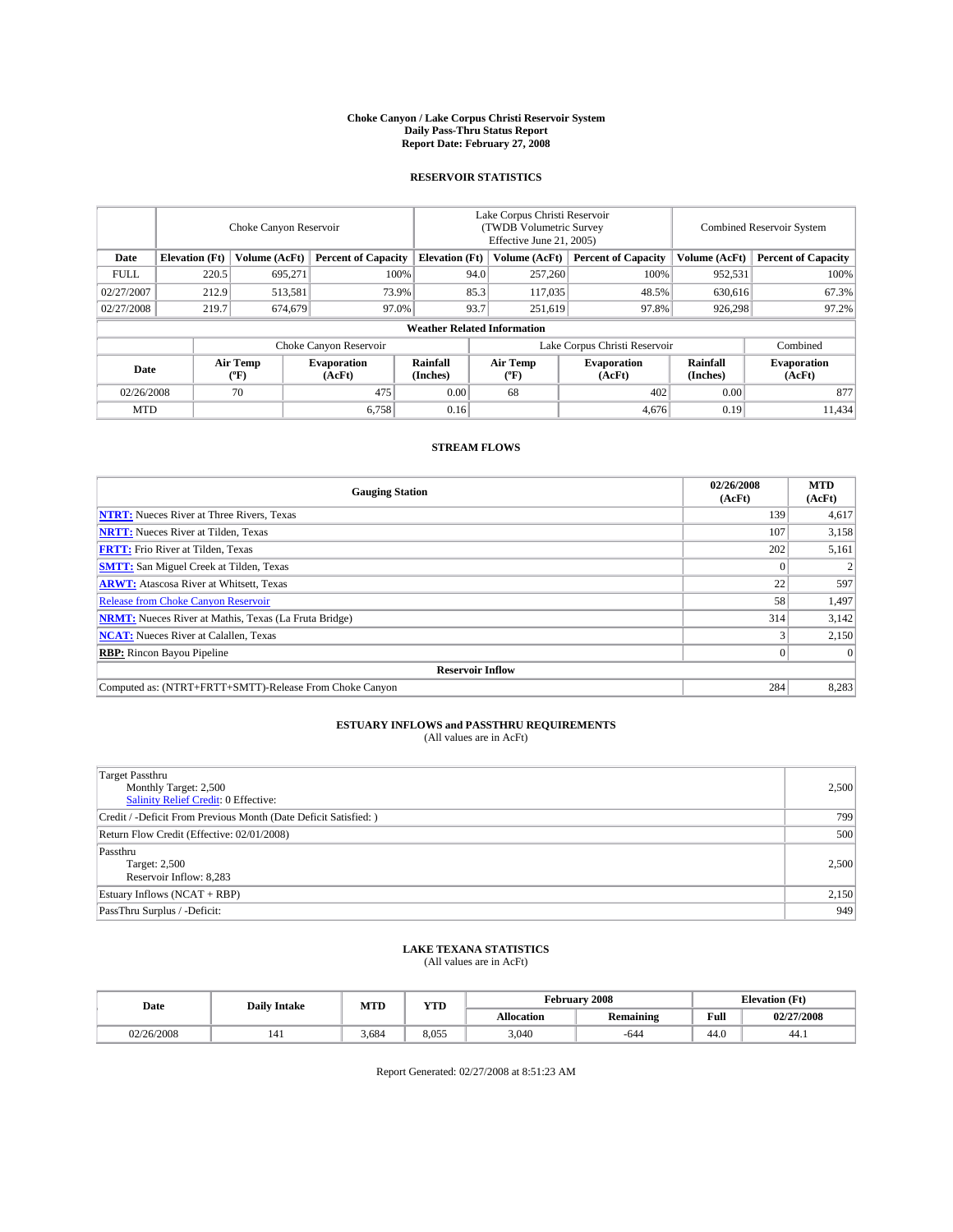#### **Choke Canyon / Lake Corpus Christi Reservoir System Daily Pass-Thru Status Report Report Date: February 28, 2008**

### **RESERVOIR STATISTICS**

|                        | Choke Canyon Reservoir             |                  |                              |                               | Lake Corpus Christi Reservoir<br>(TWDB Volumetric Survey<br>Effective June 21, 2005) |                  |                              |                      | <b>Combined Reservoir System</b> |  |  |
|------------------------|------------------------------------|------------------|------------------------------|-------------------------------|--------------------------------------------------------------------------------------|------------------|------------------------------|----------------------|----------------------------------|--|--|
| Date                   | <b>Elevation</b> (Ft)              | Volume (AcFt)    | <b>Percent of Capacity</b>   | <b>Elevation</b> (Ft)         |                                                                                      | Volume (AcFt)    | <b>Percent of Capacity</b>   | Volume (AcFt)        | <b>Percent of Capacity</b>       |  |  |
| <b>FULL</b>            | 220.5                              | 695,271          | 100%                         |                               | 94.0                                                                                 | 257,260          | 100%                         | 952,531              | 100%                             |  |  |
| 02/28/2007             | 212.9                              | 513,581          | 73.9%                        |                               | 85.3                                                                                 | 116,523          | 48.3%                        | 630.104              | 67.3%                            |  |  |
| 02/28/2008             | 219.7                              | 673,914          | 96.9%                        |                               | 93.6                                                                                 | 250,169          | 97.2%                        | 924.083              | 97.0%                            |  |  |
|                        | <b>Weather Related Information</b> |                  |                              |                               |                                                                                      |                  |                              |                      |                                  |  |  |
| Choke Canyon Reservoir |                                    |                  |                              | Lake Corpus Christi Reservoir |                                                                                      |                  |                              | Combined             |                                  |  |  |
| Date                   |                                    | Air Temp<br>(°F) | <b>Evaporation</b><br>(AcFt) | Rainfall<br>(Inches)          |                                                                                      | Air Temp<br>("F) | <b>Evaporation</b><br>(AcFt) | Rainfall<br>(Inches) | <b>Evaporation</b><br>(AcFt)     |  |  |
| 02/27/2008             |                                    | 66               | 297                          | 0.00                          |                                                                                      | 66               | 222                          | 0.00                 | 519                              |  |  |
| <b>MTD</b>             |                                    |                  | 7,055                        | 0.16                          |                                                                                      |                  | 4,898                        | 0.19                 | 11,953                           |  |  |

### **STREAM FLOWS**

| <b>Gauging Station</b>                                       | 02/27/2008<br>(AcFt) | <b>MTD</b><br>(AcFt) |  |  |  |
|--------------------------------------------------------------|----------------------|----------------------|--|--|--|
| <b>NTRT:</b> Nueces River at Three Rivers, Texas             | 149                  | 4,766                |  |  |  |
| <b>NRTT:</b> Nueces River at Tilden, Texas                   | 103                  | 3,261                |  |  |  |
| <b>FRTT:</b> Frio River at Tilden, Texas                     | 195                  | 5,356                |  |  |  |
| <b>SMTT:</b> San Miguel Creek at Tilden, Texas               |                      |                      |  |  |  |
| <b>ARWT:</b> Atascosa River at Whitsett, Texas               | 20 <sub>1</sub>      | 617                  |  |  |  |
| <b>Release from Choke Canyon Reservoir</b>                   | 58                   | 1,554                |  |  |  |
| <b>NRMT:</b> Nueces River at Mathis, Texas (La Fruta Bridge) | 175                  | 3,317                |  |  |  |
| <b>NCAT:</b> Nueces River at Calallen, Texas                 | 171                  | 2,321                |  |  |  |
| <b>RBP:</b> Rincon Bayou Pipeline                            |                      |                      |  |  |  |
| <b>Reservoir Inflow</b>                                      |                      |                      |  |  |  |
| Computed as: (NTRT+FRTT+SMTT)-Release From Choke Canyon      | 286                  | 8.569                |  |  |  |

## **ESTUARY INFLOWS and PASSTHRU REQUIREMENTS**<br>(All values are in AcFt)

| <b>Target Passthru</b><br>Monthly Target: 2,500<br>Salinity Relief Credit: 0 Effective: | 2,500 |  |
|-----------------------------------------------------------------------------------------|-------|--|
| Credit / -Deficit From Previous Month (Date Deficit Satisfied: )                        | 799   |  |
| Return Flow Credit (Effective: 02/01/2008)                                              |       |  |
| Passthru<br>Target: 2,500<br>Reservoir Inflow: 8,569                                    | 2.500 |  |
| Estuary Inflows (NCAT + RBP)                                                            | 2,321 |  |
| PassThru Surplus / -Deficit:                                                            | 1,120 |  |

## **LAKE TEXANA STATISTICS** (All values are in AcFt)

| Date     | <b>Daily Intake</b> | MTD   | <b>YTD</b> |                   | February 2008    | <b>Elevation</b> (Ft) |            |
|----------|---------------------|-------|------------|-------------------|------------------|-----------------------|------------|
|          |                     |       |            | <b>Allocation</b> | <b>Remaining</b> | Full                  | 02/28/2008 |
| /27/2008 |                     | 3.825 | 8.196      | 3.040             | $-785$           | 44.0                  | 44.0       |

Report Generated: 02/28/2008 at 8:43:20 AM